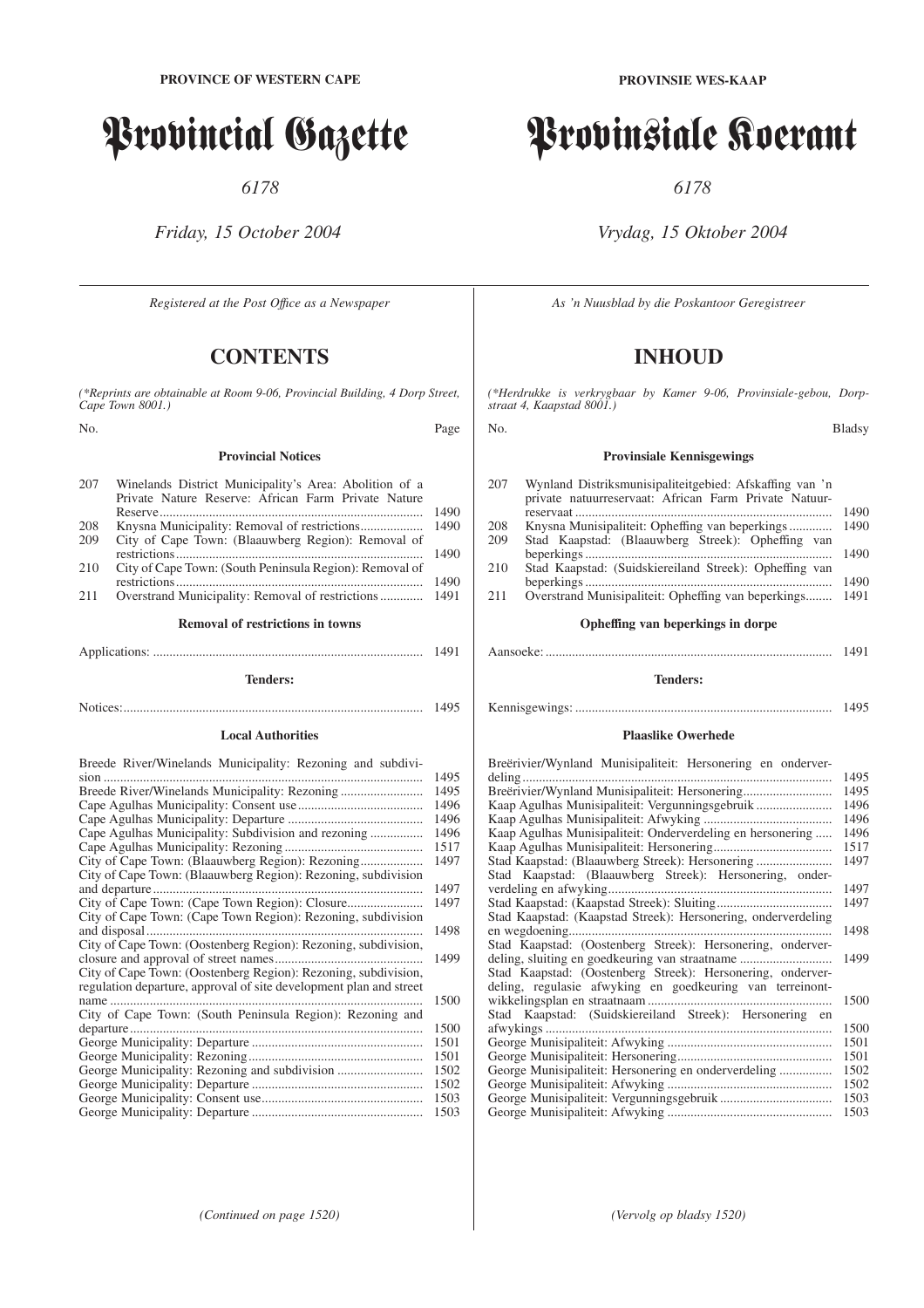#### **PROVINCIAL NOTICES**

The following Provincial Notices are published for general information.

G. A. LAWRENCE, DIRECTOR-GENERAL

Provincial Building, Wale Street, Cape Town.

P.N. 207/2004 15 October 2004

# WINELANDS DISTRICT MUNICIPALITY'S AREA:

#### ABOLITION OF A PRIVATE NATURE RESERVE:

#### AFRICAN FARM PRIVATE NATURE RESERVE

Notice is hereby given that the ''African Farm Private Nature Reserve'' being Remainder of the farm Driefontein No. 136, Remainder of Portion 1 of the farm Driefontein No. 136 and Remainder of the Farm Gannaleegte No. 137, Montagu, situated in the area of the Winelands District Municipality, established by Provincial Notice 219/2003 of 13 June 2003 has been abolished in terms of section 12(5)(a)(ii) of the Nature Conservation Ordinance, 1974 (Ordinance 19 of 1974) due to the change of ownership thereof.

P.N. 208/2004 15 October 2004

# KNYSNA MUNICIPALITY

#### REMOVAL OF RESTRICTIONS ACT, 1967

Notice is hereby given that the Minister of Environmental Affairs and Development Planning, properly designated as Competent Authority in terms of paragraph (a) of State President Proclamation No. 160 of 31 October 1994, in terms of section 2(1) of the Removal of Restrictions Act, 1967 (Act 84 of 1967), and on application by the owner of Erf 686, Sedgefield, removes condition C.7. referred to in Deed of Transfer No. T.78631 of 1999.

P.N. 209/2004 15 October 2004

#### CITY OF CAPE TOWN

#### BLAAUWBERG ADMINISTRATION

#### REMOVAL OF RESTRICTIONS ACT, 1967

I, Gerhard van Lille, in my capacity as acting Assistant Director in the Department of Environmental Affairs and Development Planning: Western Cape, acting in terms of the powers contemplated by section  $2(\tilde{1})$ of the Removal of Restrictions Act, 1967 (Act 84 of 1967), duly delegated to me in terms of section 1 of the Western Cape Delegation of Powers Law, 1994, and on application by the owner of Erf 4458, Milnerton, remove conditions B.i.b., B.i.d. and B.ii.e. in Deed of Transfer No. T 32564 of 1981.

P.N. 210/2004 15 October 2004

#### CITY OF CAPE TOWN

#### SOUTH PENINSULA ADMINISTRATION

#### REMOVAL OF RESTRICTIONS ACT, 1967 (ACT 84 OF 1967)

Notice is hereby given that the Minister of Environmental Affairs and Development Planning, properly designated as Competent Authority in terms of paragraph (a) of State President Proclamation No. 160 of 31 October 1994, in terms of section 2(1) of the Removal of Restrictions Act, 1967 (Act 84 of 1967), and on application by the owner of Erf 1117, Bergvliet, remove conditions B.3.(i) and B.3.(iii) as contained in Deed of Transfer No. T.62727 of 1991.

#### **PROVINSIALE KENNISGEWINGS**

Die volgende Provinsiale Kennisgewings word vir algemene inligting gepubliseer.

G. A. LAWRENCE, DIREKTEUR-GENERAAL

Provinsiale-gebou, Waalstraat, Kaapstad.

P.K. 207/2004 15 Oktober 2004

WYNLAND DISTRIKSMUNISIPALITEITGEBIED:

#### AFSKAFFING VAN 'N PRIVATE NATUURRESERVAAT:

#### AFRICAN FARM PRIVATE NATUURRESERVAAT

Kennisgewing geskied hierby dat die ''African Farm Private Natuurreservaat'' synde Restant van die Plaas Driefontein Nr. 136, Restant van Gedeelte 1 van die Plaas Driefontein Nr. 136 en Restant van die Plaas Gannaleegte Nr. 137, Montagu, geleë in die gebied van die Wynland Distriksmunisipaliteit, gestig kragtens Provinsiale Kennisgewing 219/2003 van 13 Junie 2003, kragtens artikel 12(5)(a)(ii) van die Ordonnansie op Natuurbewaring, 1974 (Ordonnansie 19 van 1974) afgeskaf is weens die verandering in eienaarskap daarvan.

P.K. 208/2004 15 Oktober 2004

#### MUNISIPALITEIT KNYSNA

#### WET OP OPHEFFING VAN BEPERKINGS, 1967

Kennis geskied hiermee dat die Minister van Omgewingsake en Ontwikkelingsbeplanning, behoorlik aangewys as Bevoegde Gesag ingevolge paragraaf (a) van Staatspresident Proklamasie Nr. 160 van 31 Oktober 1994 kragtens artikel 2(1) van die Wet op Opheffing van Beperkings, 1967 (Wet 84 van 1967), en op aansoek van die eienaar van Erf 686, Sedgefield, hef voorwaarde C.7. waarna verwys word in Transportakte Nr. T.78631 van 1999, op.

P.K. 209/2004 15 Oktober 2004

#### STAD KAAPSTAD

#### BLOUBERG ADMINISTRASIE

#### WET OP OPHEFFING VAN BEPERKINGS, 1967

Ek, Gerhard van Lille, in my hoedanigheid as waarnemende Assistent-Direkteur in die Departement van Omgewingsake en Ontwikkelingsbeplanning: Wes-Kaap, handelende ingevolge die bevoegdheid beoog in artikel 2(1) van die Wet op Opheffing van Beperkings, 1967 (Wet 84 van 1967), behoorlik aan my gedelegeer ingevolge artikel 1 van die Wes-Kaapse Wet op die Delegasie van Bevoegdhede, 1994, en op aansoek van die eienaar van Erf 4458, Milnerton, hef voorwaardes B.i.b., B.i.d. en B.ii.e. in Transportakte Nr. T 32564 van 1981, op.

P.K. 210/2004 15 Oktober 2004

#### STAD KAAPSTAD

#### SUIDSKIEREILAND ADMINISTRASIE

#### WET OP OPHEFFING VAN BEPERKINGS, 1967 (WET 84 VAN 1967)

Kennis geskied hiermee dat die Minister van Omgewingsake en Ontwikkelingsbeplanning, behoorlik aangewys as Bevoegde Gesag ingevolge paragraaf (a) van Staatspresident Proklamasie Nr. 160 van 31 Oktober 1994, kragtens artikel 2(1) van die Wet op Opheffing van Beperkings, 1967 (Wet 84 van 1967), en op aansoek van die eienaar van Erf 1117, Bergvliet, hef voorwaardes B.3.(i) en B.3.(iii), soos vervat in Transportakte Nr. T.62727 van 1991, op.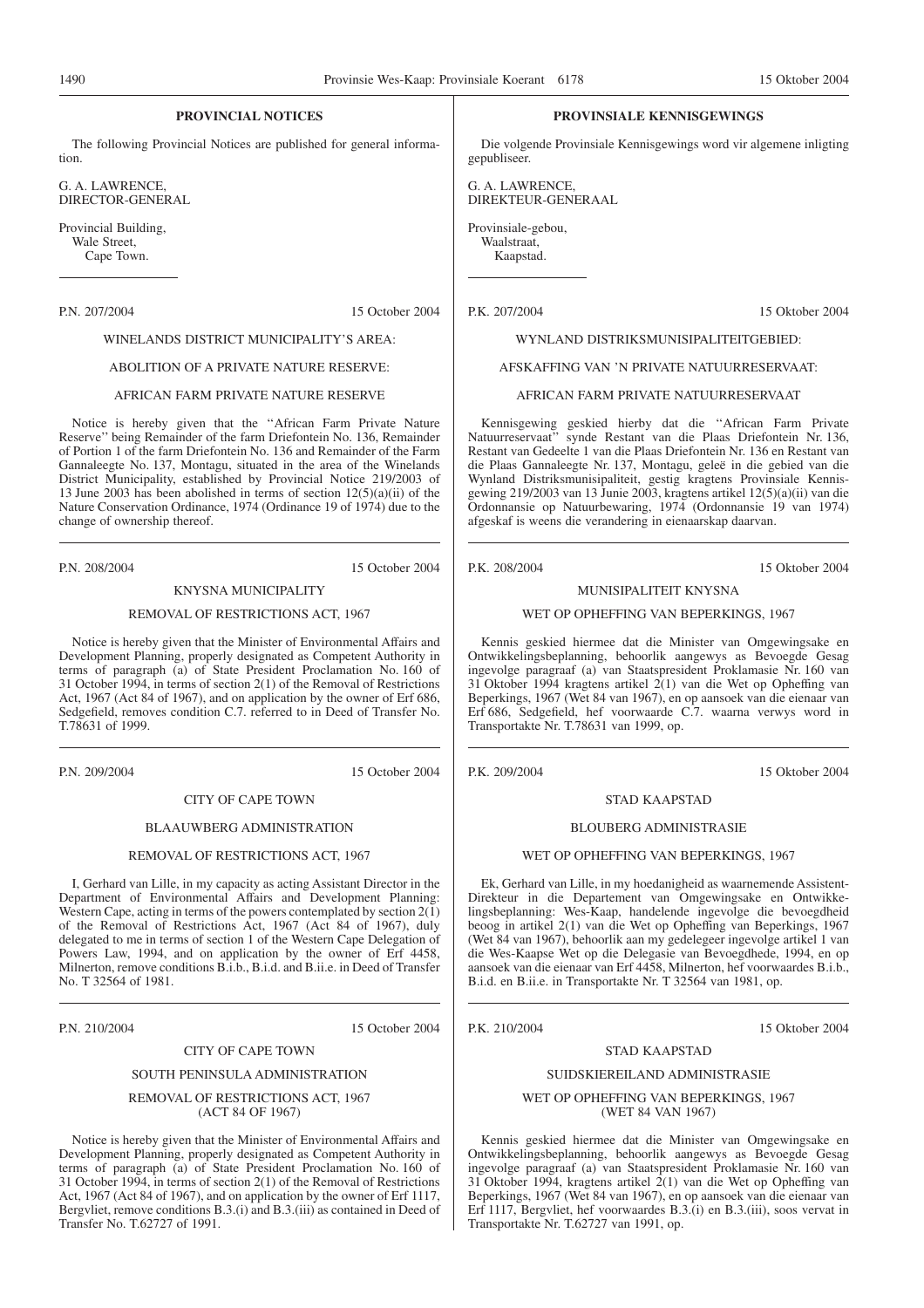#### P.N. 211/2004 15 October 2004

P.K. 211/2004 15 Oktober 2004

#### OVERSTRAND MUNICIPALITY

#### REMOVAL OF RESTRICTIONS ACT, 1967 (ACT 84 OF 1967)

I, André John Lombaard, in my capacity as Assistant Director in the Department of Environmental Affairs and Development Planning: Western Cape, acting in terms of the powers contemplated by section  $2(1)$ of the Removal of Restrictions Act, 1967 (Act 84 of 1967), duly delegated to me in terms of section 1 of the Western Cape Delegation of Powers Law, 1994, and on application by the owner of Erf 432, Gansbaai, remove conditions C.4.(b), (c), (d) and (e) contained in Deed of Transfer No. T.50689 of 1996.

#### CITY OF CAPE TOWN (CAPE TOWN REGION)

#### REMOVAL OF RESTRICTIONS AND SUBDIVISION: ERF 119099, CAPE TOWN AT RONDEBOSCH

Notice is hereby given in terms of Section 3(6) of the Removal of Restrictions Act no  $\overline{84}$  of 1967 and Section 24(2)(a) of the Land Use Planning Ordinance no 15 of 1985 that the undermentioned application has been received and is open for inspection at the office of the Manager: Land Use Management, City of Cape Town, 14th Floor, Civic Centre, Hertzog Boulevard, Cape Town, from 08:30 to 12:30 (Monday to Friday) and at the office of the Director: Integrated Environmental Management (Region B2), Department of Environmental Affairs & Development Planning, Provincial Government of the Western Cape, at Room 604, 1 Dorp Street, Cape Town from 08:00-12:30 and 13:00-15:30 (Monday to Friday). Any objections or comments with full reasons, must be lodged in writing at the office of the abovementioned Director: Land Development Management, Private Bag X9086, Cape Town 8000, with a copy to the Manager: Land Use Management, City of Cape Town, PO Box 4529, Cape Town 8000, or faxed to  $(021)$  421-1963 on or before the closing date, quoting, the above Act and Ordinance, the belowmentioned reference number, and the objector's erf and phone numbers and address. Objections and comments may also be hand-delivered to the abovementioned street addresses by no later than the closing date. If your response is not sent to these addresses and/or fax number, and if, as a consequence it arrives late, it will be deemed to be invalid. For any further information contact Ms C Campbell, tel. (021) 400-5347.

The closing date for objections and comments is 15 November 2004.

*Erf 119099, Cape Town at Rondebosch*

*File ref:* LM1575 (61904)

*Applicant:* JB Burmeister Architects

*Erf:* 119099 Cape Town at Rondebosch

*Address:* corner Sunnybrae and Campground Roads

*Nature of application:* Removal of restrictive title conditions applicable to Erf 119099, to enable the owner to subdivide the property into three portions for residential purposes (Portion A  $\pm$  700 m<sup>2</sup>, and Portion B  $\pm$  630 m<sup>2</sup> and Portion C  $\pm$  550 m<sup>2</sup>). Portion C shall be consolidated with Erf 47415.

WA Mgoqi, City Manager

# MUNISIPALITEIT OVERSTRAND

#### WET OP OPHEFFING VAN BEPERKINGS, 1967 (WET 84 VAN 1967)

Ek, André John Lombaard, in my hoedanigheid as Assistent-Direkteur in die Departement van Omgewingsake en Ontwikkelingsbeplanning: Wes-Kaap, handelende ingevolge die bevoegdheid beoog in artikel  $2(1)$ van die Wet op Opheffing van Beperkings, 1967 (Wet 84 van 1967), behoorlik aan my gedelegeer ingevolge artikel 1 van die Wes-Kaapse Wet op die Delegasie van Bevoegdhede, 1994, en op aansoek van die eienaar van Erf 432, Gansbaai, hef voorwaardes C.4.(b), (c), (d) en (e) vervat in Transportakte Nr. T.50689 van 1996, op.

#### STAD KAAPSTAD (KAAPSTAD-STREEK)

#### OPHEFFING VAN BEPERKINGS EN ONDERVERDELING: ERF 119099, KAAPSTAD TE RONDEBOSCH

Kennis geskied hiermee ingevolge artikel 3(6) van die Wet op Opheffing van Beperkings (Wet 84/1967) en artikel 24(2)(a) van die Ordonnansie op Grondgebruikbeplanning (nr 15 van 1985) dat die onderstaande aansoek ontvang is en van 08:00-12:30 (Maandag tot Vrydag) ter insae beskikbaar is by die kantoor van die Bestuurder: Grondgebruikbestuurtak, Stad Kaapstad, 14de Verdieping, Toringblok, Burgersentrum, Hertzog-boulevard 12, Kaapstad 8001, en by die kantoor van die Direkteur: Geïntegreerde Omgewingsbestuur (Streek B2), Departement Omgewingsake en Ontwikkelingsbeplanning, Provinsiale Regering van die Wes-Kaap, in kamer 604, Dorpstraat 1, Kaapstad vanaf 08:00-12:30 en 13:00-15:30 (Maandag tot Vrydag). Enige besware of kommentaar, met die volledige redes daarvoor, moet skriftelik ingedien word by die kantoor van bogenoemde Direkteur: Grondontwikkelingsbestuur, Privaat Sak X9086, Kaapstad 8000, met 'n afskrif aan die kantoor van die Bestuurder: Grondbestuurstak, Stad Kaapstad, Posbus 4529, Kaapstad 8000 of gefaks na (021) 421-1963 voor of op die sluitingsdatum, met vermelding van bogenoemde Wet en die beswaarmaker se erf- en telefoonnommer en adres. Besware en kommentaar kan ook per hand afgelewer word by bogenoemde straatadresse teen nie later nie as die sluitingsdatum. Indien u reaksie nie na hierdie adresse en/of faksnommer gestuur word nie en gevolglik laat ontvang word, sal dit ongeldig geag word. Om nadere besonderhede, skakel me C Campbell, tel. (021) 400-5347.

Die sluitingsdatum vir besware en kommentaar is 15 November 2004.

*Erf 119099, Kaapstad te Rondebosch*

*Lêer verw:* LM1575 (61904)

*Aansoeker:* JB Burmeister Argitekte

*Erf:* 119099 Kaapstad te Rondebosch

*Adres:* Hoek van Sunnybrae- en Campgroundweg

*Aard van aansoek:* Opheffing van beperkende titelvoorwaardes van toepassing op erf 119099, om die eienaar in staat te stel om die eiendom in drie gedeeltes te onderverdeel vir residensiële doeleindes (gedeelte A  $\pm$  700 m<sup>2</sup>, gedeelte B  $\pm$  630 m<sup>2</sup> en gedeelte C  $\pm$  550 m<sup>2</sup>). Gedeelte C moet met erf 47415 gekonsolideer word.

WA Mgoqi, Stadsbestuurder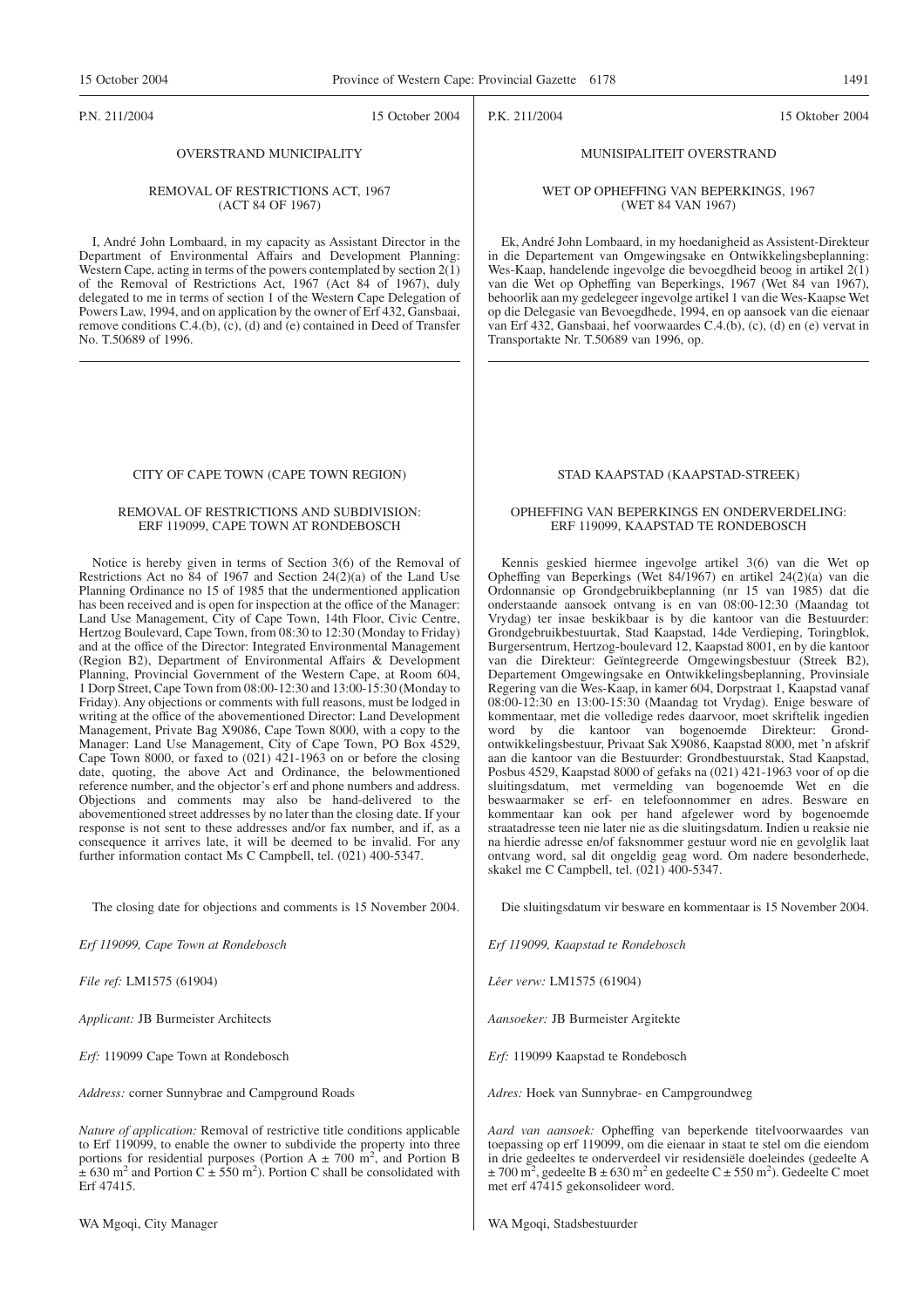#### CITY OF CAPE TOWN (BLAAUWBERG REGION)

#### REMOVAL OF RESTRICTIONS: ERF 5614, MILNERTON (TABLE VIEW)

Notice is hereby given in terms of section 3(6) of the Removal of Restrictions Act, 1967 (Act 84 of 1967) that the undermentioned application has been received and is open for inspection at the office of the City Manager, Milpark Centre, cnr Koeberg Road and Ixia Street, Milnerton (PO Box 35, Milnerton 7435) and at the office of the Director: Land Development Management, Provincial Administration of the Western Cape, Room 601, 27 Wale Street, Cape Town from 08:00-12:30 and 13:00-15:30 (Monday to Friday). Any objections, with full reasons, should be lodged in writing at the office of the abovementioned Director: Integrated, Environmental Management: Region B2, Private Bag X9086, Cape Town 8000, with a copy to the abovementioned local authority on or before 21 November 2004, quoting the above Act and the objector's erf number.

#### *Ref:* LC 5614 T

*Applicant:* Ravenscoe Properties 263 CC

*Nature of application:* Removal of restrictive title conditions applicable to Erf 5614 Milnerton (Table View), 32 Gill Road to enable the owners to subdivide the property into two portions (Portion A  $\pm$  501 m<sup>2</sup> and Remainder  $502 \text{ m}^2$ ) for residential purposes. The building lines will also be encroached.

WA Mgoqi, City Manager

#### CITY OF CAPE TOWN (CAPE TOWN REGION)

#### REMOVAL OF RESTRICTIONS, SUBDIVISION AND DEPARTURES: ERF 13273, CAPE TOWN

Notice is hereby given in terms of Section 3(6) of the Removal of Restrictions Act no 84 of 1967 and Sections 24(2)(a) and 15(2)(a) of the Land Use Planning Ordinance no 15 of 1985 that the undermentioned application has been received and is open for inspection at the office of the Manager: Land Use Management, City of Cape Town, 14th Floor, Civic Centre, Hertzog Boulevard, Cape Town, from 08:30 to 12:30 (Monday to Friday) and at the office of the Director: Integrated Environmental Management (Region B2), Department of Environmental Affairs & Development Planning, Provincial Government of the Western Cape, at Room 604, 1 Dorp Street, Cape Town from 08:00-12:30 and 13:00-15:30 (Monday to Friday). Any objections or comments with full reasons, must be lodged in writing at the office of the abovementioned Director: Land Development Management, Private Bag X9086, Cape Town 8000, with a copy to the Manager: Land Use Management, City of Cape Town, PO Box 4529, Cape Town 8000, or faxed to  $(021)$  421-1963 on or before the closing date, quoting, the above Act and Ordinance, the belowmentioned reference number, and the objector's erf and phone numbers and address. Objections and comments may also be hand-delivered to the abovementioned street addresses by no later than the closing date. If your response is not sent to these addresses and/or fax number, and if, as a consequence it arrives late, it will be deemed to be invalid. For any further information contact Mr A Majiet, tel. (021) 400-5345.

The closing date for objections and comments is 15 November 2004.

*Erf 13273, Cape Town*

*File ref:* LM 1617 (61291)

*Owner:* ME Docrat Famliy Trust

*Erf:* 13273, Cape Town

*Address:* corner Melbourne Road & Cambridge Street, Woodstock

*Nature of application:* Removal of restrictive title conditions applicable to Erf 13273, corner of Upper Melbourne Road and Cambridge Street, Woodstock to enable the owners to subdivide the property into three (3) portions for single residential purposes. The building lines will be encroached.

This application includes the subdivision and departures for the property to enable the subdivision of the property into three (3) portions.

Departures from the Zoning Scheme Regulations have been applied for relating to setbacks.

WA Mgoqi, City Manager

#### STAD KAAPSTAD (BLAAUWBERG-STREEK)

#### OPHEFFING VAN BEPERKINGS: ERF 5614, MILNERTON (TABLE VIEW)

Kennis geskied hiermee ingevolge artikel 3(6) van die Wet op Opheffing van Beperkings, 1967 (Wet 84 van 1967) dat die onderstaande aansoek ontvang is en by die Stadsbestuurder, Milpark-sentrum, h.v. Koebergweg en Ixiastraat, Milnerton (Posbus 35, Milnerton 7435) en by die kantoor van die Direkteur: Grondontwikkelingsbestuur, Provinsiale Administrasie van die Wes-Kaap Kamer 601, Waalstraat 27, Kaapstad vanaf 08:00-12:30 en 13:00-15:30 (Maandag tot Vrydag) ter insae lê. Enige besware, met redes, moet skriftelik voor 21 November 2004 ingedien word by die kantoor van bogenoemde Direkteur: Geïntegreerde Omgewingsbestuur: Streek B2, Privaat Sak X9086, Kaapstad 8000, met 'n afskrif aan bogenoemde plaaslike owerheid, met vermelding van bogenoemde Wet en die beswaarmaker se erfnommer.

#### *Verw:* LC5614

*Aansoeker:* Ravenscoe Properties 263 BK

*Aard van aansoek:* Opheffing van beperkende titelvoorwaardes van toepassing op erf 5614, Gillweg 32, Milnerton (Table View) ten einde die eienaars in staat te stel om die eiendom in twee gedeeltes (gedeelte A ± 501 m<sup>2</sup> en restant  $\pm$  502 m<sup>2</sup>) vir residensiële doeleindes te onderverdeel. Die boulynbeperkings sal oorskry word.

WA Mgoqi, Stadsbestuurder

#### STAD KAAPSTAD (KAAPSTAD-STREEK)

#### OPHEFFING VAN BEPERKINGS, ONDERVERDELING EN AFWYKINGS: ERF 13273, KAAPSTAD

Kennis geskied hiermee ingevolge artikel 3(6) van die Wet op Opheffing van Beperkings (Wet 84/1967) en artikels 24(2)(a) en 15(2)(a) van die Ordonnansie op Grondgebruikbeplanning (nr 15 van 1985) dat die onderstaande aansoek ontvang is en van 08:00-12:30 (Maandag tot Vrydag) ter insae beskikbaar is by die kantoor van die Bestuurder: Grondgebruikbestuurtak, Stad Kaapstad, 14de Verdieping, Toringblok, Burgersentrum, Hertzog-boulevard 12, Kaapstad 8001, en by die kantoor van die Direkteur: Geïntegreerde Omgewingsbestuur (Streek B2), Departement Omgewingsake en Ontwikkelingsbeplanning, Provinsiale Regering van die Wes-Kaap, in kamer 604, Dorpstraat 1, Kaapstad vanaf 08:00-12:30 en 13:00-15:30 (Maandag tot Vrydag). Enige besware of kommentaar, met die volledige redes daarvoor, moet skriftelik ingedien word by die kantoor van bogenoemde Direkteur: Grondontwikkelingsbestuur, Privaat Sak X9086, Kaapstad 8000, met 'n afskrif aan die kantoor van die Bestuurder: Grondgebruikbestuurstak, Stad Kaapstad, Posbus 4529, Kaapstad 8000 of gefaks na (021) 421-1963 voor of op die sluitingsdatum, met vermelding van bogenoemde Wet en die beswaarmaker se erf- en telefoonnommer en adres. Besware en kommentaar kan ook per hand afgelewer word by bogenoemde straatadresse teen nie later nie as die sluitingsdatum. Indien u reaksie nie na hierdie adresse en/of faksnommer gestuur word nie en gevolglik laat ontvang word, sal dit ongeldig geag word. Om nadere besonderhede, skakel Mnr A Majiet, tel. (021) 400-5345.

Die sluitingsdatum vir besware en kommentaar is 15 November 2004.

*Erf 13273, Kaapstad*

*Lêer verw:* LM 1617 (61291)

*Eienaar:* ME Docrat Familietrust

*Erf:* 13273, Kaapstad

*Adres:* Hoek van Melbourneweg en Cambridgestraat, Woodstock

*Aard van aansoek:* Opheffing van beperkende titelvoorwaardes van toepassing op erf 13273, hoek van Bo-Melbourneweg en Cambridgestraat, Woodstock om die eienaars in staat te stel om die eiendom in drie (3) gedeeltes te onderverdeel vir enkelresidensiële doeleindes. Die boulyne sal oorskry word.

Hierdie aansoek sluit die onderverdeling en afwykings vir die eiendom in om die onderverdeling van die eiendom in drie (3) gedeeltes moontlik te maak.

Daar is aansoek gedoen om afwykings van die soneringskemaregulasies met betrekking tot inspringings.

WA Mgoqi, Stadsbestuurder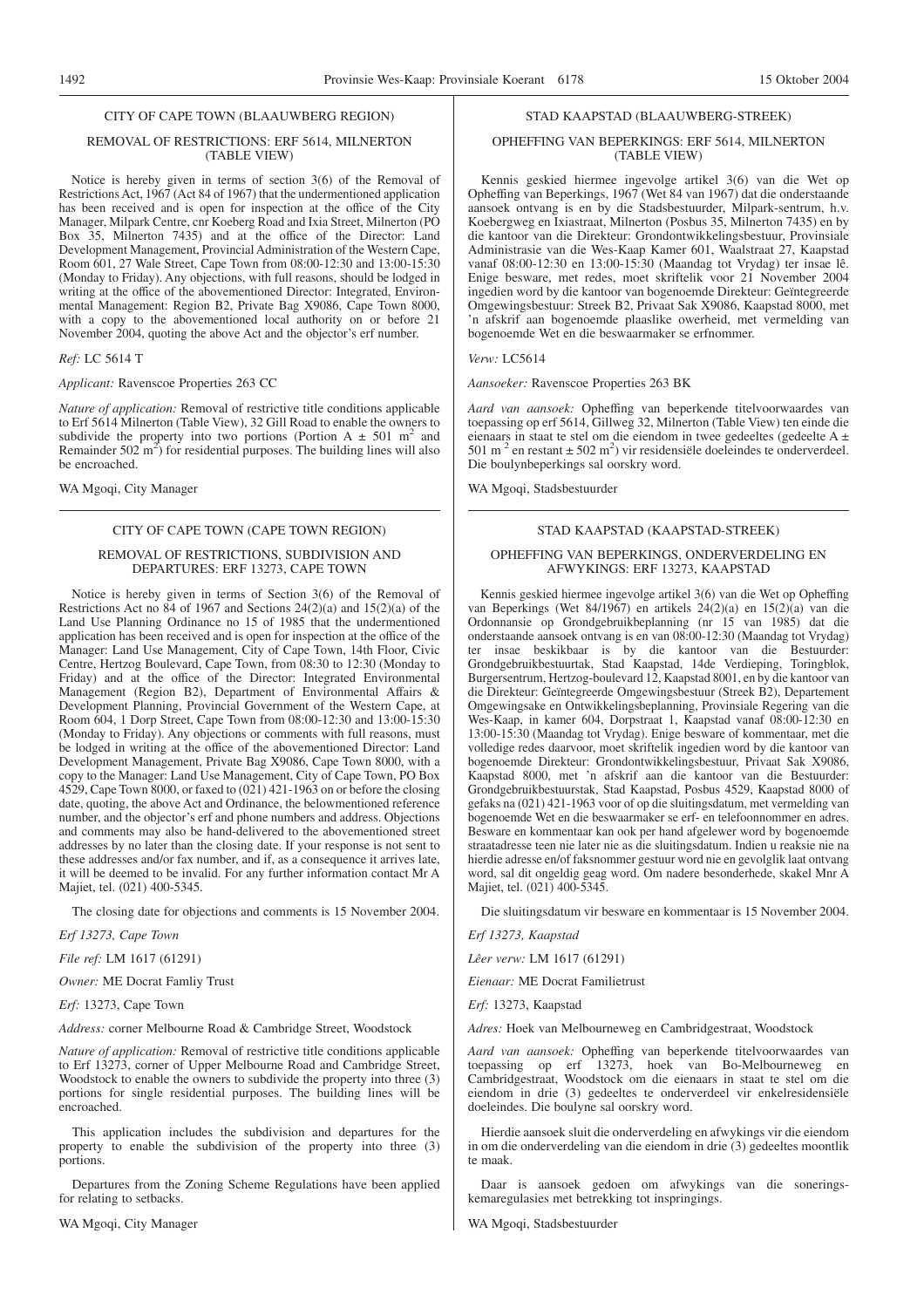#### CITY OF CAPE TOWN (SOUTH PENINSULA REGION)

#### REMOVAL OF RESTRICTIONS AND LAND USE DEPARTURES: ERF 2007, HOUT BAY

1) Notice is hereby given in terms of Section 3(6) of the Removal of Restrictions Act, Act 84 of 1967 that the undermentioned application is being considered:

#### *Applicant:* TIM Turner & Associates

*Nature of application:* Amendment of restrictive title conditions applicable to Erf 2007, 13 Llandudno Road, Llandudno, to enable the owner to encroach the building line/s and the coverage restrictions in order to legitimise a porte cochere, retaining walls and driveways on the property.

Details are available for inspection from 08:00-12:30 at the City of Cape Town, 1st Floor, Victoria Road, Plumstead 7800 (tel. (021) 710-8202) and at the Hout Bay libraries. Details are also available for inspection at Provincial Administration of the Western Cape, Land Development Management, 1 Dorp Street, Cape Town (Room 601) from 08:00-12:30 and 13:00 to 15:30 (tel. (021) 483-4634 & fax (021) 483-4372).

Any objections, in respect of the removal of restriction, with full reasons therefore, should be lodged in writing at the office of the abovementioned Director: Land Development Management, Private Bag X9086, Cape Town 8000 with a copy to the abovementioned local authority on or before 12 November 2004, quoting the above Act and the objector's erf number.

2) Notice is hereby given in terms of Section 15(2)(a) of the *Land Use Planning Ordinance 15 of 1985* that the undermentioned application is being considered:

*Nature of application:* Proposed zoning scheme departure to permit the waiving of the 1 m street building line.

#### *Ref:* LUM/33/2007

Opportunity is given for public participation in respect of proposals under consideration by the Council. Any comment or objection together with reasons, must be lodged in writing, preferably by registered mail, with reference quoted, to the City Manager, Private Bag X5, Plumstead 7801 or forwarded to fax (021) 710-8283 ( M Barnes) by no later than 12 November 2004.

In terms of Section 21(4) of the Municipal Systems Act, Act 32 of 2000 any person who cannot write may come during office hours to the above office and will be assisted to transcribe his/hers comment or representations.

WA Mgoqi, City Manager

#### OVERSTRAND MUNICIPALITY

#### (Hangklip-Kleinmond Administration)

REMOVAL OF RESTRICTIONS ACT, 1967 (ACT 84 OF 1967)

Notice is hereby given in terms of section 3(6) of the above Act that the undermentioned application has been received and is open to inspection at the Municipal offices, 33 Fifth Avenue, Kleinmond, during office hours (enquiries: P Bezuidenhout, telephone 028 271 8107, fax 028 271 4100, e-mail fbezuidenhout@overstrand.gov.za), and at the office of the Director, Integrated Environmental Management, Provincial Government of the Western Cape, Room 601, Utilitas Building, 1 Dorp Street, Cape Town, from 8:00-12:30 and 13:00-15:30 (Monday to Friday), (Enquiries: Telephone 021 483 4033, Fax 021 483 3098). Any objections, with full reasons therefor, should be lodged in writing at the office of the above-mentioned Director, Integrated Environmental Management, Private Bag X9086, Cape Town, 8000, with a copy to the above-mentioned local authority (Private Bag X3, Kleinmond, 7195), before or on 22 November 2004, quoting the above Act and the objector's erf number. Any comments received after the aforementioned closing date may be disregarded.

#### *Applicant Nature of Application*

Wright Approach Consultancy (on behalf of GJ Holtman, PJ Meyer and M Meyer)

Removal of a restrictive title condition applicable to Erf 1199, Gerald Road, Pringle Bay, in order to enable the owners to utilise the property for general office purposes.

JF Koekemoer, Municipal Manager

Notice no 060-2004 15 October 2004

#### STAD KAAPSTAD (SUIDSKIEREILAND-STREEK)

#### OPHEFFING VAN BEPERKINGS EN GRONDGEBRUIKSAFWYKINGS: ERF 2007, HOUTBAAI

1) Kennis geskied hiermee ingevolge artikel 3(6) van die Wet op die Opheffing van Beperkings, 1967 (Wet 84 van 1967) dat die ondergenoemde aansoek ontvang is.

*Aansoeker:* Tim Turner & Vennote

*Aard van aansoek:* Wysiging van beperkende titelvoorwaardes van toepassing op erf 2007, Llandudnoweg 13, Llandudno, om die eienaar in staat te stel om die boulyn/e en die dekkingsbeperkings te oorskry ten einde 'n porte cochere, keermure en opritte op die eiendom te wettig.

Besonderhede is ter insae beskikbaar by die kantoor van die Stadsbestuurder, Stad Kaapstad, Eerste Verdieping, Victoriaweg 3, Plumstead tussen 08:30-12:30 (Maandag tot Vrydag), tel. (021) 710-8202 en by die Houtbaai-biblioteke. Besonderhede is ook beskikbaar by die Provinsiale Administrasie van die Wes-Kaap, Grondontwikkelingsbestuur, Kamer 601, Dorpstraat 1, Kaapstad, van 08:00-12:30 en 13:00-15:30 (Maandag tot Vrydag), tel (021) 483-4634 en faks (021) 483-4372.

Enige besware oor die opheffng van beperking, met volledige redes, moet skriftelik ingedien word by die kantoor van die bogenoemde Direkteur: Grondontwikkelingsbestuur, Privaat Sak X9086, Kaapstad 8000, met 'n afskrif aan die bogenoemde plaaslike owerheid, voor of op 12 November 2004, met verwysing na die bogenoemde Wet en die beswaarmaker se erfnommer.

2) Kennis geskied hiermee ingevolge artikel 15(2)(a) van die *Ordonnansie op Grondgebruikbeplanning, nr 15 of 1985* dat die onderstaande aansoek oorweeg word:

*Aard van aansoek:* Voorgestelde soneringskema-afwyking om die kwytskelding van die straatboulyn van 1 m toe te laat.

*Verw:* LUM/33/2007

Geleentheid word gebied vir openbare deelname ten opsigte van die voorstelle wat deur die Raad oorweeg word. Enige kommentaar of beswaar, met redes en gemelde verwysing, moet skriftelik, verkieslik per aangetekende pos, ingedien word by die Stadsbestuurder, Privaat Sak X5, Plumstead 7801 of gefaks na (021) 710-8283 (M Barnes) teen nie later nie as 12 November 2004.

Ingevolge artikel 21(4) van die Wet op Munisipale Stelsels, Wet 32 van 2000, mag enige persoon wat nie kan skryf nie gedurende kantoorure na die bogenoemde kantoor kom waar hy/sy gehelp sal word om sy/haar kommentaar of vertoë op skrif te stel.

WA Mgoqi, Stadsbestuurder

# MUNISIPALITEIT OVERSTRAND

#### (Hangklip-Kleinmond Administrasie)

WET OP OPHEFFING VAN BEPERKINGS, 1967 (WET 84 VAN 1967)

Kennis geskied hiermee ingevolge artikel 3(6) van bogenoemde Wet dat die onderstaande aansoek ontvang is en ter insae lê by die Munisipale kantore, Vyfdelaan 33, Kleinmond, gedurende kantoorure (navrae: P Bezuidenhout, telefoon 028 271 8107, faks 028 271 4100, e-pos fbezuidenhout@overstrand.gov.za), en by die kankoor van die Direkteur, Geïntegreerde Omgewingsbestuur, Provinsiale Regering van die Wes-Kaap, Kamer 601, Utilitasgebou, Dorpstraat 1, Kaapstad, vanaf 8:00 tot 12:30 en 13:00 tot 15:30 (Maandag tot Vrydag), (Navrae: Telefoon 021 483 4033 en faks 021 483 3098). Enige besware, met volledige redes daarvoor, moet skriftelik by die kantoor van die bogenoemde (Direkteur: Geïntegreerde Ontwikkelingsbestuur, Privaatsak X9086, Kaapstad, 8000, met 'n afskrif aan die bogenoemde plaaslike owerheid (Privaatsak X9086, Kleinmond 7195), voor of op 22 November 2004 ingedien word, met vermelding van bogenoemde Wet en die beswaarmaker se erfnommer. Enige kommentaar wat na die voorgemelde sluitingsdatum ontvang word, mag moontlik nie in ag geneem word nie.

*Aansoeker Aard van Aansoek*

#### Wright Approach Consultancy (namens GJ Holtman, PJ Meyer en M Meyer)

Opheffing van 'n beperkende titelvoorwaarde van toepassing op Erf 1199, Geraldweg, Pringlebaai, ten einde die eienaars in staat te stel om die erf vir kantoordoeleindes aan te wend.

JF Koekemoer, Munisipale Bestuurder

Kennisgewing nr 060-2004 15 Oktober 2004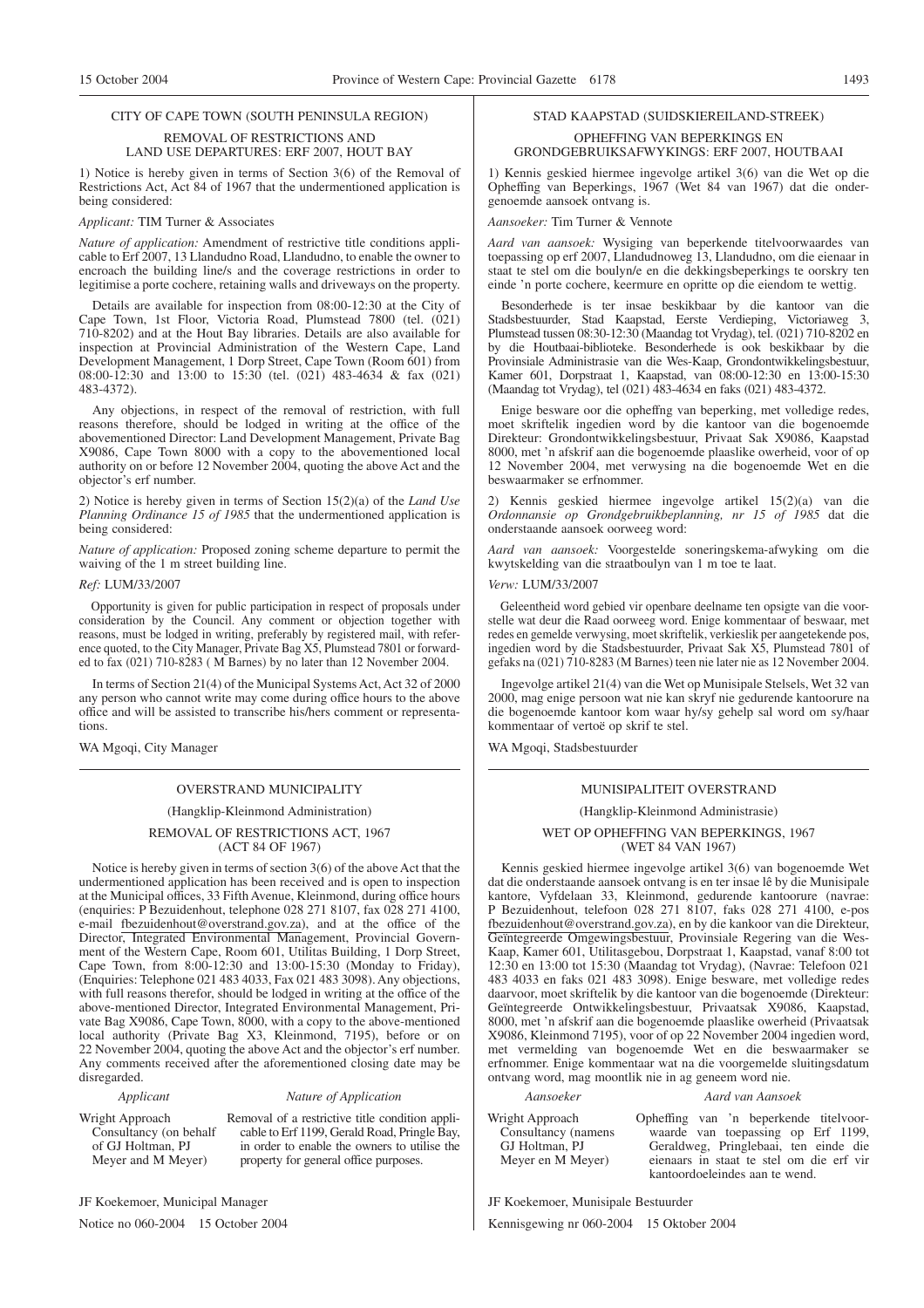# OVERSTRAND MUNICIPALITY

# HERMANUS ADMINISTRATION

#### REMOVAL OF RESTRICTIONS ACT, 1967 (ACT 84 OF 1967)

Notice is hereby given in terms of section 3[6] of the above Act that the under-mentioned application has been received and is open to inspection at the office of the Municipal Manager, Overstrand, and any enquiries may be directed to L Bruiners, P O Box 20, Hermanus, 7200 (028) 313 8179 and at fax number (028) 312 1894.

The application is also open to inspection at the office of the Director, Integrated Environmental Management — Region B1, Provincial Government of the Western Cape, at Room 601, 1 Dorp Street, Cape Town, from  $08:00-12:30$  and  $13:00-15:30$  (Monday to Friday). Telephonic enquiries in this regard may be made at (021) 483 4634 and the Directorate's fax number is (021) 483 4372.

Any objections, with full reasons therefore should be lodged in writing at the Office of the above-mentioned Director: Integrated Environmental Management — Region B1, Private Bag X9086, Cape Town, 8000, with a copy to the above-mentioned Municipal Manager, on or before 26 November 2004 quoting the above Act and the objector's erf number. Any comments received after the aforementioned closing date may be disregarded.

#### *Applicant Nature of Application*

Spronk & Associates Inc. (on behalf of Prinseveld CC)

Removal of restrictive title conditions applicable to Erf 707, 4 Magnolia Avenue, Hermanus, to enable the owner to utilise the existing dwelling on the property for office purposes.

Further application has been made for rezoning of the property from General Residential Zone to Local Business Zone.

J F Koekemoer, Municipal Manager, Municipal Offices, Hermanus.

Notice no. 97/2004 15 October 2004

#### OVERSTRAND MUNICIPALITY

#### HERMANUS ADMINISTRATION

#### REMOVAL OF RESTRICTIONS ACT, 1967 (ACT 84 OF 1967)

Notice is hereby given in terms of section 3[6] of the above Act that the under-mentioned application has been received and is open to inspection at the office of the Municipal Manager, Overstrand, and any enquiries may be directed to L Bruiners, P  $\overline{O}$  Box 20, Hermanus,  $\overline{7}200$  (028) 313 8179 and at fax number (028) 312 1894.

The application is also open to inspection at the office of the Director, Integrated Environmental Management, Provincial Government of the Western Cape, at Room 601, 1 Dorp Street, Cape Town, from 08:00-12:30 and 13:00-15:30 (Monday to Friday). Telephonic enquiries in this regard may be made at (021) 483 4634 and the Directorate's fax number is (021) 483 4372.

Any objections, with full reasons therefore should be lodged in writing at the Office of the above-mentioned Director: Integrated Environmental Management, Private Bag X9086, Cape Town, 8000, with a copy to the above-mentioned Municipal Manager, on or before 26 November 2004 quoting the above Act and the objector's erf number. Any comments received after the aforementioned closing date may be disregarded.

#### *Applicant Nature of Application*

Spronk & Associates Inc. (on behalf of Coffral-Coffralu-Krings Pty Ltd)

Removal of restrictive title conditions applicable to Erf 716, 9 Paterson Street, Hermanus, to enable the owner to utilise the existing dwelling on the property for office purposes.

Further application has been made for rezoning of the properly from General Residential Zone to Local Business Zone.

J F Koekemoer, Municipal Manager, Municipal Offices, Hermanus.

Notice no. 98/2004 15 October 2004

### MUNISIPALITEIT OVERSTRAND

#### HERMANUS ADMINISTRASIE

#### WET OP OPHEFFING VAN BEPERKINGS, 1967 (WET 84 VAN 1967)

Kragtens artikel 3[6] van bostaande Wet word hiermee kennis gegee dat die onderstaande aansoek ontvang is en ter insae lê by die kantoor van die Munisipale Bestuurder, Overstrand, en enige navrae kan gerig word aan L Bruiners, Posbus 20, Hermanus 7200, (028) 313 8179 en by faksnommer (028) 312 1894.

Die aansoek lê ook ter insae by die kantoor van die Direkteur, Geïntegreerde Omgewingsbestuur van die Wes-Kaap, by Kamer 601, Dorpstraat 1, Kaapstad, vanaf 08:00-12:30 en 13:00-15:30 (Maandag tot Vrydag). Telefoniese navrae in hierdie verband kan gerig word aan (021) 483 4634 en die Direktoraat se faksnommer is (021) 483 4372.

Enige besware, met die volledige redes daarvoor, moet skriftelik by die kantoor van die bogenoemde Direkteur: Geïntegreerde Omgewingsbestuur, Streek B1, Privaatsak X9086, Kaapstad 8000 met 'n afskrif aan die bogenoemde Munisipale Bestuurder, ingedien word op of voor 26 November 2004 met die vermelding van bogenoemde Wet en die beswaarmaker se erfnommer. Enige kommentaar wat na die voorgemelde sluitingsdatum ontvang word, mag moontlik nie in ag geneem word nie.

*Aansoeker Aard van Aansoek* Spronk & Medewerkers Ing. (namens Prinseveld BK)

Opheffing van beperkende titelvoorwaardes van toepassing op Erf 707, Magnolialaan 4, Hermanus, ten einde die eienaar in staat te stel om die bestaande woning op die erf

aan te wend vir kantoor doeleindes.

Verdere aansoek is gedoen vir hersonering vanaf Algemene Woonsone na Plaaslike Besigheidsone.

J F Koekemoer, Munisipale Bestuurder, Munisipale Kantoor, Hermanus.

Kennisgewing no. 97/2004 15 Oktober 2004

#### MUNISIPALITEIT OVERSTRAND

#### HERMANUS ADMINISTRASIE

#### WET OP OPHEFFING VAN BEPERKINGS, 1967 (WET 84 VAN 1967)

Kragtens artikel 3[6] van bostaande Wet word hiermee kennis gegee dat die onderstaande aansoek ontvang is en ter insae lê by die kantoor van die Munisipale Bestuurder, Overstrand, en enige navrae kan gerig word aan L. Bruiners, Posbus 20, Hermanus, 7200 (028) 313 8179 en by faksnommer (028) 312 1894.

Die aansoek lê ook ter insae by die kantoor van die Direkteur, Geïntegreerde Omgewingsbestuur, Provinsiale Regering van die Wes-Kaap, by Kamer 601, Dorpstraat 1, Kaapstad, vanaf 08:00-12:30 en 13:00-15:30 (Maandag tot Vrydag). Telefoniese navrae in hierdie verband kan gerig word aan (021) 483 4634 en die Direktoraat se faksnommer is (021) 483 4372.

Enige besware, met die volledige redes daarvoor, moet skriftelik by die kantoor van die bogenoemde Direkteur: Geïntegreerde Omgewingsbestuur, Privaatsak X9086, Kaapstad 8000 met 'n afskrif aan die bogenoemde Munisipale Bestuurder, ingedien word op of voor 26 November 2004 met vermelding van die bogenoemde Wet en die beswaarmaker se erfnommer. Enige kommentaar wat na die voorgemelde sluitingsdatum ontvang word, mag moontlik nie in ag geneem word nie.

#### *Aansoeker Aard van Aansoek*

| Spronk & Medewerkers  | Opheffing van beperkende titelvoorwaardes   |
|-----------------------|---------------------------------------------|
| Ing. (namens Coffral- | van toepassing op Erf 716, Patersonstraat   |
| Coffralu-Krings Edms  | 9. Hermanus, ten einde die eienaar in staat |
| Bpk)                  | te stel om die bestaande woning op die erf  |
|                       | aan te wend vir kantoor doeleindes.         |

Verdere aansoek is gedoen vir hersonering vanaf Algemene Woonsone na Plaaslike Besigheidsone.

J F Koekemoer, Munisipale Bestuurder, Munisipale Kantoor, Hermanus.

Kennisgewing no. 98/2004 15 Oktober 2004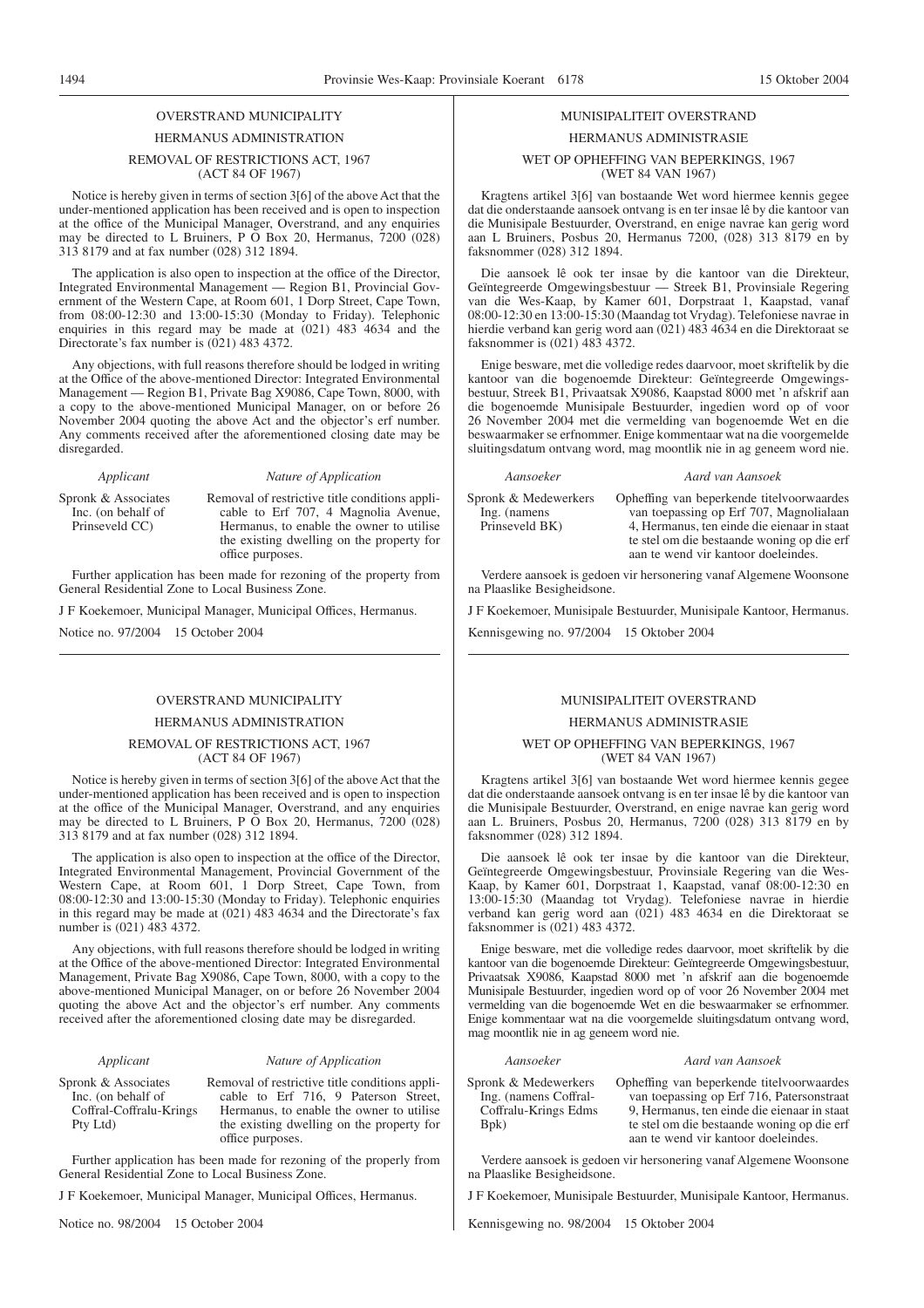#### **TENDERS**

**N.B.** Tenders for commodities/services, the estimated value of which exceeds R20 000, are published in the Government Tender Bulletin, which is obtainable from the Government Printer, Private Bag X85, Pretoria, on payment of a subscription.

BREEDE RIVER/WINELANDS MUNICIPALITY

Montagu Office

#### MN NR. 88/2004

#### PROPOSED REZONING AND SUBDIVISION: PORTION OF REMAINDER OF ERF 1, CNR BARLINKA- AND CABERNET STREET, MONTAGU (DESCRIBED AS ERF 4337)

(Ordinance 15 of 1985, Land Use Planning)

Notice is hereby given in terms of Sections 17 and 24 of the Land Use Planning Ordinance, 1985 (Ordinance 15 of 1985), that Council has received an application from TPS on behalf of NW Hanekom for a subdivision of a portion of Remainder of erf 1, Montagu, into 2 portions, that is erf  $4337 (678 \text{ m}^2)$  and Remainder and the rezoning of erf  $4337$ , from Utility zone to General Industrial zone.

The application will be open for inspection at the Montagu Office during normal office hours. Written legal and fully motivated objections/ comments, if any, must be lodge with the Municipal Manager, Private Bag X2, Ashton, 6715, before or on 8 November 2004.

Further details are obtainable from Mr Jack van Zyl (023-614 8000) during office hours. Any person who cannot write may come to the office mentioned above, during office hours where a staff member of the municipality will assist that person to transcribe his/her comments or representations.

N Nel, Municipal Manager, Municipal Office, Private Bag X2, Ashton, 6715.

15 October 2004 10815

#### BREEDE RIVER/WINELANDS MUNICIPALITY

#### Robertson Office

MN NR. 90/2004

#### PROPOSED REZONING OF PORTION ERF 1, ROBERTSON ADJOINING ERF 289, ROBERTSON

#### (Ordinance 15 of 1985, Land Use Planning)

Notice is hereby given in terms of Section 17 of the Land Use Planning Ordinance, 1985 (Ordinance 15 of 1985), that Council has received an application from Spronk Theron & Associates on behalf of Mr M Macdonald for a rezoning of Portion of erf 1, adjoining erf 289, Robertson (825 m<sup>2</sup>) from Existing Road to Single Residential zone, which portion of street is to be closed, subdivided and consolidated with erf 289.

The application will be open for inspection at the Robertson Office during normal office hours. Written legal and fully motivated objections/ comments, if any, must be lodge with the Municipal Manager, Private Bag X2, Ashton, 6715, before or on 15 November 2004. Further details are obtainable from Mr Jack van Zyl (023-614 8000) during office hours.

Any person who cannot write may come to the office mentioned above, during office hours where a staff member of the municipality will assist that person to transcribe his/her comments or representations.

N Nel, Municipal Manager, Municipal Office, Private Bag X2, Ashton, 6715.

15 October 2004 10816

#### **TENDERS**

**L.W.** Tenders vir kommoditeite/dienste waarvan die beraamde waarde meer as R20 000 beloop, word in die Staatstenderbulletin gepubliseer wat by die Staatsdrukker, Privaatsak X85, Pretoria, teen betaling van 'n intekengeld verkrygbaar is.

# **NOTICES BY LOCAL AUTHORITIES EXERCISE ASSESSED ASSESSED AT A RESINGS DEUR PLAASLIKE OWERHEDE**

#### MUNISIPALITEIT BREËRIVIER/WYNLAND

Montagu Kantoor

MK NR. 88/2004

#### VOORGESTELDE HERSONERING EN ONDERVERDELlNG: GEDEELTE VAN RESTANT VAN ERF 1, H/V BARLINKA- EN CABERNETSTRAAT, MONTAGU (BESKRYF AS ERF 4337)

(Ordonnansie 15 van 1985, Grondgebruikbeplanning)

Kennis geskied hiermee ingevolge Artikels 17 en 24 van die Ordonnansie op Grondgebruikbeplanning, 1985 (Ordonnansie 15 van 1985) dat 'n aansoek ontvang is van TPS namens NW Hannekom vir die onderverdeling van 'n gedeelte van restant erf 1, Montagu, in 2 dele, naamlik erf 4337 (678 m<sup>2</sup>) en Restant en die hersonering van erf 4337, vanaf Nutsgebruik na Algemene Nywerheidsone.

Die aansoek lê ter insae gedurende kantoorure in die Montagu Kantoor en skriftelike regsgeldige en goed gemotiveerde besware/kommentaar, indien enige moet nie later as 8 November 2004 skriftelik by die Munisipale Bestuurder, Privaatsak X2, Ashton, 6715, ingedien word nie.

Navrae kan gerig word aan mnr Jack van Zyl by telefoonnommer 023-614 8000. 'n Persoon wat nie kan skryf nie kan gedurende kantoorure na bogenoemde kantoor kom waar 'n personeellid van die Munisipaliteit daardie persoon sal help om sy/haar kommentaar of vertoë af te skryf.

N Nel, Munisipale Bestuurder, Munisipale Kantoor, Privaatsak X2, Ashton, 6715.

15 Oktober 2004 10815

#### MUNISIPALITEIT BREËRIVIER/WYNLAND

Robertson Kantoor

#### MK NR. 90/2004

VOORGESTELDE HERSONERING VAN GEDEELTE ERF 1, ROBERTSON AANGRENSEND AAN ERF 289, ROBERTSON

(Ordonnansie 15 van 1985, Grondgebruikbeplanning)

Kennis geskied hiermee ingevolge Artikel 17 van die Ordonnansie op Grondgebruikbeplanning, 1985 (Ordonnansie 15 van 1985) dat 'n aansoek ontvang is van Spronk Theron & Medewerkers namens Mnr M Macdonald vir die hersonering van 'n Gedeelte van erf 1, aangrensend aan erf 289, Robertson (825 m<sup>2</sup>) vanaf Bestaande Straat na Enkelwoningsone, welke gedeelte straat gesluit, onderverdeel en met erf 289 gekonsolideer gaan word.

Die aansoek lê ter insae gedurende kantoorure in die Robertson Kantoor en skriftelike regsgeldige en goed gemotiveerde besware/ kommentaar, indien enige moet nie later as 15 November 2004 skriftelik by die Munisipale Bestuurder, Privaatsak X2, Ashton, 6715, ingedien word nie. Navrae kan gerig word aan mnr Jack van Zyl by telefoonnommer 023-614 8000.

'n Persoon wat nie kan skryf nie kan gedurende kantoorure na bogenoemde kantoor kom waar 'n personeellid van die Munisipaliteit daardie persoon sal help om sy/haar kommentaar of vertoë af te skryf.

N Nel, Munisipale Bestuurder, Munisipale Kantoor, Privaatsak X2, Ashton, 6715.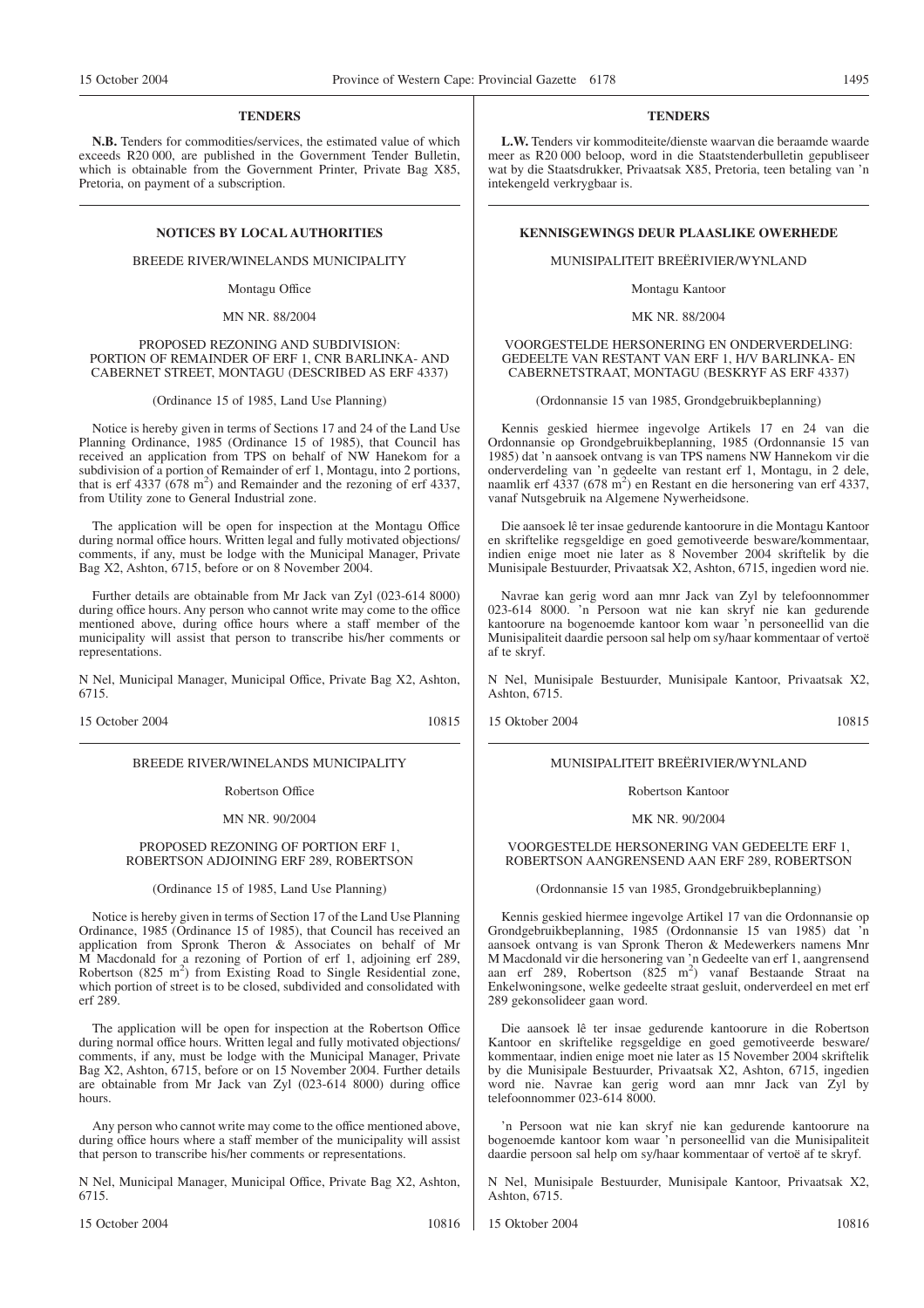### CAPE AGULHAS MUNICIPALITY

#### APPLICATION FOR CONSENT USE: ERF 1225, 39 MARINE DRIVE, STRUISBAAI

Notice is hereby given in terms of the Land Use Planning Ordinance, 1985 (Ordinance no. 15 of 1985) that Council has received an application for a consent use in order to build a 2nd dwelling (Granny flat) on the property.

In terms of section 21(4) of the Local Government Act: Municipal Systems, 2000 (Act 32 of 2000) notice is hereby given that persons who can not read or write may request that an employee at any of the reception offices of the Cape Agulhas Municipality assist in the formulation and writing of input, comments or objections.

Further particulars are available for inspection in the office of the undersigned during office hours and written objections, if any, must reach him not later than 18 November 2004.

K Jordaan, Municipal Manager, P O Box 51, Bredasdorp, 7280.

15 October 2004 10817

#### CAPE AGULHAS MUNICIPALITY

#### DEPARTURE: ERF 94, 5 COOPER STREET, L'AGULHAS

Notice is hereby given in terms of the Ordinance on Land Use Planning 1985 (No 15 of 1985) that Council has received an application that will permit the owner to operate a restaurant/coffee shop on the premises. (The current zoning of the premises is Residential Zone  $V -$  Guest-House.)

In terms of section 21(4) of the Local Government Act: Municipal Systems, 2000 (Act 32 of 2000) notice is hereby given that persons who can not read or write may request that an employee at any of the reception offices of the Cape Agulhas Municipal Council assist in the formulation and writing of input, comments or objections.

Further particulars are available for inspection in the office of the undersigned during office hours and written objections, if any, must reach him not later than 15 November 2004.

K Jordaan, Municipal Manager, P O Box 51, Bredasdorp, 7280.

15 October 2004 10818

#### CAPE AGULHAS MUNICIPALITY

#### APPLICATION FOR SUBDIVISION AND REZONING: ERF 3524, KREUPELHOUT LANE, BREDASDORP

Notice is hereby given in terms of the Land Use Planning Ordinance, 1985 (Ordinance no. 15 of 1985) that Council has received an application for the subdivision and rezoning of erf 3524, Kreupelhout Lane, Bredasdorp into three portions and a remainder in order to establish three single residential properties.

In terms of section 21(4) of the Local Government Act: Municipal Systems, 2000 (Act 32 of 2000) notice is hereby given that persons who can not read or write may request that an employee at any of the reception offices of the Cape Agulhas Municipality assist in the formulation and writing of input, comments or objections.

Further particulars are available for inspection in the office of the undersigned during office hours and written objections, if any, must reach him not later than 15 November 2004.

K Jordaan, Municipal Manager, P O Box 51, Bredasdorp, 7280.

15 October 2004 10819

#### MUNISIPALITEIT KAAP AGULHAS

#### AANSOEK OM VERGUNNINGSGEBRUIK: ERF 1225, MARINEWEG 39, STRUISBAAI

Kennis geskied hiermee ingevolge die Ordonnansie op Grondgebruikbeplanning, 1985 (Ordonnansie no. 15 van 1985) dat die Raad 'n aansoek ontvang het vir 'n vergunningsgebruik ten einde 'n 2de woning (Oumawoonstel) op die eiendom te bou.

lngevolge artikel 21(4) van die Wet op Plaaslike Regering: Munisipale Stelsels, 2000 (Wet 32 van 2000) word kennis gegee dat persone wat nie kan lees of skryf nie enige munisipale personeellid by enige ontvangskantore van die Raad te Kaap Agulhas kan nader vir hulpverlening om u kommentaar, beswaar of inset op skrif te stel.

Verdere besonderhede van bogenoemde lê ter insae in die kantoor van die ondergetekende en skriftelike besware, indien enige, moet hom nie later as 15 November 2004 bereik nie.

K Jordaan, Munisipale Bestuurder, Posbus 51, Bredasdorp, 7280.

15 Oktober 2004 10817

#### MUNISIPALITEIT KAAP AGULHAS

#### AFWYKING: ERF 94, COOPERSTRAAT 5, L'AGULHAS

Kennis geskied hiermee ingevolge die Ordonnansie op Grondgebruikbeplanning, 1985 (Nr 15 van 1985) dat die Raad 'n aansoek ontvang het ten einde die eienaar in staat te stel om 'n restaurant/koffie winkel op die erf te bedryf. (Die huidige sonering is Residensiële Sone V — Gastehuis.)

Ingevolge artikel 21(4) van die Wet op Plaaslike Regering: Munisipale Stelsels, 2000 (Wet 32 van 2000) word kennis gegee dat persone wat nie kan lees of skryf nie enige munisipale personeellid by enige ontvangskantoor van die Raad te Kaap Agulhas kan nader vir hulpverlening om kommentaar, beswaar of inset op skrif te stel.

Verdere besonderhede van bogenoemde lê ter insae in die kantoor van die ondergetekende en skriftelike besware, indien enige, moet hom nie later as 15 November 2004 bereik nie.

K Jordaan, Munisipale Bestuurder, Posbus 51, Bredasdorp, 7280.

15 Oktober 2004 10818

#### MUNISIPALITEIT KAAP AGULHAS

#### AANSOEK OM ONDERVERDELING EN HERSONERING: ERF 3524, KREUPELHOUTLAAN, BREDASDORP

Kennis geskied hiermee ingevolge die Ordonnansie op Grondgebruikbeplanning, 1985 (Ordonnansie no. 15 van 1985) dat die Raad 'n aansoek ontvang het vir die onderverdeling en hersonering van erf 3524, Kreupelhoutlaan, Bredasdorp in drie gedeeltes en 'n restant ten einde drie enkel residensiële erwe te vestig.

Ingevolge artikel 21(4) van die Wet op Plaaslike Regering: Munisipale Stelsels, 2000 (Wet 32 van 2000) word kennis gegee dat persone wat nie kan lees of skryf nie enige munisipale personeellid by enige ontvangskantoor van die Raad te Kaap Agulhas kan nader vir hulpverlening om u kommentaar, beswaar of inset op skrif te stel.

Verdere besonderhede van bogenoemde lê ter insae in die kantoor van die ondergetekende en skriftelike besware, indien enige, moet hom nie later as 15 November 2004 bereik nie.

K Jordaan, Munisipale Bestuurder, Posbus 51, Bredasdorp, 7280.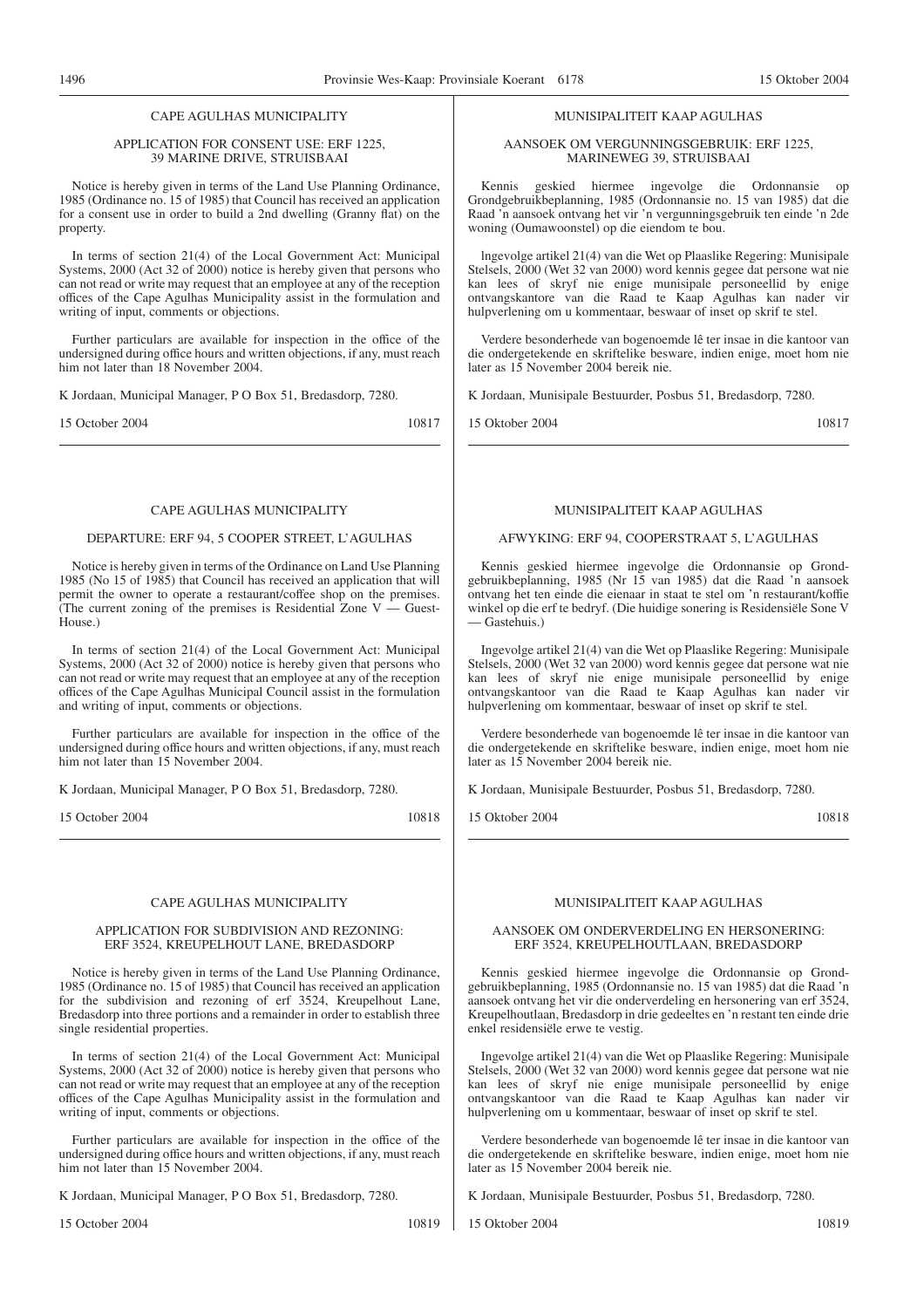#### CITY OF CAPE TOWN (BLAAUWBERG REGION)

#### REZONING: ERVEN 10913 AND 10914, MILNERTON

It is hereby notified that the undermentioned application has been received by the City of Cape Town and is open for inspection at the Town Planning Department, Milpark Centre, cnr Koeberg Road and Ixia Street, Milnerton. Any objection, with full reasons, should be lodged in writing with the City Manager, PO Box 35, Milnerton 7435, by no later than 5 November 2004, quoting the objector's erf number.

#### *Ref no:* LC10913/14T

*Nature of application:* The proposed rezoning of Erven 10913 and 10914 Milnerton situated at no 65 & 65a Grey Avenue Table View from Single Residential to General Business (GB2 — offices only) to permit low-key professional practice offices with up to 6 employees. On-site parking is available for up to eleven vehicles.

*Applicant:* Milprops 281 CC

WA Mgoqi, City Manager

15 October 2004 10820

#### CITY OF CAPE TOWN (BLAAUWBERG REGION)

#### REZONING, SUBDIVISION AND DEPARTURE: ERF 12225, MILNERTON

It is hereby notified that the undermentioned application has been received by the City of Cape Town and is open for inspection at the Town Planning Department, Milpark Centre, cnr Koeberg Road and Ixia Street, Milnerton. Any objection, with full reasons, should be lodged in writing with the City Manager, PO Box 35, Milnerton 7435, by no later than 5 November 2004, quoting the objector's erf number.

#### *Ref no:* LC12225T

*Nature of application:* The proposed rezoning of Erf 12225 Milnerton situated at no 29a Zeeland Crescent, Table View (measuring approx. 2 096 m2 in area) from Single Residential to General Residential to permit a group housing development and to subdivide the aforementioned erf into seven  $(7)$  group erven, with 1 portion for road purposes and 2 portions for communal outdoor space. In addition, departures in terms of Section 15(1)(a)(i) of the Land Use Planning Ordinance (no 15 of 1985) have also been applied for to permit a street setback from Zeeland Crescent of 2,7 m in lieu of the prescribed 4,5 m and to permit a density of 33 units per hectare, in lieu of 30 units per hectare.

*Applicant:* Francis Consultants on behalf of Mr PPO dos Santos

WA Mgoqi, City Manager

15 October 2004 10821

#### CITY OF CAPE TOWN

#### CLOSURE OF PORTION OF PASSAGE ADJOINING ERF 322, CLIFTON

#### (L7/1/198/MBK) (S/301/17 v1 p.150)

The portion of public passage adjoining Erf 322 Upper Kloof Road, Clifton, shown lettered ABCD on Sketch Plan ST 9204/5 is hereby closed in terms of Section 6 of Council By-Law LA 12783 promulgated on 28 February 2003.

Wallace Mgoqi, City Manager, Civic Centre, Cape Town.

15 October 2004 10822

#### STAD KAAPSTAD (BLAAUWBERG-STREEK)

HERSONERING: ERWE 10913 EN 10914, MILNERTON

Kennis geskied hiermee dat die onderstaande aansoek deur die Stad Kaapstad ontvang is en ter insae lê by die Stadsbeplanningsdepartement, Milpark-sentrum, h.v. Koebergweg en Ixiastraat, Milnerton. Enige besware, met volledige redes daarvoor, moet teen nie later nie as 5 November 2004 skriftelik by die Stadsbestuurder, Posbus 35, Milnerton 7435 ingedien word, met vermelding van die beswaarmaker se erfnommer.

*Verw nr.:* LC10913/14T

*Aard van aansoek:* Die hersonering van erwe 10913 & 10914, Milnerton geleë te Table View, Greylaan 56 & 65a, vanaf enkelresidensieel na algemeenbesigheid (GB2 — kantore alleenlik) om lae-intensiteitprofessionele kantore toe te laat met 'n maksimum van 6 werknemers. Parkeerplek op die terrein is beskikbaar vir hoogstens elf motorvoertuie.

*Aansoeker:* Milprops 281 BK

WA Mgoqi, Stadsbestuurder

15 Oktober 2004 10820

#### STAD KAAPSTAD (BLAAUWBERG-STREEK)

#### HERSONERING, ONDERVERDELING EN AFWYKING: ERF 12225, MILNERTON

Kennis geskied hiermee dat die onderstaande aansoek deur die Stad Kaapstad ontvang is en ter insae lê by die Stadsbeplanningsdepartement, Milpark-sentrum, h.v. Koebergweg en Ixiastraat, Milnerton. Enige besware, met volledige redes daarvoor, moet teen nie later nie as 5 November 2004 skriftelik by die Stadsbestuurder, Posbus 35, Milnerton 7435 ingedien word, met vermelding van die beswaarmaker se erfnommer.

*Verw nr:* LC12225T

*Aard van aansoek:* Die hersonering van erf 12225, Milnerton geleë te Table View, Zeelandsingel 29a (ongeveer 2 096 m2 groot) vanaf enkelresidensieel na algemeenresidensieel om 'n groepsbehuisingsontwikkeling toe te laat en sodoende die bogenoemde erf in sewe (7) groepserwe, 1 gedeelte vir paddoeleindes en 2 gedeeltes vir gemeenskaplike oop ruimte te onderverdeel. Aansoek is ook gedoen om afwykings, ingevolge die Ordonnansie op Grondgebruikbeplanning (nr 15 van 1985), vir die inspringing van die Zeeland-singelstraatboulyn vanaf 2,7 m in plaas van die voorgestelde 4,5 m-boulyn, asook die digtheid van 33 eenhede per hektaar in plaas van die voorgestelde 30 eenhede per hektaar.

*Aansoeker:* Francis Konsultante namens Mnr PPO dos Santos

WA Mgoqi, Stadsbestuurder

15 Oktober 2004 10821 10821

#### STAD KAAPSTAD

#### SLUITING VAN GEDEELTE VAN DEURGANG AANGRENSEND AAN ERWE 322, CLIFTON

#### (L7/1/198/MBK) (S/301/17 v1 p.150)

Die gedeelte van publieke deurgang aangrensend aan Erwe 322 Bo-Kloofweg, Clifton, wat met die letters ABCD op Sketsplan ST 9204/5 aangetoon word, word hiermee ingevolge artikel 6 van Ordonnansie LA 12783 geproklameer, 28 Februarie 2003 gesluit.

Wallace Mgoqi, Stadsbestuurder, Burger Sentrum, Kaapstad.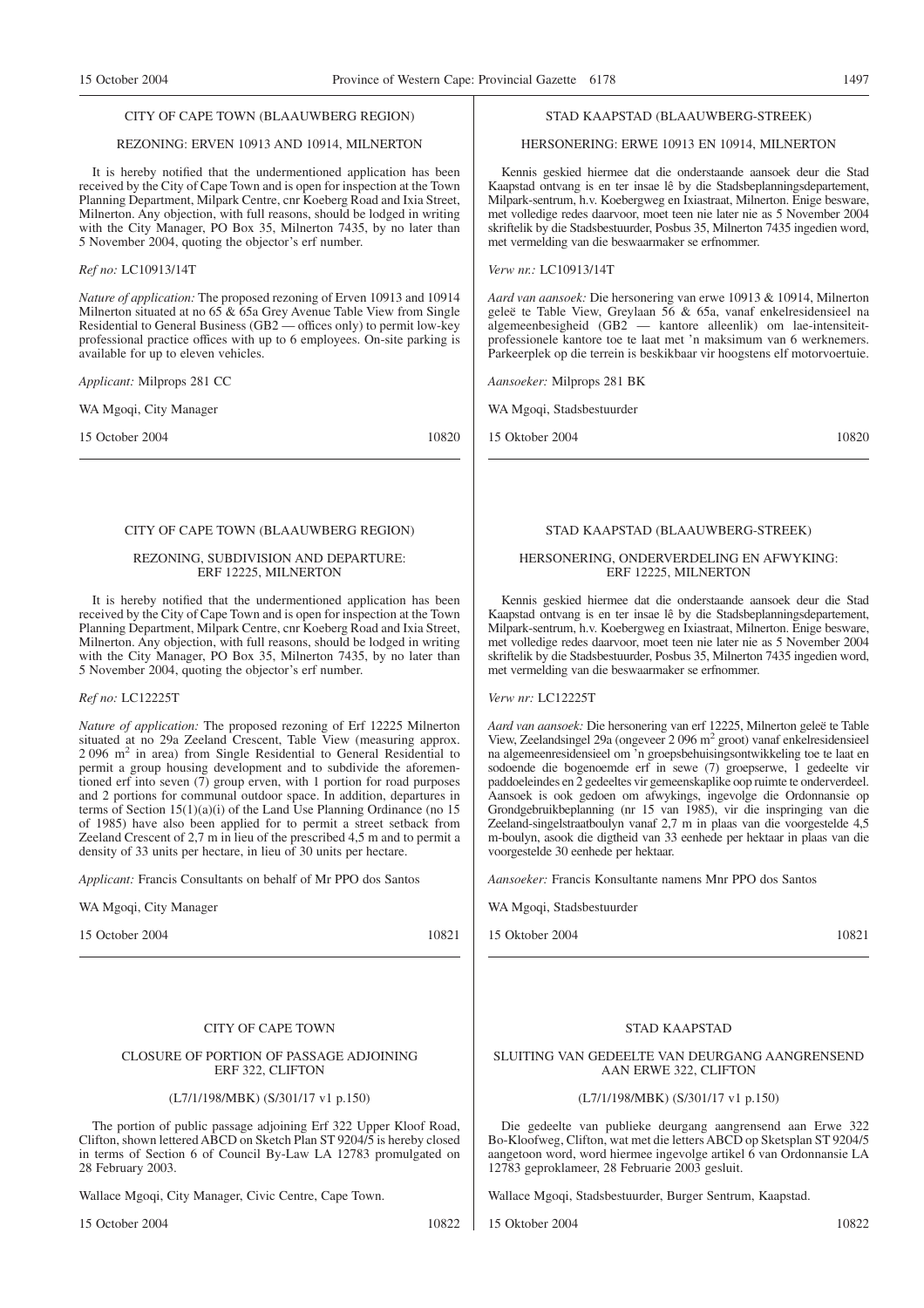#### CITY OF CAPE TOWN (CAPE TOWN REGION)

#### REZONING, SUBDIVISION AND DISPOSAL: ERVEN 138929 AND 134465, CAPE TOWN AT ATHLONE

Notice is hereby given in terms of Sections 17(2)(a) and 24(2)(a) of the Land Use Planning Ordinance no 15 of 1985 that the undermentioned application has been received and is open for inspection at the office of the Manager: Land Use Management, City of Cape Town, 14th Floor, Civic Centre, Hertzog Boulevard, Cape Town, from 08:30 to 12:30 (Monday to Friday). Any objections and/or comments, with full reasons, must be submitted in writing, quoting the relevant reference number, the objector's street and postal address and contact telephone numbers to the Manager: Land Use Management, PO Box 4529, Cape Town 8000, or hand-delivered to the abovementioned address, or faxed to (021) 421-1963 or e-mailed to trevor.upsher@capetown.gov.za on or before the closing date. If your response is not sent to these addresses or fax number, and if, as a consequence it arrives late, it will be deemed to be invalid. For any further information, contact Ms Q Savahl, tel. (021) 400-4336.

The closing date for objections and comments is 15 November 2004.

*Erven 138929 & 134465, Cape Town at Athlone*

*File ref:* LM1824 (61020)

*Applicant:* City of Cape Town

*Erven:* 138929 & 134465 Cape Town at Athlone

*Address:* 57 Blomvlei Road and Manlyn Walk, Hanover Park

*Nature of application:* Subdivision of Erf 134465 and rezoning of a Portion of Erf 134465 and Erf 138928 from Single Dwelling Residential to Community Facilities to permit a place of assembly (multi-purpose centre).

*Disposal of City Land:* The Council intends, in terms of Section 4 of Council By-Law LA 12783 promulgated on 28 February 2003, to sell to The Blomvlei Road Baptist Church or its successors-in-title City land, Erf 138929 & Portion of Erf 134465, Hanover Park measuring approximately  $4\,242 \text{ m}^2$  in extent for the sum of R120 000.

For further details of the disposal of City land, contact Mr Wilson Baartman, tel. (021) 400-2331, Municipal Property Branch, 13th Floor, Tower Block, Civic Centre, Cape Town between 08:30-13:00 and 14:00-16:30 on weekdays (public holidays excluded). Any comments or objections to the proposed sale must be submitted in writing, together with reasons, to Mr Wilson Baartman at the abovementioned address on or before 15 November 2004.

WA Mgoqi, City Manager

#### STAD KAAPSTAD (KAAPSTAD-STREEK)

#### HERSONERING, ONDERVERDELING EN WEGDOENING: ERWE 138929 EN 134465, KAAPSTAD TE ATHLONE

Kennis geskied ingevolge artikels 17(2)(a) en 24(2)(a) van die Ordonnansie op Grondgebruikbeplanning (nr 15 van 1985) dat die onderstaande aansoek ontvang is en ter insae beskikbaar is vanaf 08:30 tot 12:30 (Maandag tot Vrydag) by die kantoor van die Bestuurder: Grondgebruikbestuur, Stad Kaapstad, 14de Verdieping, Burgersentrum, Hertzog-boulevard 12, Kaapstad. Enige besware en/of kommentaar, met volledige redes en die betrokke verwysingsnommer, die beswaarmaker se straat- en posadres en kontaktelefoonnommers, moet skriftelik ingedien word by die Bestuurder: Grondgebruikbestuur, Posbus 4529, Kaapstad 8000, of per hand afgelewer word by die bostaande adres, of gefaks word na (021) 421-1963 of per e-pos na trevor.upsher@capetown.gov.za, voor of op die sluitingsdatum. Indien u reaksie nie na hierdie adresse of faksnommer gestuur word nie en gevolglik laat ontvang word, sal dit as ongeldig beskou word. Om nadere besonderhede, skakel me Q Savahl, tel. (021) 400-4336.

Die sluitingsdatum vir besware en kommentaar is 15 November 2004.

*Erwe 138929 & 134465, Kaapstad te Athlone*

*Lêer verw:* LM1824 (61020)

*Aansoeker:* Stad Kaapstad

*Erwe:* 138929 & 134465 Kaapstad te Athlone

*Adres:* Blomvleiweg 57 en Manlyn Walk, Hanover Park

*Aard van aansoek:* Onderverdeling van erf 134465 en hersonering van 'n gedeelte van erf 134465 en Erf 138928 vanaf enkelwoning-residensieel na gemeenskapsfasiliteite om 'n plek van aanbidding (veeldoelsentrum) toe te laat.

*Wegdoening van Stadsgrond:* Die Raad beoog ingevolge artikel 4 van Raadsverordening LA. 12783, gepromulgeer op 28 Februarie 2003, die verkoop van Stadsgrond, erf 138929 & gedeelte van erf 134465, Hanover Park, ongeveer 4 242 m<sup>2</sup> groot, aan die Blomvleiweg Baptistekerk of sy regsopvolgers teen die bedrag van R120 000.

Om nadere besonderhede oor die wegdoening van Stadsgrond skakel asseblief weeksdae tussen 08:30-13:00 en 14:00-16:30 (openbare vakansiedae uitgesluit) vir mnr Wilson Baartman, tel. (021) 400-2331, Munisipale Eiendomstak, 13de Verdieping, Toringblok, Burgersentrum, Kaapstad. Enige kommentaar of besware teen die voorgestelde verkoop moet skriftelik, met redes, voor of op 15 November 2004 voorgelê word aan mnr Wilson Baartman by die bostaande adres.

WA Mgoqi, Stadsbestuurder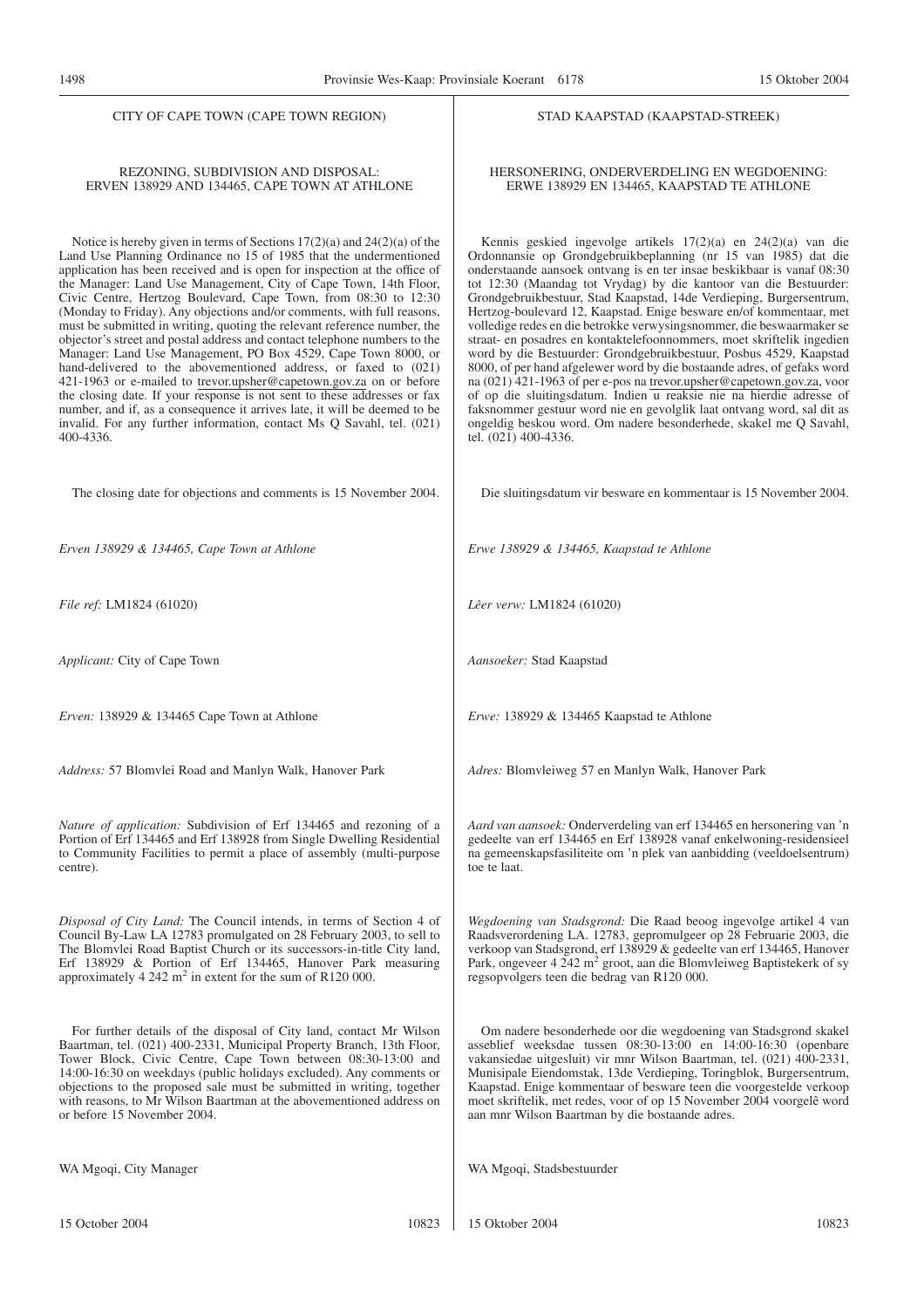CITY OF CAPE TOWN (OOSTENBERG REGION)

#### REZONING, SUBDIVISION, CLOSURE AND APPROVAL OF STREET NAMES: ERF 5540, EERSTE RIVER, AS WELL AS ERF 1367, EERSTE RIVER

1) Land Use Planning Ordinance (no 15 of 1985): Notice is hereby given in terms of Sections 17 & 24 of the Land Use Planning Ordinance that Council has received an application for rezoning of Erf 5540, Baden Powell Drive, Eerste River from Agricultural Zone I to Subdivisional Area Zone, the subdivision thereof into 190 Residential erven (Residential Zone III), a multi-purpose community facility (Institutional Zone III), 5 Public Open Spaces (Open Space Zone I) and remainder Public Roads (Transport Zone II) and approval of streetnames for the proposed development, as well as the subdivision of adjacent Public Open Space Erf 1367, Upton Road, Eerste River into a Portion 1 and a Remainder, closure and rezoning of the resulting Portion 1 from Open Space Zone I to Transport Zone II.

*2) Environment Conservation Act, 1989 (Act no 73 of 1989) and the National Environmental Management Act (Act no 107 of 1998):* Notice is further given in terms of the Environment Conservation Act (Act 73 of 1989) and the National Environmental Management Act (Act 107 of 1998) that a Scoping Study is being undertaken by CCA Environmental (Pty) Ltd for the proposed rezoning and subdivision of Erf 5540, Eerste River. A draft Scoping Report has been prepared and is available for comment/inspection at the offices of CCA Environmental (Pty) Ltd (address below) as well as at the Eerste River Public Library, the City of Cape Town office in Kuils River and on the website http://www.ccaenvironmental.co.za. Comments to be included in the Final Scoping Report must be directed in writing to Jeremy Blood at 35 Roeland Square, 30 Drury Lane, Cape Town 8001 or by facsimile to (021) 461-1120 or via e-mail to jeremy@ccaenvironmental.co.za on or before Tuesday, 15 November 2004.

A copy of such comments must be served on Council.

*3) Standard Closure Practice of Public Open Spaces:* Notice is hereby given in terms the Standard Practice for Closure of Public Open Spaces, of the closure of a portion of Public Open Space Erf 1367, Upton Road, Eerste River in order to provide primary access to the site.

Further details of the proposal are open for inspection during normal office hours at Council's Town Planning Section, First Floor, Omniforum Building, 94 Van Riebeeck Road, Kuils River. Written comments and/or objections against the above proposals, with reasons, must be submitted to The City Manager, City of Cape Town (Att: Mrs M-A van Schalkwyk), Private Bag X16, Kuils River 7579 or 94 Van Riebeeck Road, Kuils River 7580 and must be received by the Council's Registration Office, 2nd Floor, 94 Van Riebeeck Road, Kuils River on or before 15 November 2004. Objections received after this date will not be considered. (Notice number: 65/2004)

WA Mgoqi, City Manager

#### STAD KAAPSTAD (OOSTENBERG-STREEK)

HERSONERING, ONDERVERDELING, SLUITING EN GOEDKEURING VAN STRAATNAME: ERF 5540, EERSTERIVIER, ASOOK ERF 1367, EERSTERIVIER

(1) Ordonnansie op Grondgebruikbeplanning (15 van 1985): Kennis geskied hiermee ingevolge artikels 17 en 24 van die Ordonnansie op Grondgebruikbeplanning dat die Raad 'n aansoek ontvang het om die hersonering van erf 5540, Baden Powellrylaan, Eersterivier vanaf Landbousone I na Onderverdelingsgebied, die onderverdeling daarvan in 190 Residensiële erwe (Residensiële Sone III), 'n veeldoelige gemeenskapsfasiliteit (Institusionele Sone III), 5 Publieke Oopruimtes (Oopruimte Sone I) en restant Publieke Pad (Vervoersone II) en goedkeuring van straatname vir die voorgestelde ontwikkeling, asook die onderverdeling van aanliggende Publieke Oopruimte Erf 1367, Uptonweg, Eersterivier in 'n Gedeelte 1 en 'n Restant, en sluiting en hersonering van die nuutgeskepte Gedeelte 1 vanaf Oopruimte Sone I na Vervoer Sone II.

*2) Wet op Omgewingsbewaring, 1989 (Wet 73 van 1989) en die Wet op Nasionale Omgewingsbestuur (Wet 107 van 1998):* Kennis geskied verder ingevolge die Wet op Omgewingsbewaring (Wet 73 van 1989) en die Wet op Nasionale Omgewingsbestuur (Wet 107 van 1998) dat 'n omvangstudie deur CCA Environmental (Edms) Bpk onderneem word vir die voorgestelde hersonering en onderverdeling van Erf 5540, Eersterivier. 'n Konsep-omvangstudieverslag is opgestel en is ter insae beskikbaar vir kommentaar by die kantore van CCA Environmental (Edms) Bpk (adres hieronder), asook by die Eersterivier Openbare Biblioteek, die Stad Kaapstad se kantoor in Kuilsrivier, asook op die webwerf http://www.ccaenvironmental.co.za. Kommentaar vir insluiting by die finale Omvangstudieverslag, moet skriftelik gestuur word aan Jeremy Blood by Roeland Plein 35, Drurylaan 30, Kaapstad 8001 of faks (021) 461-1120 of e-pos jeremy@ccaenvironmental.co.za, voor of op 15 November 2004.

'n Afskrif van sodanige kommentaar moet by die Raad ingedien word.

*3) Standaard-Sluitingsprosedure vir Publieke Oop ruimtes:* Kennis geskied hiermee ingevolge die standaardpraktyk vir die sluiting van Publieke Oopruimtes, van die sluiting van 'n gedeelte van Publieke Oopruimte Erf 1367, Uptonweg, Eersterivier ten einde primêre toegang tot die perseel te verleen.

Verdere besonderhede van die aansoek lê gedurende kantoorure ter insae by die Raad se Kuilsrivier Stadsbeplanningsafdeling, Eerste Verdieping, Omniforumgebou, Van Riebeeckweg 94, Kuilsrivier. Skriftelike kommentaar en/of besware teen die bogenoemde aansoeke, met redes daarvoor, moet aan Die Stadsbestuurder, Stad Kaapstad (aandag: mev M-A van Schalkwyk) Privaat Sak X16, Kuilsrivier 7579 of Van Riebeeckweg 94, Kuilsrivier 7580 gerig word en moet voor of op 15 November 2004 deur die Raad se Registrasiekantoor, 2de Verdieping, Van Riebeeckweg 94, Kuilsrivier ontvang word. Besware wat na die sluitingsdatum ontvang word, sal nie oorweeg word nie. (Kennisgewing nommer: 65/2004)

WA Mgoqi, Stadsbestuurder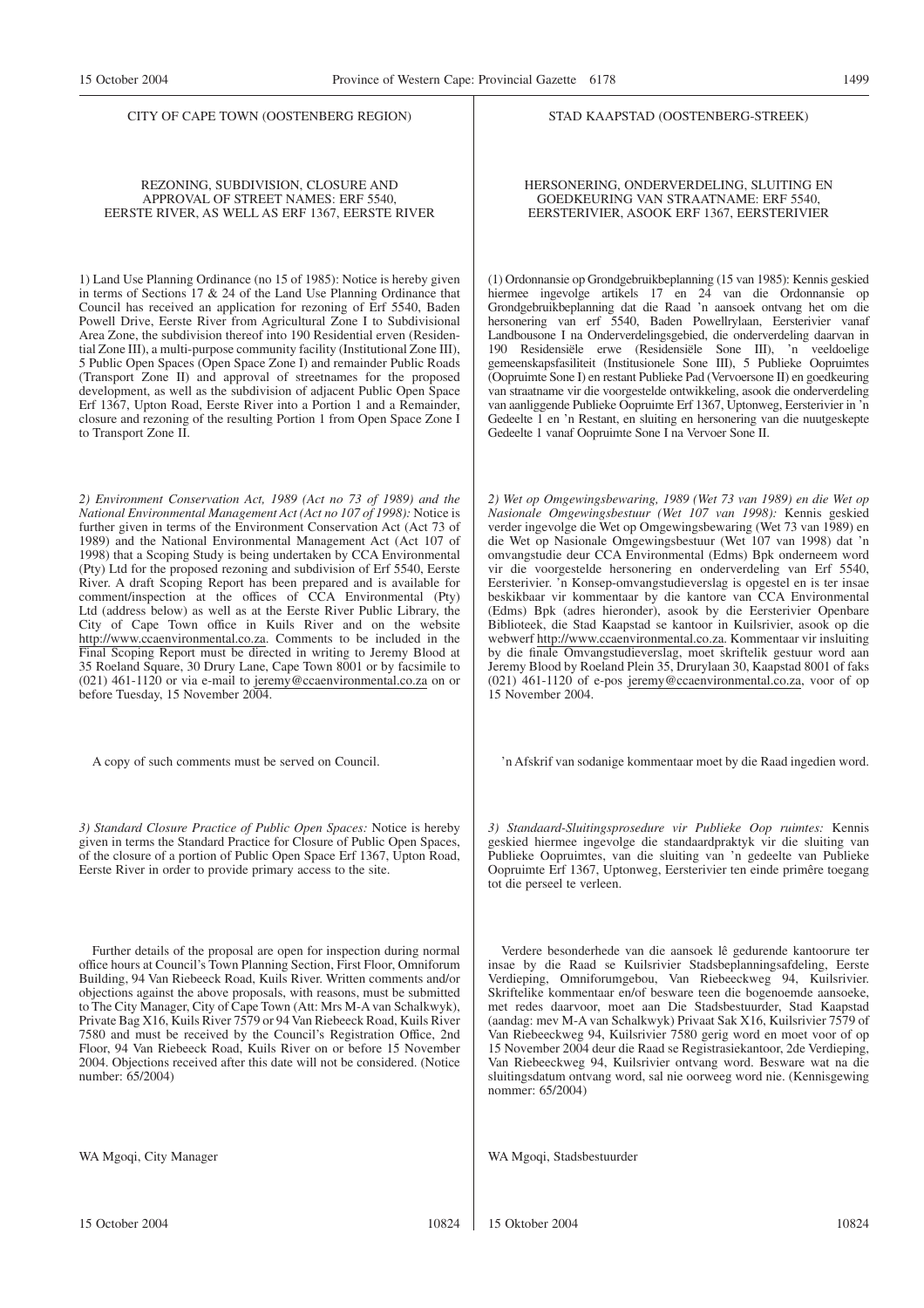#### CITY OF CAPE TOWN (OOSTENBERG REGION) REZONING, SUBDIVISION, REGULATION DEPARTURE AND APPROVAL OF SITE DEVELOPMENT PLAN AND STREET NAME: ERVEN 970, 971, 10859 AND 10860, KUILS RIVER

Notice is hereby given in terms of Section 17 and Section 24 of the Land Use Planning Ordinance, no 15 of 1985, that Council has received an application for the rezoning of Erven 970, 971, 10859 and 10860, Brantwood, Kuils River (adjacent to the railway line and the future Western By-Pass Road) from Agricultural Zone to Subdivisional Area and the subdivision thereof into 40 Grouphousing erven, 1 Single Residential erf, Public Open Space and Public Road. Notice is also given in terms of Section 15 of the abovementioned ordinance for departure from the Kuils River Scheme Regulations with regard to the relevant building lines, only insofar as to accommodate the proposed development, as depicted on the proposed Site Development Plan. Application has also been received for approval of the Site Development proposal and approval of the proposed streetname (Limpopo Close), in terms of Council's Streetnaming Policy. Further details of the proposal are open for inspection during normal office hours at Council's Town Planning Section, First Floor, Omniforum Building, 94 Van Riebeeck Road, Kuils River. Written comments and/or objections against the proposal, with reasons, must be submitted to The City Manager, City of Cape Town (Att: Mrs M-A van Schalkwyk), Private Bag X16, Kuils River 7579 or 94 Van Riebeeck Road, Kuils River 7580 and must be received by the Council's Registration Office, 2nd Floor, 94 Van Riebeeck Road, Kuils River on or before 8 November 2004.

Objections received after this date will not be considered. (Notice number: 63/2004)

**(This notice replaces the one advertised on 8 October 2004, as the erf number was incorrectly reflected as Erf 972 instead of Erf 971)**

WA Mgoqi, City Manager 15 October 2004 10825

# CITY OF CAPE TOWN (SOUTH PENINSULA REGION)

#### REZONING AND DEPARTURES: ERVEN 1413, 1414, 1390 AND 1391, SIMON'S TOWN

Opportunity is given for public participation in respect of proposals under consideration by the City of Cape Town. Any comment or objection together with reasons, must be lodged in writing, preferably by registered mail, with reference quoted to the City Manager, Private Bag X5, Plumstead 7801 or forwarded to fax (021) 710-8283 by no later than Friday, 5 November 2004.

In terms of Section 21(4) of the Municipal Systems Act, Act 32 of 2000, any person who cannot write may come in during office hours to the above office and will be assisted to transcribe his/her comment or representations. Details are available for inspection from 08:00-12:30 at the City of Cape Town, 1st Floor, Cnr Victoria Road & Main Road, Plumstead 7800 (tel. (021) 710-8093) and at the Simon's Town Public Library. In the event that the documentation is not available at the Simon's Town Library, the inspection is to be made at the City of Cape Town offices in Plumstead. Notice is hereby given in terms of Sections 15(2) & 17(2) of the Land Use Planning Ordinance (no 15 of 1985) and in terms of the Zoning Scheme Regulations that the undermentioned applications are being considered:

#### *Applicant:* Urban Dynamics Western Cape

#### *Ref:* LUM/67/1413 (Vol.1)

*Property:* Erf 1413, 1414, 1390 & 1391 located on the Corner of Queens and Seaforth Road, Simon's Town.

#### *Nature of applications:*

To permit the rezoning of the property from single residential use to general residential use.

Departures:

- (1) a relaxation of the street building line from 8 m to 4,5 m along Seaforth Road;
- (2) a relaxation of the street building line from 8 m to 5 m along Queens Road;

(3) an increase in coverage from 25% to 50%.

WA Mgoqi, City Manager

15 October 2004 10826

Kennis geskied hiermee ingevolge artikels 17 en 24 van die Ordonnansie op Grondgebruikbeplanning, nr. 15 van 1985, dat die Raad 'n aansoek ontvang het om die hersonering van erwe 970, 971, 10859 en 10860, Brantwood, Kuilsrivier (aangrensend tot die spoorlyn en toekomstige Westelike Verbypad) vanaf landbousone na onderverdelingsgebied en die onderverdeling daarvan in 40 groepsbehuisingserwe, 1 enkelresidensiële erf, openbare oop ruimte en openbare pad. Kennis geskied hiermee ingevolge artikel 15 van dieselfde ordonnansie dat die Raad ook 'n aansoek ontvang het om die afwyking van die Kuilsrivier-skemaregulasies met betrekking tot die toepaslike boulyne, slegs in soverre dit die voorgestelde ontwikkeling, soos aangetoon op die voorgestelde terreinontwikkelingsplan, akkommodeer. Aansoek is ook ontvang om goedkeuring van die terreinontwikkelingsvoorstel asook goedkeuring van die voorgestelde straatnaam (''Limpoposlot'') ingevolge die Raad se Straatbenamingsbeleid. Nadere besonderhede van die aansoek lê gedurende kantoorure ter insae by die Raad se Stadsbeplanningsafdeling, Eerste Verdieping, Omniforumgebou, Van Riebeeckweg 94, Kuilsrivier. Skriftelike kommentaar en/of besware teen die aansoek, met redes daarvoor, moet aan Die Stadsbestuurder, Stad Kaapstad (aandag: mev M-A van Schalkwyk), Privaatsak X16, Kuilsrivier 7579 of Van Riebeeckweg 94, Kuilsrivier 7580 gerig word en moet voor of op 8 November 2004 deur die Raad se Registrasiekantoor, 2de Verdieping, Van Riebeeckweg 94, Kuilsrivier ontvang word.

STAD KAAPSTAD (OOSTENBERG-STREEK) HERSONERING, ONDERVERDELING, REGULASIE AFWYKING EN GOEDKEURING VAN TERREINONTWIKKELINGSPLAN EN STRAATNAAM: ERWE 970, 971, 10859 EN 10860, KUILSRIVIER

Besware wat na die sluitingsdatum ontvang is, sal nie oorweeg word nie. (Kennisgewing nommer: 63/2004)

**(Hierdie kennisgewing vervang die een wat op 8 Oktober 2004 geadverteer is, omrede die erfnommer verkeerdelik as erf 972 in plaas van erf 971 aangedui is)**

WA Mgoqi, Stadsbestuurder

15 Oktober 2004 10825

#### STAD KAAPSTAD (SUIDSKIEREILAND-STREEK)

#### HERSONERING EN AFWYKINGS: ERWE 1413, 1414, 1390 EN 1391, SIMONSTAD

Geleentheid word gebied vir openbare deelname ten opsigte van voorstelle wat deur die Stad Kaapstad oorweeg word. Enige kommentaar of beswaar met redes en verwysing moet skriftelik, verkieslik per aangetekende pos, ingedien word by die Stadsbestuurder, Privaat Sak X5, Plumstead 7801 of faks (021) 710-8283 teen nie later nie as Vrydag, 5 November 2004.

Ingevolge artikel 21(4) van die Wet op Munisipale Stelsels, Wet 32 van 2000 kan enige persoon wat nie kan lees of skryf nie, gedurende kantoorure na bogenoemde kantoor kom waar hy/sy gehelp sal word om sy/haar kommentaar of vertoë neer te skryf. Volledige besonderhede is vanaf 08:00-12:30 ter insae beskikbaar by die Stad Kaapstad, 1ste Verdieping, h.v. Victoria- en Hoofweg, Plumstead 7800 — (tel. (021) 710-8093). Hierdie aansoek is ook ter insae beskikbaar by die Simonstad openbare biblioteek. Indien die dokumente nie by die Simonstad Biblioteek beskikbaar is nie, moet navrae gedoen word by die Stad Kaapstad se kantore te Plumstead. Kennis geskied hiermee ingevolge artikels 15(2) & 17(2) van die Ordonnansie op Grondgebruikbeplanning (nr 15 van 1985) en ingevolge die Soneringskemaregulasies dat die onderstaande aansoek oorweeg word:

*Aansoeker:* Urban Dynamics Western Cape

#### *Verw:* LUM/67/1413 (Vol.1)

*Eiendom:* Erf 1413, 1414, 1390 & 1391 geleë op die hoek van Queens- en Seaforthweg, Simonstad.

#### *Aard van aansoeke:*

Hersonering van die eiendom vanaf enkelresidensiële gebruik na algemeen-residensiële gebruik.

Afwykings:

- (1) 'n Verslapping van die straatboulyn vanaf 8 m na 4,5 m langs Seaforthweg;
- (2) 'n Verslapping van die straatboulyn vanaf 8 m na 5 m langs Queensweg;
- (3) 'n Vermeerdering in dekking vanaf 25% tot 50%.

WA Mgoqi, Stadsbestuurder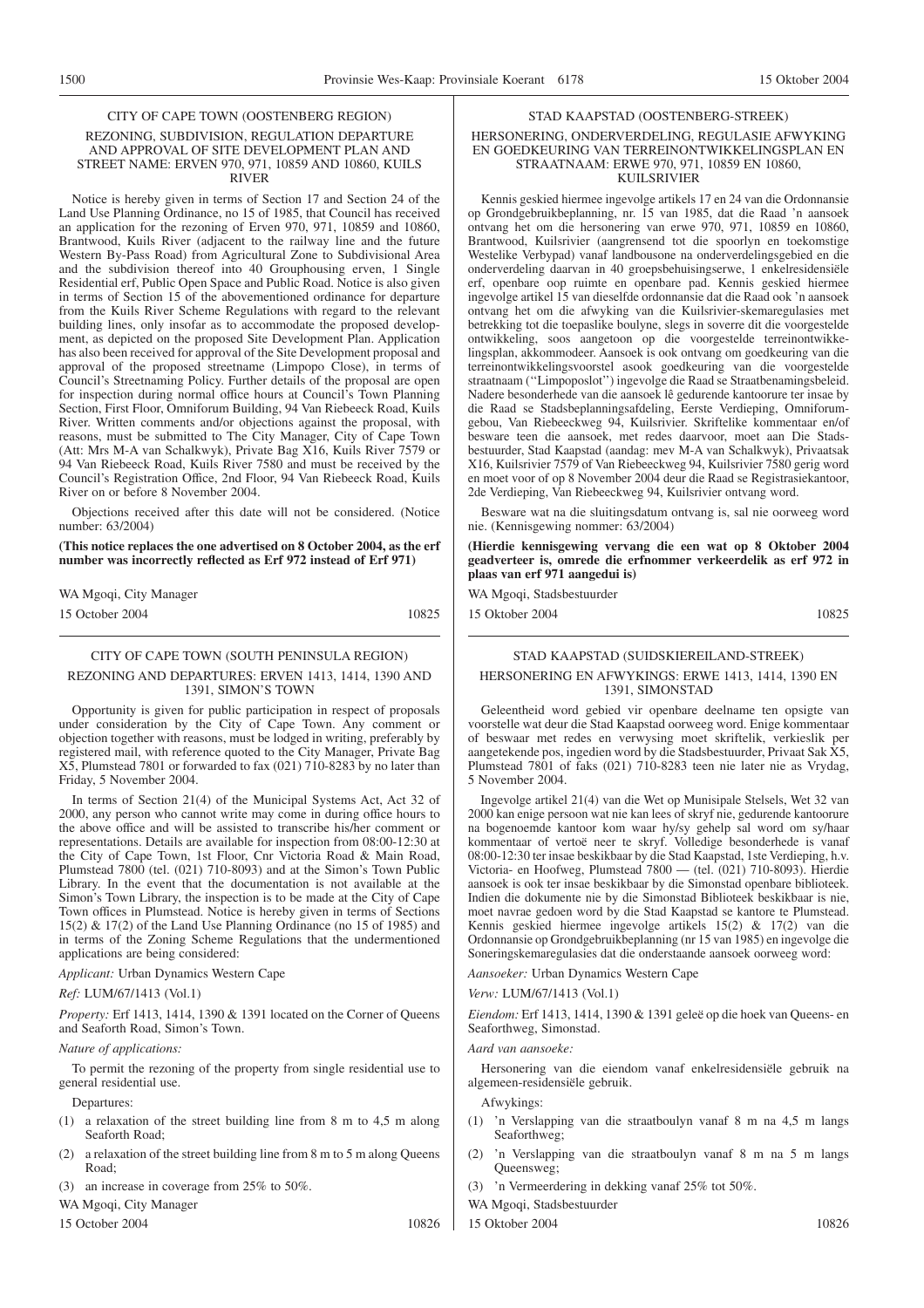#### GEORGE MUNICIPALITY

### NOTICE NO: 244/2004

#### DEPARTURE: HOOGEKRAAL 182/11, DIVISION GEORGE

Notice is hereby given that Council has received an application for the proposed departure in terms of Section 15 of Ordinance 15 of 1985 for a pottery industry and the production of cold meats.

Details of the proposal are available for inspection at the Council's office at Bloemhoff Centre, York Street, George, during normal office hours, Mondays to Fridays. Enquiries: J Visser, Reference: Hoogekraal 182/11, division George.

Motivated objections, if any, must be lodged in writing with the Deputy Director: Planning, by not later than 15 November 2004.

Any person, who is unable to write, can submit their objection verbally to the Council's offices where they will be assisted by a staff member to put their comments in writing.

GW Louw, Acting Municipal Manager, Civic Centre, York Street, George, 6530.

E-Mail: stadsbeplanning@george.org.za

Tel: 044-8019170 Fax: 044-8019161

15 October 2004 10827

#### GEORGE MUNICIPALITY

NOTICE NO: 243/2004

#### PROPOSED REZONING: ERF 1435, KLEINKRANTZ

Notice is hereby given, in terms of Section 17(2)a of Ordinance 15/1985, that Council has received an application for the rezoning of abovementioned property from Residential Zone I to Business Zone II for a Mini Superette.

Details of the proposal are available for inspection at the Council's office at Bloemhof Centre, George, during normal office hours, Mondays to Fridays. Enquiries: J Visser, Reference: Erf 1435, Kleinkrantz.

Motivated objections, if any, must be lodged in writing with the Deputy Director Planning, by not later than 15 November 2004.

Any person, who is unable to write, can submit their objection verbally to the Council's offices where they will be assisted by a staff member to put their comments in writing.

G W Louw, Acting Municipal Manager, Civic Centre, York Street, George, 6530.

Tel: 044-8019171 Fax: 044-8019196

E-mail: stadsbeplanning@george.org.za

15 October 2004 10828

MUNISIPALITEIT GEORGE

#### KENNISGEWING NR 243/2004

VOORGESTELDE HERSONERING: ERF 1435, KLEINKRANTZ

Kennis geskied hiermee dat die Raad 'n aansoek ontvang het, in terme van Artikels 17(2)a van Ordonnansie 15/1985, vir die hersonering van bogenoemde eiendom vanaf Residensiële Sone I na Sake Sone II vir 'n Mini Superette.

Volledige besonderhede van die voorstel sal gedurende gewone kantoorure, Maandag tot Vrydag, ter insae wees by die Raad se kantoor te Bloemhofsentrum George. Navrae: J Visser, Verwysing: Erf 1435, Kleinkrantz.

Gemotiveerde besware, indien enige, moet skriftelik by die Adjunk Direkteur Beplanning ingedien word nie later nie as 15 November 2004.

lndien 'n persoon nie kan skryf nie, kan sodanige persoon sy kommentaar mondelings by die Raad se kantoor aflê waar 'n persooneellid sal help om die kommentaar/vertoë op skrif te stel.

G W Louw, Waarnemende Munisipale Bestuurder, Burgersentrum, Yorkstraat, George, 6530.

Tel: 044-8019171 Faks: 044-8019196

E-pos: stadsbeplanning@george.org.za

15 Oktober 2004 10828

KENNISGEWING NR 244/2004

GEORGE MUNISIPALITEIT

AFWYKING: HOOGEKRAAL 182/11, AFDELING GEORGE

Kennis geskied dat die Raad 'n aansoek ontvang het vir die voorgestelde afwyking in terme van Artikel 15 van Ordonnansie 15 van 1985 vir 'n pottebakery en die vervaardiging van koue vleis op bogenoemde eiendom.

Volledige besonderhede van die voorstel sal gedurende gewone kantoorure, Maandag tot Vrydag, ter insae wees by die Raad se kantoor te Bloemhofsentrum, Yorkstraat, George. Navrae: J Visser, Verwysing: Hoogekraal 182/11.

Gemotiveerde besware, indien enige, moet skriftelik by die Adjunk Direkteur: Beplanning ingedien word nie later nie as 15 November 2004.

Indien 'n persoon nie kan skryf nie, kan sodanige persoon sy kommentaar mondelings by die Raad se kantoor aflê waar 'n persooneellid sal help om die kommentaar/vertoë op skrif te stel.

GW Louw, Waarnemende Munisipale Bestuurder, Burgersentrum, Yorkstraat, George, 6530.

E-pos: stadsbeplanning@george.org.za

Tel: 044-8019170 Faks: 044-8019161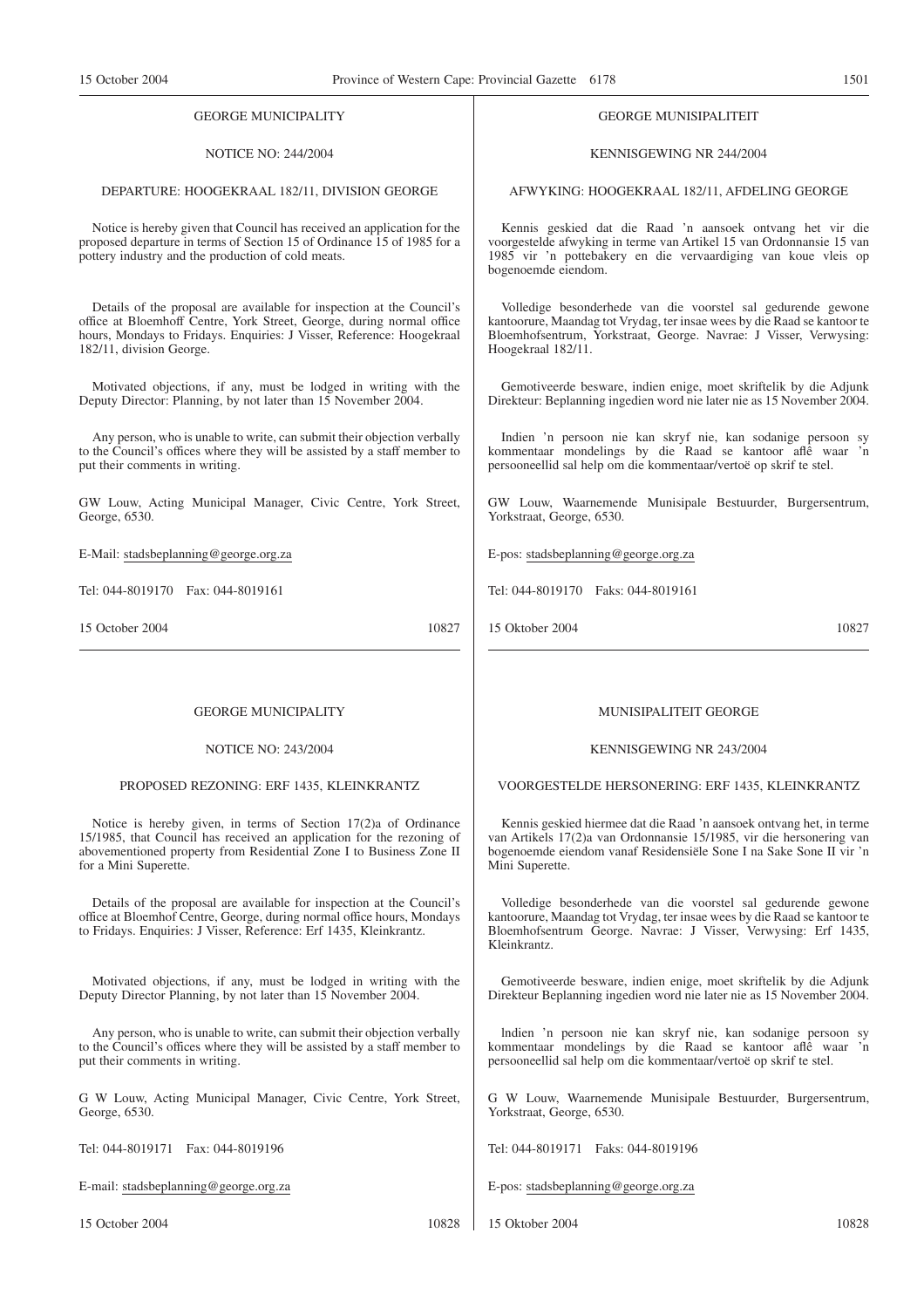| <b>GEORGE MUNICIPALITY</b>                                                                                                                                                                                                                                                                                                                                           | MUNISIPALITEIT GEORGE                                                                                                                                                                                                                                                                                                                                                                |
|----------------------------------------------------------------------------------------------------------------------------------------------------------------------------------------------------------------------------------------------------------------------------------------------------------------------------------------------------------------------|--------------------------------------------------------------------------------------------------------------------------------------------------------------------------------------------------------------------------------------------------------------------------------------------------------------------------------------------------------------------------------------|
| <b>NOTICE NO: 292/2004</b>                                                                                                                                                                                                                                                                                                                                           | KENNISGEWING NR: 292/2004                                                                                                                                                                                                                                                                                                                                                            |
| PROPOSED REZONING AND SUBDIVISION:                                                                                                                                                                                                                                                                                                                                   | VOORGESTELDE HERSONERING EN ONDERVERDELING:                                                                                                                                                                                                                                                                                                                                          |
| ERF 8956, C/O CATHEDRAL AND MANIE LE ROUX STREETS,                                                                                                                                                                                                                                                                                                                   | ERF 8956, H/V CATHEDRAL- EN MANIE LE ROUXSTRATE,                                                                                                                                                                                                                                                                                                                                     |
| <b>GEORGE</b>                                                                                                                                                                                                                                                                                                                                                        | <b>GEORGE</b>                                                                                                                                                                                                                                                                                                                                                                        |
| Notice is hereby given that Council has received the following                                                                                                                                                                                                                                                                                                       | Kennis geskied hiermee dat die Raad die volgende aansoek op                                                                                                                                                                                                                                                                                                                          |
| application on the abovementioned property:                                                                                                                                                                                                                                                                                                                          | bogenoemde eiendom ontvang het:                                                                                                                                                                                                                                                                                                                                                      |
| 1. The Subdivision in terms of Section 24(2) of Ordinance 15 of 1985                                                                                                                                                                                                                                                                                                 | 1. Die Onderverdeling in terme van Artikel 24(2) van Ordonnansie 15                                                                                                                                                                                                                                                                                                                  |
| into 2 portions.                                                                                                                                                                                                                                                                                                                                                     | van 1985 in 2 gedeeltes.                                                                                                                                                                                                                                                                                                                                                             |
| 2. The Rezoning in terms of Section 17(2) a of Ordinance 15 of 1985 of                                                                                                                                                                                                                                                                                               | 2. Die Hersonering in terme van Artikel 17(2) avan Ordonnansie 15 van                                                                                                                                                                                                                                                                                                                |
| portion A from Single Residential to General Residential and the                                                                                                                                                                                                                                                                                                     | 1985 van Gedeelte A vanaf Enkelwoon na Algemene Woon en die                                                                                                                                                                                                                                                                                                                          |
| Remainder from Single Residential to Business.                                                                                                                                                                                                                                                                                                                       | Restant vanaf Enkelwoon na Sake.                                                                                                                                                                                                                                                                                                                                                     |
| Details of the proposal are available for inspection at the Council's<br>office at Bloemhof Centre, York Street, George, during normal office<br>hours, Monday to Friday. Enquiries: Keith Meyer, Reference: Erf 8956,<br>George. Motivated objections, if any, must be lodged in writing with the<br>Deputy Director: Planning, by not later than 15 November 2004. | Volledige besonderhede van die voorstel sal gedurende gewone<br>kantoorure, Maandag tot Vrydag, ter insae wees by die Raad se kantoor te<br>Bloemhofsentrum, Yorkstraat, George. Navrae: Keith Meyer, Verwysing:<br>Erf 8956, George. Gemotiveerde besware, indien enige, moet skriftelik<br>by die Adjunk Direkteur: Beplanning ingedien word nie later nie as<br>15 November 2004. |
| Any person, who is unable to write, can submit their objection verbally                                                                                                                                                                                                                                                                                              | Indien 'n persoon nie kan skryf nie, kan sodanige persoon sy                                                                                                                                                                                                                                                                                                                         |
| to the Council's office where they will be assisted by a staff member to                                                                                                                                                                                                                                                                                             | kommentaar mondelings by die Raad se kantoor aflê waar 'n personeellid                                                                                                                                                                                                                                                                                                               |
| put their comments in writing.                                                                                                                                                                                                                                                                                                                                       | sal help om die kommentaar/vertoë op skrif te stel.                                                                                                                                                                                                                                                                                                                                  |
| G W Louw, Acting Municipal Manager, Civic Centre, York Street,                                                                                                                                                                                                                                                                                                       | G W Louw, Waarnemende Munisipale Bestuurder, Burgersentrum,                                                                                                                                                                                                                                                                                                                          |
| George, 6530.                                                                                                                                                                                                                                                                                                                                                        | Yorkstraat, George, 6530.                                                                                                                                                                                                                                                                                                                                                            |
| 15 October 2004                                                                                                                                                                                                                                                                                                                                                      | 15 Oktober 2004                                                                                                                                                                                                                                                                                                                                                                      |
| 10829                                                                                                                                                                                                                                                                                                                                                                | 10829                                                                                                                                                                                                                                                                                                                                                                                |
| <b>GEORGE MUNICIPALITY</b>                                                                                                                                                                                                                                                                                                                                           | <b>MUNISIPALITEIT GEORGE</b>                                                                                                                                                                                                                                                                                                                                                         |
| <b>NOTICE NO: 293/2004</b>                                                                                                                                                                                                                                                                                                                                           | KENNISGEWING NR: 293/2004                                                                                                                                                                                                                                                                                                                                                            |
| DEPARTURE: ERF 808, 64 BEUKES STREET, PACALTSDORP                                                                                                                                                                                                                                                                                                                    | AFWYKING: ERF 808, BEUKESSTRAAT 64, PACALTSDORP                                                                                                                                                                                                                                                                                                                                      |
| Notice is hereby given that the Council has received an application for                                                                                                                                                                                                                                                                                              | Kennis geskied hiermee dat die Raad 'n aansoek ontvang het om                                                                                                                                                                                                                                                                                                                        |
| a Departure in terms of Section 15 of Ordinance 15/1985 to enable the                                                                                                                                                                                                                                                                                                | Afwyking in terme van Artikel 15 van Ordonnansie 15/1985 ten einde die                                                                                                                                                                                                                                                                                                               |
| owner to use the garage on the abovementioned property as a                                                                                                                                                                                                                                                                                                          | eienaar in staat te stel om die motorhuis op bogenoemde eiendom as 'n                                                                                                                                                                                                                                                                                                                |
| Shop/Games area.                                                                                                                                                                                                                                                                                                                                                     | Winkel/Speletjies area te gebruik.                                                                                                                                                                                                                                                                                                                                                   |
| Details of the proposal are available for inspection at the Council's                                                                                                                                                                                                                                                                                                | Volledige besonderhede van die voorstel sal gedurende gewone                                                                                                                                                                                                                                                                                                                         |
| office at Bloemhof Centre, York Street, George, during normal office                                                                                                                                                                                                                                                                                                 | kantoorure, Maandag tot Vrydag, ter insae wees by die Raad se kantoor te                                                                                                                                                                                                                                                                                                             |
| hours, Monday to Friday. Enquiries: Keith Meyer, Reference: Erf 808,                                                                                                                                                                                                                                                                                                 | Bloemhofsentrum, Yorkstraat, George. Navrae: Keith Meyer, Verwysing:                                                                                                                                                                                                                                                                                                                 |
| Pacaltsdorp.                                                                                                                                                                                                                                                                                                                                                         | Erf 808, Pacaltsdorp.                                                                                                                                                                                                                                                                                                                                                                |
| Motivated objections, if any, must be lodged in writing with the                                                                                                                                                                                                                                                                                                     | Gemotiveerde besware, indien enige, moet skriftelik by die Adjunk                                                                                                                                                                                                                                                                                                                    |
| Deputy Director: Planning, by not later than 15 November 2004.                                                                                                                                                                                                                                                                                                       | Direkteur: Beplanning ingedien word nie later nie as 15 November 2004.                                                                                                                                                                                                                                                                                                               |
| Any person, who is unable to write, can submit their objection verbally                                                                                                                                                                                                                                                                                              | Indien 'n persoon nie kan skryf nie, kan sodanige persoon sy                                                                                                                                                                                                                                                                                                                         |
| to the Council's office where they will be assisted by a staff member to                                                                                                                                                                                                                                                                                             | kommentaar mondelings by die Raad se kantoor aflê waar 'n personeellid                                                                                                                                                                                                                                                                                                               |
| put their comments in writing.                                                                                                                                                                                                                                                                                                                                       | sal help om die kommentaar/vertoë op skrif te stel.                                                                                                                                                                                                                                                                                                                                  |
| GW Louw, Acting Municipal Manager, Civic Centre, York Street,                                                                                                                                                                                                                                                                                                        | GW Louw, Waarnemende Munisipale Bestuurder, Burgersentrum,                                                                                                                                                                                                                                                                                                                           |
| George, 6530.                                                                                                                                                                                                                                                                                                                                                        | Yorkstraat, George, 6530.                                                                                                                                                                                                                                                                                                                                                            |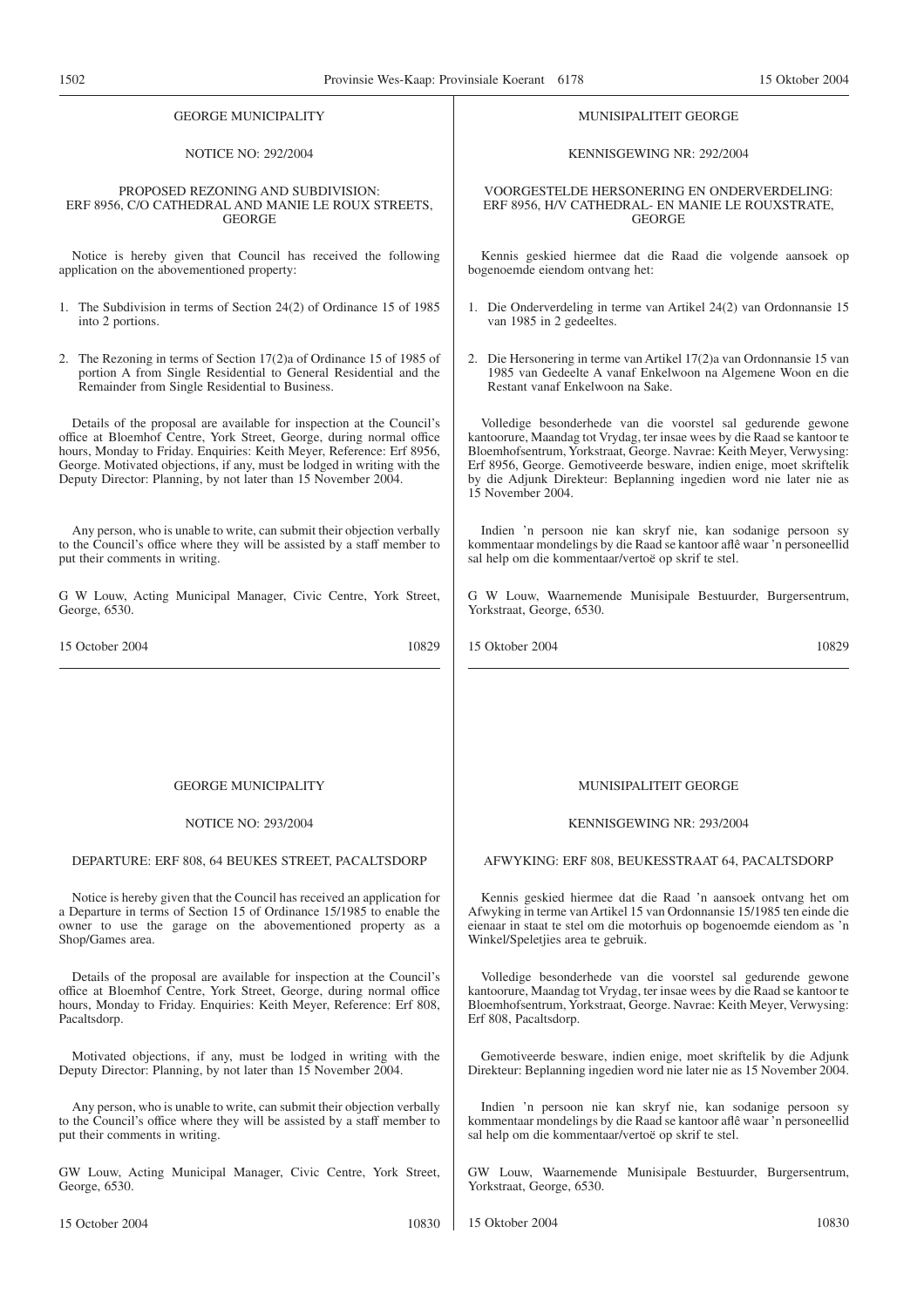#### GEORGE MUNICIPALITY

### NOTICE NO: 242/2004

#### CONSENT USE: ERF 2010, WILDERNESS (CONSTANTIA DRIVE)

Notice is hereby given in terms of the provisions of paragraph 4.6 of the Scheme Regulations, promulgated in terms of Ordinance 15/1985 that the Council has received an application for the proposed consent use for a guest-house with 4 guest rooms on abovementioned property.

Details of the proposal are available for inspection at the Council's office at Bloemhof Centre, York Street, George, during normal office hours, Mondays to Fridays. Enquiries: J Visser, Reference: Erf 2010, Wilderness.

Motivated objections, if any, must be lodged in writing with the Deputy Director: Planning, by not later than 15 November 2004.

Any person, who is unable to write, can submit their objection verbally to the Council's offices where they will be assisted by a staff member to put their comments in writing.

GW Louw, Acting Municipal Manager, Civic Centre, York Street, George, 6530.

Tel: 044-8019171 Fax: 044-8019196

E-mail: stadsbeplanning@george.org.za

15 October 2004 10831

#### GEORGE MUNICIPALITY

#### NOTICE NO: 291/2004

#### DEPARTURE: ERF 18648, 34 MITCHELL BAKER STREET, ROSEMOOR, GEORGE

Notice is hereby given that the Council has received an application for a Departure in terms of Section 15 of Ordinance 15/1985 to enable the owner to convert a portion of the existing building on the abovementioned erf into a House Shop.

Details of the proposal are available for inspection at the Council's office at Bloemhof Centre, York Street, George, during normal office hours, Monday to Friday. Enquiries: Keith Meyer, Reference, Erf 18648, George.

Motivated objections, if any, must be lodged in writing with the Deputy Director: Planning, by not later than 15 November 2004.

Any person, who is unable to write, can submit their objection verbally to the Council's office where they will be assisted by a staff member to put their comments in writing.

GW Louw, Acting Municipal Manager, Civic Centre, York Street, George, 6530.

15 October 2004 10832

MUNISIPALITEIT GEORGE

#### KENNISGEWING NR: 242/2004

#### VERGUNNINGSGEBRUIK: ERF 2010, WILDERNIS (CONSTANTIA RYLAAN)

Kennis geskied hiermee ingevolge die bepalings van paragraaf 4.6 van die Skemaregulasies, uitgevaardig kragtens die bepalings van Ordonnansie 15/1985, dat die Raad 'n aansoek ontvang het vir die voorgestelde vergunningsgebruik vir 'n gastehuis met 4 gaste kamers op bogenoemde eiendom.

Volledige besonderhede van die voorstel sal gedurende gewone kantoorure, Maandag tot Vrydag, ter insae wees by die Raad se kantoor to Bloemhofsentrum, Yorkstraat, George. Navrae: J Visser, Verwysing: Erf 2010, Wildernis.

Gemotiveerde besware, indien enige, moet skriftelik by die Adjunk Direkteur: Beplanning ingedien word nie later nie as 15 November 2004.

Indien 'n persoon nie kan skryf nie, kan sodanige persoon sy kommentaar mondelings by die Raad se kantoor aflê waar 'n persooneellid sal help om die kommentaar/vertoë op skrif te stel.

GW Louw, Waarnemende Munisipale Bestuurder, Burgersentrum, Yorkstraat, George, 6530.

Tel: 044-8019171 Faks: 044-8019196

E-pos: stadsbeplanning@george.org.za

15 Oktober 2004 10831

#### MUNISIPALITEIT GEORGE

#### KENNISGEWING NR: 291/2004

#### AFWYKING: ERF 18648, MITCHELL BAKERSTRAAT 34, ROSEMOOR, GEORGE

Kennis geskied hiermee dat die Raad 'n aansoek ontvang het om Afwyking in terme van Artikel 15 van Ordonnansie 15/1985 ten einde die eienaar in staat te stel om 'n gedeelte van die bestaande gebou op bogenoemde erf in 'n Huiswinkel te omskep.

Volledige besonderhede van die voorstel sal gedurende gewone kantoorure, Maandag tot Vrydag, ter insae wees by die Raad se kantoor te Bloemhofsentrum, Yorkstraat, George. Navrae: Keith Meyer, Verwysing: Erf 18648, George.

Gemotiveerde besware, indien enige, moet skriftelik by die Adjunk Direkteur: Beplanning ingedien word nie later nie as 15 November 2004.

Indien 'n persoon nie kan skryf nie, kan sodanige persoon sy kommentaar mondelings by die Raad se kantoor aflê waar 'n personeellid sal help om die kommentaar/vertoë op skrif te stel.

GW Louw, Waarnemende Munisipale Bestuurder, Burgersentrum, Yorkstraat, George, 6530.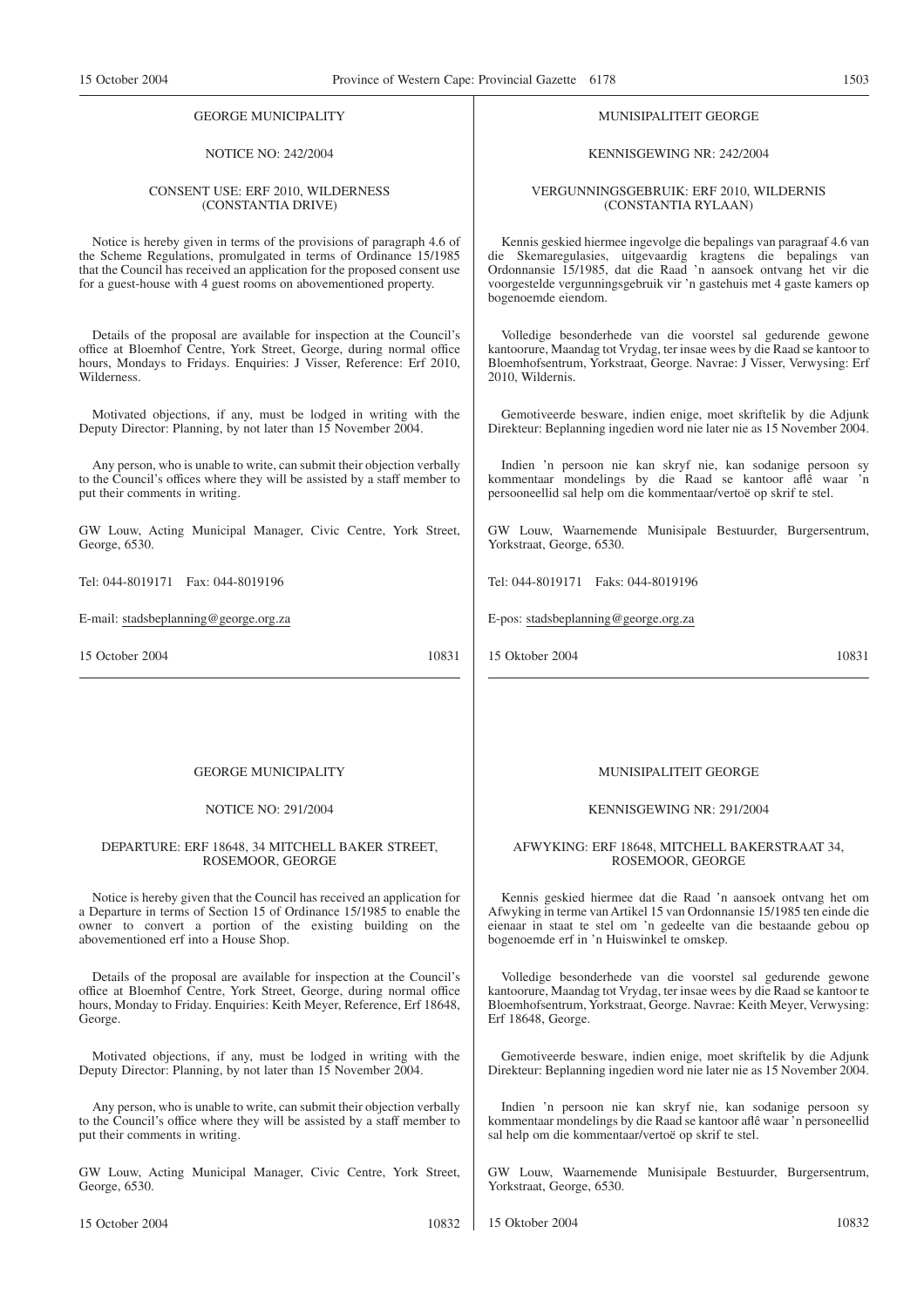#### KNYSNA MUNICIPALITY

REMOVAL OF RESTRICTIONS ACT, 1967 (ACT 84 OF 1967)

LAND USE PLANNING ORDINANCE, 1985 (ORDINANCE 15 OF 1985)

LOCAL GOVERNMENT ACT: MUNICIPAL SYSTEMS, 2000 (ACT 32 OF 2000)

#### PROPOSED SUBDIVISION: ERF 2407, 85 MILKWOOD DRIVE, KNYSNA

Notice is hereby given in terms of section 3(6) of the Removal of Restrictions Act and in terms of Section 24 of the Land Use Planning Ordinance 15 of 1985 that the under-mentioned application has been received by the Municipal Manager and is open for inspection at the Municipal Building, Clyde Street, Knysna. The application is also open to inspection at the office of the Director: Integrated Environmental Management, Provincial Government Western Cape, at Utilitas Building, 1 Dorp Street, Cape Town, from 08:00-12:30 and 13:00-15:30 (Monday to Friday). Telephonic enquiries in this regard may be made at (021) 483 4114 and the Directorate's fax number is (021) 483 3633.

Any objections, with full reasons therefore, should be lodged in writing at the office of the above-mentioned Director: Integrated Environmental Management at Private Bag X9086, Cape Town 8000, with a copy to the abovementioned Municipal Manager, PO Box 21, Knysna, 6570 on or before 15 November 2004 quoting the above Act and the objector's erf number. Any comments received after the aforementioned closing date may be disregarded.

Notice is further given in terms of Section 21(4) of the Local Government Act: Municipal Systems 2000 (Act 32 of 7000) that people who cannot write can approach the Town Planning section during normal office hours at the Municipal Offices where the Secretary will refer you to the responsible official whom will assist you in putting your comments or objections in writing.

#### *Nature of the application:*

1. Removal of restrictive title conditions applicable to Erf 2407, Knysna to enable the owner to subdivide the erf into two portions (Remainder  $= 1$  390 m<sup>2</sup> and Portion A = 1 301 m<sup>2</sup>).

*Owner:* J.S. Cook

*Applicant:* H M Vreken TRP(SA), B.Art et Scien(bepl), 7 Nelson Street, P.O. Box 2180, Knysna, 6570.

Tel: (044) 382 3244 Fax: (044) 3825945 Cell: 082 927 5310

e-mail: Marike@dcdd.co.za 15 October 2004 10833

LANGEBERG MUNICIPALITY

#### PROPOSED SUBDIVISION OF ERF 23, STEADFRAY AVENUE, STILBAAI EAST

Notice is hereby given in terms of the Section 24(2) of Ordinance 15 of 1985 that the Langeberg Council has received the following application on the abovementioned property:

*Property:* Erf 23, Stilbaai East

*Proposal:* Subdivision of abovementioned property as follows:

Portion A: 2 696 m<sup>2</sup>; Portion B: 2 696 m<sup>2</sup>; Portion C: 2 696 m<sup>2</sup>; Remainder: 2 695 m<sup>2</sup>.

*Applicant:* Van der Walt en Van der Walt Land Surveyors for W.M. Scott

Details concerning the application are available at the office of the undersigned during office hours. Any objections, to the proposed application should be submitted in writing to the office of the undersigned before or on 15 November 2004.

People who cannot write can approach the office of the undersigned during normal office hours where the responsible official will assist you in putting your comments or objections in writing.

Municipal Manager, Langeberg Municipality, P.O. Box 2, Stilbaai, 6674.

15 October 2004 10834

#### MUNISIPALITEIT KNYSNA

WET OP OPHEFFING VAN BEPERKINGS, 1967 (WET 84 VAN 1967)

ORDONNANSIE OP GRONDGEBRUIKBEPLANNING, 1985 (ORDONNANSIE 15 VAN 1985)

WET OP PLAASLIKE REGERING: MUNISIPALE STELSELS, 2000 (WET 32 VAN 2000)

#### VOORGESTELDE ONDERVERDELING: ERF 2407, MELKHOUT RYLAAN 85, KNYSNA

Kragtens artikel 3(6) van die Wet op Opheffing van Beperkings en Artikel 24 van Ordonnansie 15 van 1985 word hiermee kennis gegee dat die onderstaande aansoek deur die Munisipale Bestuurder: Munisipaliteit Knysna ontvang is, en ter insae lê by die Munisipale Gebou, Clydestraat, Knysna. Die aansoek lê ook ter insae by die kantoor van die Direkteur, Geïntegreerde Omngewingsbestuur, Provinsiale Regering van die Wes-Kaap, by Utilitasgebou, Dorpstraat 1, Kaapstad, vanaf 08:00-12:30 en 13:00-15:30 (Maandag tot Vrydag). Telefoniese navrae in hierdie verband kan gerig word by tel. No: (021) 483 4114 en die Direktoraat se faksnommer is (021) 483 3633).

Enige besware met volledige redes daarvoor, moet skriftelik by die kantoor van die bogenoemde Direkteur: Geïntegreerde Omgewingsbestuur, Privaatsak X9086, Kaapstad, 8000 met 'n afskrif aan die bogenoemde Munisipale Bestuurder ingedien word op of voor 15 November 2004, met vermelding van bogenoemde Wet en beswaarmaker se erfnommer. Enige kommentaar wat na die voorgemelde sluitingsdatum ontvang word, mag moontlik nie in ag geneem word nie.

Ingevolge Artikel 21(4) van die Wet op Plaaslike Regering: Munisipale Stelsels, 2000 (Wet 32 van 2000) word hiermee verder kennis gegee dat persone wat nie kan skryf nie, die Stadsbeplanningsafdeling kan nader tydens normale kantoorure waar die Sekretasesse u sal verwys na die betrokke amptenaar wat u sal help om u kommentaar of besware op skrif te stel.

*Aard van aansoek:*

1. Opheffing van beperkende titelvoorwaardes van toepassing op Erf 2407 Knysna ten einde die eienaar in staat te stel om die perseel te onderverdeel in twee gedeeltes (Restant = 1 390 m<sup>2</sup> en Gedeelte A = 1 301 m<sup>2</sup>).

*Eienaar:* J. S. Cook

*Aansoeker:* H M Vreken TRP(SA), B.Art et Scien(bepl), Nelsonstraat 7, Posbus 2180, Knysna, 6570.

Tel: (044) 382 3244 Faks: (044) 382 5945 Sel: 082 927 5310

e-mail: Marike@cdd.co.za 15 Oktober 2004 10833

#### LANGEBERG MUNISIPALITEIT

#### VOORGESTELDE ONDERVERDELING VAN ERF 23, STEADFRAYLAAN, STILBAAI-OOS

Kennis geskied hiermee ingevolge Artikel 24(2) van Ordonnansie 15 van 1985 dat die Langeberg Raad die volgende aansoek op bogenoemde eiendom ontvang het:

*Eiendomsbeskrywing:* Erf 23, Stilbaai-Oos

*Aansoek:* Onderverdeling van bogenoemde erf soos volg:

Gedeelte A: 2 696 m<sup>2</sup>; Gedeelte B: 2 696 m<sup>2</sup>; Gedeelte C: 2 696 m<sup>2</sup>; Restant:  $2695 \text{ m}^2$ .

*Applikant:* Van der Walt en Van der Walt Landmeters namens W.M. Scott

Besonderhede rakende die aansoek is ter insae by die kantoor van die ondergetekende gedurende kantoorure. Enige besware teen die voorgenome aansoek moet skriftelik gerig word om die ondergetekende te bereik voor of op 15 November 2004.

Persone wat nie kan skryf nie, kan die onderstaande kantoor nader tydens sy normale kantoorure waar die betrokke amptenaar u sal help om u kommentaar of besware op skrif te stel.

Munisipale Bestuurder, Langeberg Munisipaliteit, Posbus 2, Stilbaai, 6674.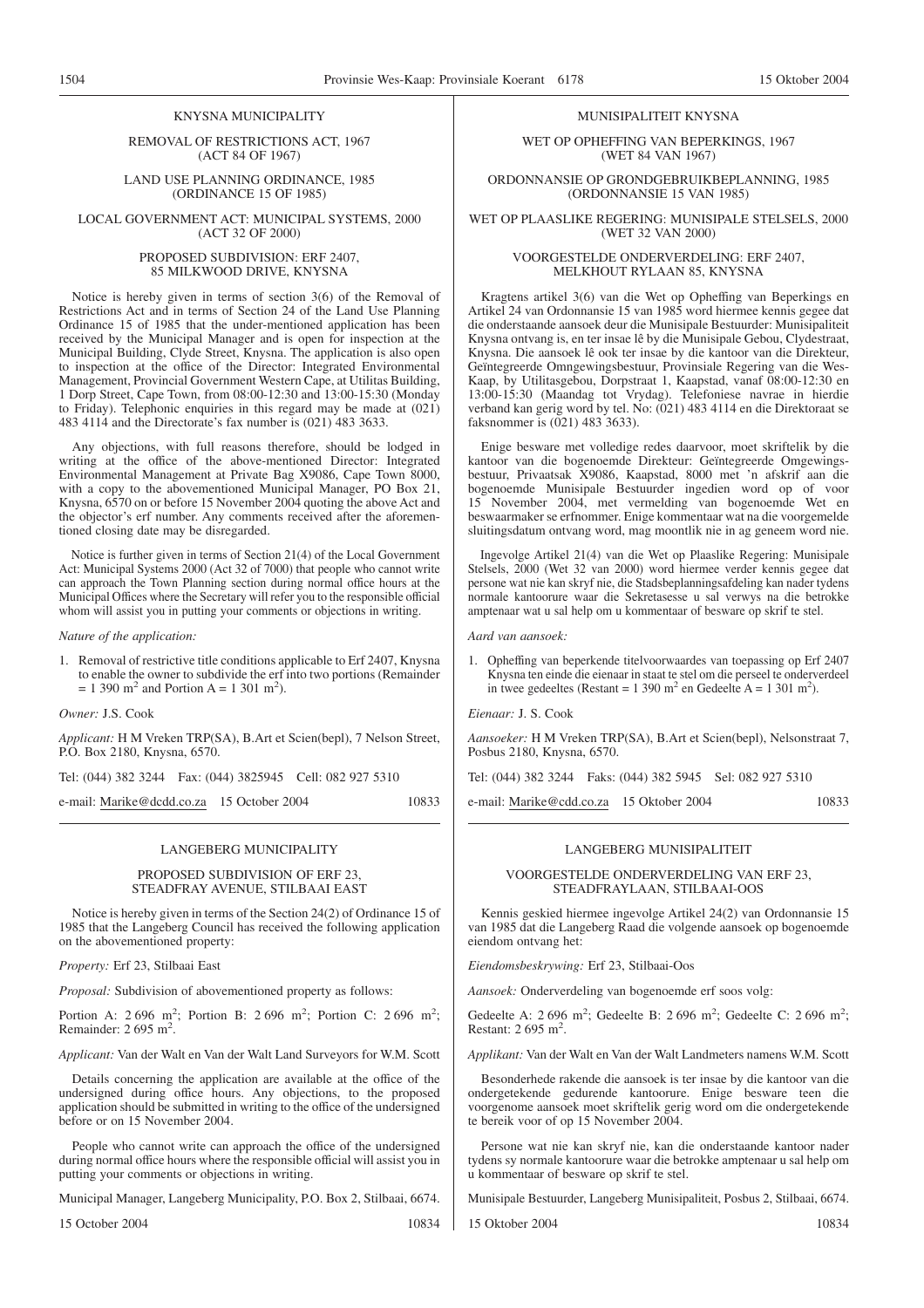#### MOSSEL BAY MUNICIPALITY

REMOVAL OF RESTRICTIONS ACT, 1967 (ACT 84 OF 1967)

#### ORDINANCE ON LAND USE PLANNING, 1985 (ORD. 15 OF 1985)

#### LOCAL GOVERNMENT ACT: MUNICIPAL SYSTEMS, 2000 (ACT 32 OF 2000)

#### ERF 2052 MOSSEL BAY: REMOVAL OF RESTRICTIONS, REZONING AND SUBDIVISION

Notice is hereby given in terms of Section 3(6) of the above Act that the undermentioned application have heen received and is open for inspection at the office of the Municipal Manager, P.O. Box 25, Mossel Bay, 6500 and any enquiries may be directed to telephone number (044) 606 5000 or fax number (044) 606 5062.

The application is also open to inspection at the office of the Director: Land Development Management, Provincial Government of the Western Cape, Room 601, 27 Wale Street. Cape Town from 08:00-12:30 and 13:00-15:30 (Monday to Friday). Telephonic enquiries in this regard may be made at telephone number (021) 483 4225 and the Directorate's fax number is (021) 483 3633.

Any objections, with full reasons therefor, should be lodged in writing at the Office of the abovementioned Director: Land Development Management, Private Bag X9086, Cape Town, 8000 with a copy to the abovementioned Municipal Manager on or before Monday, 8 November 2004 quoting the above Act and the objector's erf number. Any comments received after the aforementioned closing date may be disregarded.

In terms of Section 21 of Act 32 of 2000 persons who cannot write or read are invited to come to any one of the five Customer Care Managers of Council at Mossel Bay, D'Almeida. Kwanonqaba, Hartenbos and Great Brak River where assistance will be given to transcribe their comments or objections.

*Applicant Nature of Application*

W M de Kock on behalf of Durand Oosthuizen Removal of restrictive title conditions applicable to Erf 2052, Mossel Bay to enable the owner to rezone the property to group housing.

*Subdivision:* Application is also made in terms of Section 24 of the Ordinance on Land Use Planning, 1985 (Ord. 15 of 1985) for the subdivision of Erf 2052, Mossel Bay for group housing.

*Rezoning:* Application is also made in terms of Section 17 of the Ordinance of Land Use Planning, 1985 (Ord. 15 of 1985) for the rezoning of Erf 2052 from ''Single Residential Zone'' to ''Group Housing Zone''.

E17/2/2/2/AM18/Erf: 2052 Mossel Bay

C Zietsman, Municipal Manager

File Reference: 15/4/2/1 15 October 2004 10835

MUNICIPALITY OF OUDTSHOORN

#### NOTICE NO. 129 OF 2004

#### CLOSURE ERF 6483, OUDTSHOORN AS "PUBLIC PLACE"

Notice is hereby given in terms of Section 137(1) of Ordinance 20 of 1974 that the Council has closed Erf 6483, Oudtshoorn as ''Public Place".

(Surveyor-General Reference: S/8064/24 v3 p. 695)

M.P. May, Municipal Manager, Civic Centre, Oudtshoorn.

15 October 2004 10836

#### MUNISIPALITEIT MOSSELBAAI

WET OP OPHEFFING VAN BEPERKINGS, 1967 (WET 84 VAN 1967)

ORDONNANSIE OP GRONDGEBRUIKBEPLANNING, 1985 (ORD. 15 VAN 1985)

WET OP PLAASLIKE REGERING: MUNISIPALE STELSELS, 2000 (WET 32 VAN 2000)

#### ERF 2052 MOSSELBAAI: OPHEFFING VAN BEPERKINGS, HERSONERING EN ONDERVERDELING

Kragtens Artikel 3(6) van bogenoemde Wet word hiermee kennis gegee dat die onderstaande aansoek ontvang is en ter insae lê by die kantoor van die Munisipale Bestuurder, Posbus 25, Mosselbaai. 6500 en enige navrae kan gerig word by telefoonnommer (044) 606 5000 of faksnommer (044) 606 5062.

Die aansoek lê ook ter insae by die kantoor van die Direkteur: Grondontwikkelingsbestuur, Provinsiale Regering van die Wes-Kaap, Kamer 601, Waalstraat 27, Kaapstad vanaf 08:00-12:30 en 13:00-15:30 (Maandag tot Vrydag). Telefoniese navrae in hierdie verband kan gerig word by (021) 483 4225 en die Direktoraat se faksnommer (021) 483 3633.

Enige besware, met volledige redes daarvoor, moet skriftelik by die kantoor van bogenoemde Direkteur: Grondontwikkelingsbestuur, Privaatsak X9086, Kaapstad, 8000 met 'n afskrif aan bogenoemde Munisipale Bestuurder ingedien word op of voor Maandag, 8 November 2004, met vermelding van bogenoemde Wet en beswaarmaker se erfnommer. Enige kommentaar wat na die voorgemelde sluitingsdatum ontvang word, mag moontlik nie in ag geneem word nie.

In terme van Artikel 21 van Wet 32 van 2000 word persone wat nie kan lees of skryf nie, versoek om gedurende normale kantoorure enige van die vyf Klantediensbestuurders van die Raad te Mosselbaai, D'Almeida, Kwanonqaba, Hartenbos en Groot-Brakrivier onderskeidelik, te nader waar sodanige persoon gehelp sal word om sy/haar kommentaar of besware op skrif te stel.

*Aansoeker Aard van Aansoek*

W M de Kock Associate nms Durand Oosthuizen Opheffing van beperkende titelvoorwaardes van toepassing op Erf 2052, Mosselbaai ten einde die eienaar in staat te stel om die erf te hersoneer na groepbehuising.

*Onderverdeling:* Daar word ook aansoek gedoen kragtens Artikel 24 van die Ordonnansie op Grondgebruikbeplanning, 1985 (Ord. 15 van 1985) vir die onderverdeling van Erf 2052, Mosselbaai vir groepsbehuising doeleindes.

*Hersonering:* Aansoek word ook gedoen kragtens Artikel 17 van die Ordonnansie op Grondgebruikbeplanning, 1985 (Ord. 15 van 1985) vir die hersonering van Erf 2052 vanaf ''Enkel Residensiële Sone'' na ''Groepsbehuising Sone''.

E17/2/2/2/AM18/Erf: 2052, Mosselbaai

C Zietsman, Munisipale Bestuurder

Lêer Verwysing: 15/4/2/1 15 Oktober 2004 10835

### MUNISIPALITEIT VAN OUDTSHOORN

#### KENNISGEWING NR. 129 VAN 2004

#### SLUITING VAN ERF 6483, OUDTSHOORN AS ''OPENBARE PLEK''

Kennis geskied hiermee ingevolge Artikel 137(1) van Ordonnansie 20 van 1974 dat die Stadsraad Erf 6483, Oudtshoorn as ''Openbare Plek'' gesluit het.

(Landmeter-Generaal se verwysing: S/8064/24 v3 p. 695)

M.P. May, Munisipale Bestuurder, Burgersentrum, Oudtshoorn.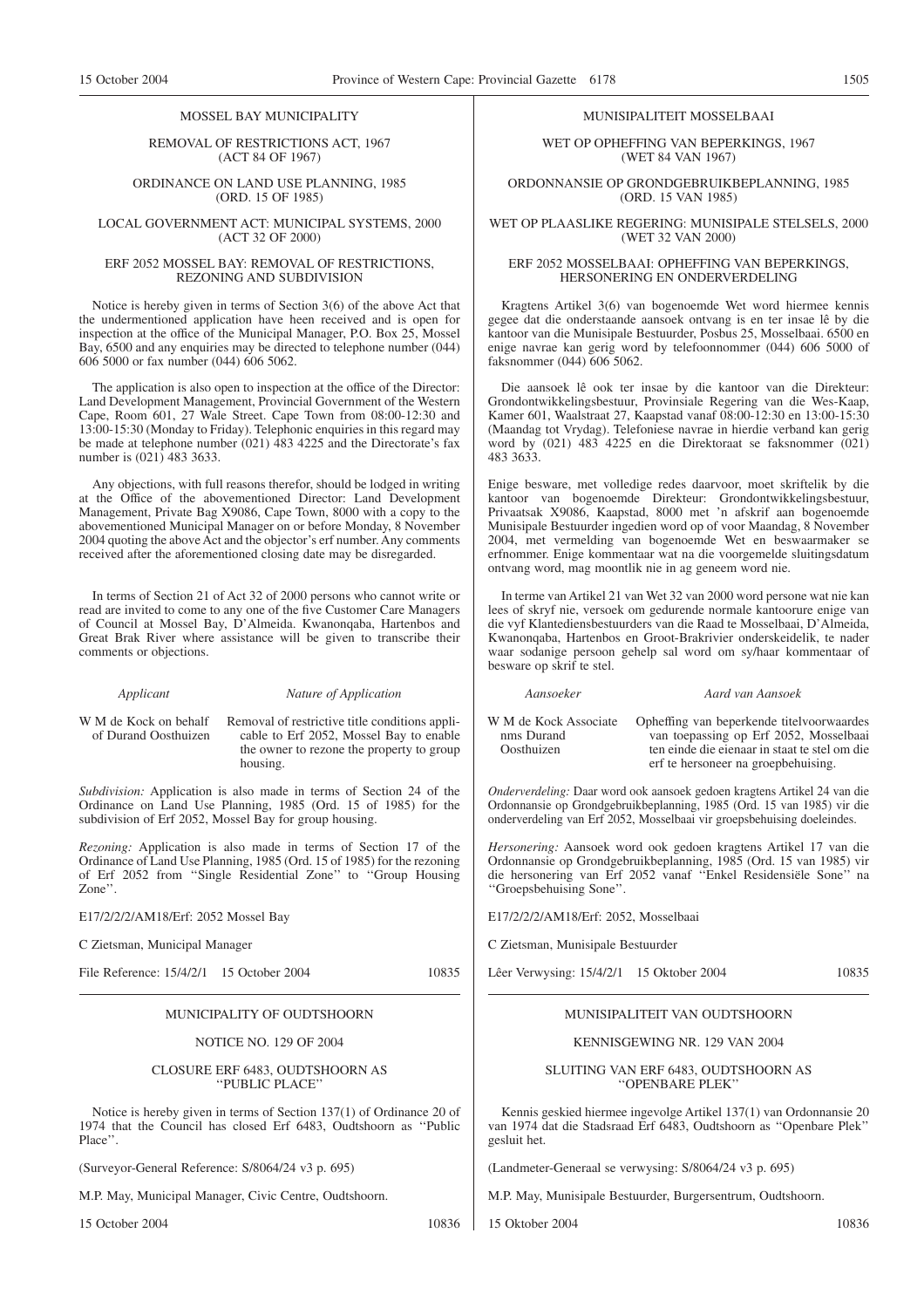#### OVERSTRAND MUNICIPALITY

#### (Gansbaai Administration)

#### (M/N 40/2004)

#### PORTION 47 (A PORTION OF PORTION 14) OF THE FARM FRANSCHE KRAAL NO. 708, CALEDON DIVISION: APPLICATION FOR REZONING AND SUBDIVISION

Notice is hereby given in terms of the provisions of section 17 and 24 of the Land Use Planning Ordinance, 1985 (Ordinance 15 of 1985) that the council received an application from the owner of Portion 47 (a portion of Portion 14) of the Farm Fransche Kraal No. 708, Caledon Division for the rezoning of the property from Agricultural Zone I purposes to Special Zone purposes, and the subdivision of the property into two portions.

#### *Background:*

The property (approximately 14,4047 ha in extent) is situated between Gansbaai and Franskraal directly south of Main Road 28.

The owner intends to rezone the property which is zoned for agricultural purposes to special zone purposes and to subdivide it into two portions, namely Portion  $A \pm 7.2$  ha in extent, and Portion B (the remainder)  $\pm$  7, 2ha in extent.

#### *Applicant:*

The proposed zoning entails primary as well as secondary land uses on both the proposed land units.

*Proposed Primary Land Uses:*

#### Agriculture/Residential

Single dwelling unit with associated outbuildings, Agricultural purposes with associated outbuildings.)

#### *Proposed Secondary Land Uses (Special Consent Uses)*

Bed-and-Breakfast establishment, Day Care Centre, Service trade, one Additional Dwelling unit, Guest House, Cottage Industry, Nursery, Boarding Rooms, Farm Stall, Restaurant Riding School, Self-catering Unit, Kennel, Home Industry, Veterinary Practice.

The application only entails the primary land uses as mentioned above, and not the proposed secondary land uses (special consent uses). The special consent of the council is still a requirement for any of the above proposed secondary land uses.

Further details of the proposal are open for inspection at the under-mentioned offices during normal office hours.

Written, fully motivated objections/comments, if any, against the application, with the objector's property description, address and telephone number, must be lodged with the undersigned on or before Monday, 15 November 2004.

Comments/objections may also be faxed to faxno. 028-3840241.

Persons who cannot write, can approach the town planning division of the Overstrand Municipality (Gansbaai Administration) during normal office hours where a staff member will assist such persons to transcribe their comments or objections. Late comments/objections will not be considered.

J F Koekemoer, Municipal Manager

Overstrand Municipality, P.O. Box 26, Gansbaai 7220/Municipal Offices, Main Street, Gansbaai/Tel.no. 028-3840111 (Enquiries: mr Boshoff).

#### MUNISIPALITEIT OVERSTRAND

#### (Gansbaai Administrasie)

#### (M/K 40/2004)

#### GEDEELTE 47 ('N GEDEELTE VAN GEDEELTE 14) VAN DIE PLAAS FRANSCHE KRAAL NR. 708, AFDELING CALEDON: AANSOEK OM HERSONERING EN ONDERVERDELING

Kennis geskied hiermee ingevolge die bepalings van artikel 17 en 24 van die Ordonnansie op Grondgebruikbeplanning, 1985 (Ordonnansie 15 van 1985) dat die raad 'n aansoek van die eienaar van Gedeelte 47 ('n gedeelte van Gedeelte 14) van die Plaas Fransche Kraal Nr. 708, Afdeling Caledon ontvang het vir die hersonering van die eiendom vanaf Landbousone I doeleindes na Spesiale Sone doeleindes, en die onderverdeling van die eiendom in twee gedeeltes.

#### *Agtergrond:*

Die eiendom (ongeveer 14,4047 ha groot) is tussen Gansbaai en Franskraal direk suid van Hoofpad 28 geleë.

Die eienaar is van voorneme om die eiendom wat gesoneer is vir landboudoeleindes te hersoneer na spesiale sone doeleindes en onder te verdeel in twee gedeeltes, naamlik Gedeelte  $A \pm 7.2$  ha groot, en Gedeelte B (die restant)  $\pm$  7,2 ha groot.

#### *Aansoek:*

Die voorgestelde sonering behels primêre sowel as sekondêre grondgebruike op beide die voorgestelde grondeenhede.

*Voorgestelde Primêre Grondgebruike:*

Landbou/Residensieel

(Enkel wooneenheid met gepaardgaande buitegeboue, Landboudoeleindes met gepaardgaande buitegeboue.)

*Voorgestelde Sekondêre Grondgebruike (Vergunningsgebruike)*

Bed- en Ontbytonderneming, Bewaarskool, Diensbedryf, een Addisionele Wooneenheid, Gastehuis, Kothuisindustrie, Kwekery, Losieskamers, Plaasstal, Restaurant, Ryskool, Selfsorgwooneenheid, Troeteldierhotel, Tuisbedryf, Veeartsbedryf.

Die aansoek behels slegs die primêre grondgebruike soos hierbo genoem, en nie die voorgestelde sekondêre grondgebruike (vergunningsgebruike) nie. Die spesiale toestemming van die raad is steeds 'n vereiste vir enige van bogenoemde voorgestelde sekondêre grondgebruike.

Nadere besonderhede van die voorstel lê ter insae by die onderstaande kantore gedurende normale kantoorure.

Skriftelik gemotiveerde besware/kommentaar, indien enige, teen die voorstel, met die beswaarmaker se eiendomsbeskrywing, adres en telefoonnommer, moet by die ondergemelde adres ingedien word voor of op Maandag, 15 November 2004.

Kommentaar/besware mag ook na faksnr. 028-3840241 gefaks word.

Persone wat nie kan skryf nie, kan die stadsbeplanningsafdeling van die Munisipaliteit Overstrand (Gansbaai Administrasie) tydens normale kantoorure nader waar 'n personeellid daardie persone behulpsaam sal wees deur hul kommentaar of besware op skrif te stel. Laat kommentaar/ besware sal nie oorweeg word nie.

#### J F Koekemoer, Munisipale Bestuurder

Munisipaliteit Overstrand, Posbus 26, Gansbaai 7220/Munisipale Kantore, Hoofstraat Gansbaai/Tel.nr. 028-3840111 (Navrae: mnr Boshoff).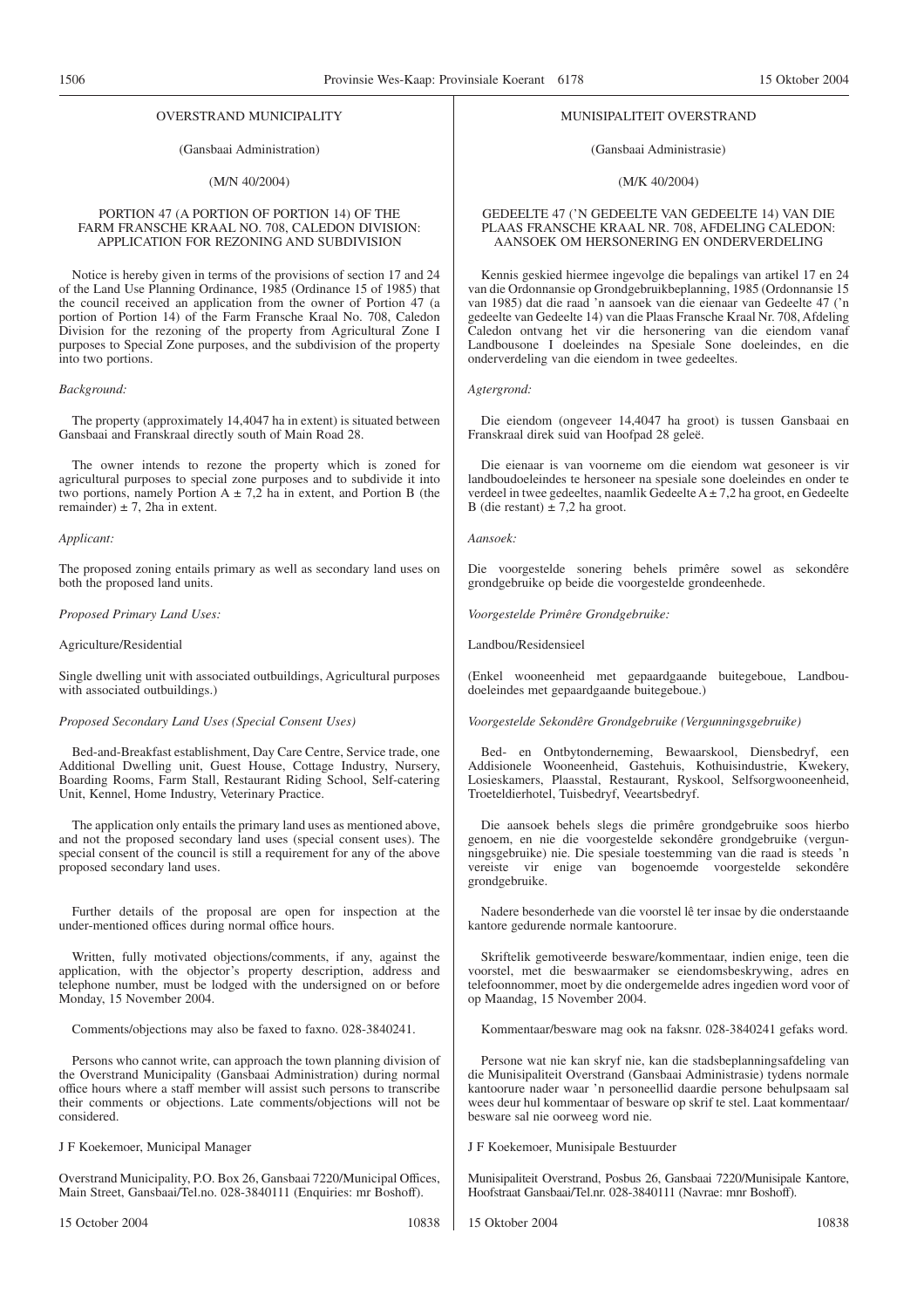#### MUNICIPALITY OF OUDTSHOORN

#### NOTICE NO. 126 OF 2004

#### PROPOSED REZONING OF ERF 14221, OUDTSHOORN TE LATEGANSTRAAT 18 FOR THE PURPOSES OF A GUEST-HOUSE WITH RELATED USES

Notice is hereby given, in terms of Section 17(2) of Ordinance 15 van 1985, that the Oudtshoorn Municipality has received an application to rezone Erf 14221, Oudtshoorn in terms of Section 17(1) of Ordinance 15 of 1985, from ''Single Residential Zone'' to ''General Residential Zone'' for the purposes of a Guest-house with related uses.

Full details are available in the office of the Town Planner during normal office hours and any objections thereto, if any, must be lodged in writing (with reasons) before or on Monday, 15 November 2004.

M.P. May, Municipal Manager, Civic Centre, Oudtshoorn.

15 October 2004 10837

#### OVERSTRAND MUNICIPALITY

#### (Gansbaai Administration)

#### (M/N 42/2004)

#### PORTION 6 (A PORTION OF PORTION 3) OF THE FARM PLAT BOS NO. 701, CALEDON DIVISION (KNOWN AS MAGNISYLVA): APPLICATION FOR REZONING

Notice is hereby given in terms of the provisions of section 17 of the Land Use Planning Ordinance, 1985 (Ordinance 15 of 1985) that the council received an application from the owner of Portion 6 (a portion of Portion 3) of the Farm Plat Bos No. 701, Caledon Division (known as Magnisylva) for the rezoning of a portion of the property from Open Space Zone III purposes (private nature reserve) to Agricultural Zone I purposes.

#### *Background*

The property (approximately 42,1511 ha in extent) is situated approximately 8 km north east between Gansbaai and Baardskeerdersbos, and is zoned for Open Space Zone III purposes (private nature reserve). The owner intends to rezone only a portion (approximately 7,5 ha in extent) of the property to Agricultural Zone I purposes. The remainder of the property are still going to be utilised as a private nature reserve. The property shall not be subdivided.

Further details of the proposal are open for inspection at the under-mentioned offices during normal office hours.

Written, fully motivated objections/comments, if any, against the application, with the objector's property description, address and telephone number, must be lodged with the undersigned on or before Monday, 15 November 2004.

Comments/objections may also be faxed to faxno. 028-3840241.

Persons who cannot write, can approach the town planning division of the Overstrand Municipality (Gansbaai Administration) during normal office hours where a staff member will assist such persons to transcribe their comments or objections. Late comments/objections will not be considered.

Municipal Manager, Overstrand Municipality, Gansbaai Administration, P.O. Box 26, Gansbaai 7220/Municipal Offices, Main Street, Gansbaai/ Tel.no 028-3840111 (Enquiries: mr Boshoff).

#### MUNISIPALITEIT VAN OUDTSHOORN

#### KENNISGEWING NR. 126 VAN 2004

VOORGESTELDE HERSONERING VAN ERF 14221, OUDTSHOORN TE LATEGANSTRAAT 18 VIR DIE DOELEINDES VAN 'N GASTEHUIS MET VERWANTE GEBRUIKE

Kennis geskied hiermee ingevolge Artikel 17(2) van Ordonnansie 15 van 1985 dat Oudtshoorn Munisipaliteit 'n aansoek ontvang het om Erf 14221, Oudtshoorn te hersoneer ingevolge Artikel 17(1) van Ordonnansie 15 van 1985, vanaf ''Enkelwoonsone'' na ''Algemene Woonsone'' vir die doeleindes van 'n Gastehuis met verwante gebruike.

Volle besonderhede van hierdie voorstel sal ter insae lê in die kantoor van die Stadsbeplanner gedurende normale kantoorure en enige besware daarteen moet skriftelik (met redes) gerig word aan die Munisipale Bestuurder voor of op Maandag, 15 November 2004.

M.P. May, Munisipale Bestuurder, Burgersentrum, Oudtshoorn.

15 Oktober 2004 10837

#### OVERSTRAND MUNISIPALITEIT

#### (Gansbaai Administrasie)

#### (M/K 42/2004)

#### GEDEELTE 6 ('N GEDEELTE VAN GEDEELTE 3) VAN DIE PLAAS PLAT BOS NR. 701, AFDELING CALEDON (BEKEND AS MAGNISYLVA): AANSOEK OM HERSONERING

Kennis geskied hiermee ingevolge die bepalings van artikel 17 van die Ordonnansie op Grondgebruikbeplanning, 1985 (Ordonnansie 15 van 1985) dat die raad 'n aansoek van die eienaar van Gedeelte 6 ('n gedeelte van Gedeelte 3) van die Plaas Plat Bos Nr. 701, Afdeling Caledon (bekend as Magnisylva) ontvang het, vir die hersonering van 'n gedeelte van die eiendom vanaf Oopruimtesone III doeleindes (privaat natuurreservaat) na Landbousone I doeleindes.

#### *Agtergrond*

Die eiendom (ongeveer 42,1511 ha groot) is ongeveer 8 km noord-oos tussen Gansbaai en Baardskeerdersbos geleë, en vir Oopruimtesone III doeleindes (privaat natuurreservaat) gesoneer. Die eienaar is van voorneme om slegs 'n gedeelte (ongeveer 7,5 ha groot) van die eiendom te hersoneer vir Landbousone I doeleindes. Die restant van die eiendom gaan steeds as 'n privaat natuurreservaat aangewend word. Die eiendom sal nie onderverdeel word nie.

Nadere besonderhede van die voorstel lê ter insae by die onderstaande kantore gedurende normale kantoorure.

Skriftelik gemotiveerde besware/kommentaar, indien enige, teen die voorstel, met die beswaarmaker se eiendomsbeskrywing, adres en telefoonnommer, moet by die ondergemelde adres ingedien word voor of op Maandag, 15 November 2004.

Kommentaar/besware mag ook na faksnr. 028-3840241 gefaks word.

Persone wat nie kan skryf nie, kan die stadsbeplanningsafdeling van die Munisipaliteit Overstrand (Gansbaai Administrasie) tydens normale kantoorure nader waar 'n personeellid daardie persone behulpsaam sal wees deur hul kommentaar of besware op skrif te stel. Laat kommentaar/ besware sal nie oorweeg word nie.

Munisipale Bestuurder, Overstrand Munisipaliteit, Gansbaai Administrasie, Posbus 26, Gansbaai 7220/Munisipale Kantore, Hoofstraat, Gansbaai/Tel.nr. 028-3840111 (Navrae: mnr Boshoff).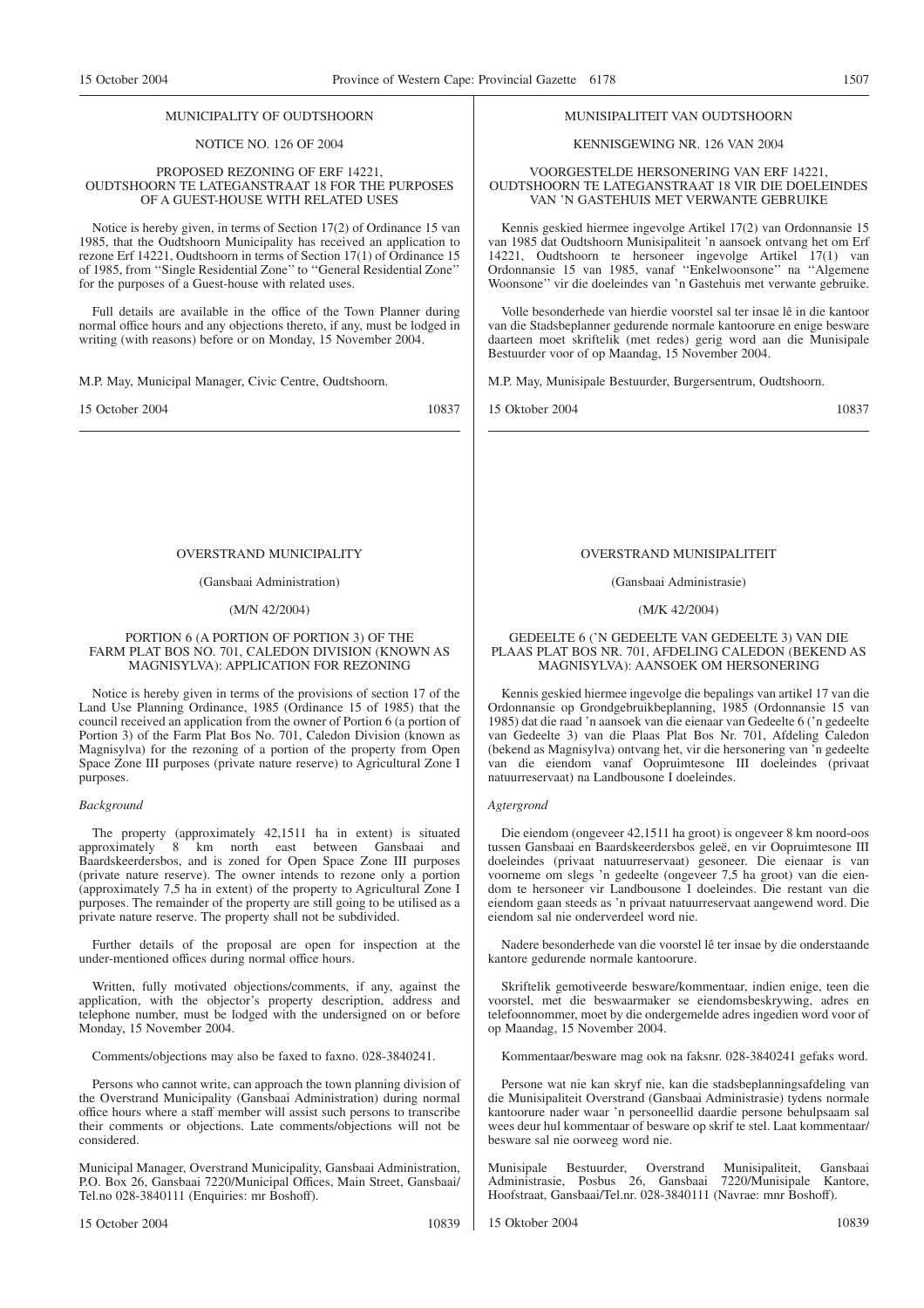| OVERSTRAND MUNICIPALITY                                                   | MUNISIPALITEIT OVERSTRAND                                                |
|---------------------------------------------------------------------------|--------------------------------------------------------------------------|
| (GANSBAAI ADMINISTRATION)                                                 | (GANSBAAI ADMINISTRASIE)                                                 |
| (M.N. 43/2004)                                                            | (M.K. 43/2004)                                                           |
| ERF 2720, GANSBAAI: APPLICATION FOR CONSENT USE                           | ERF 2720, GANSBAAI: AANSOEK OM VERGUNNINGSGEBRUIK                        |
| Notice is hereby given in terms of the provisions of the Land Use         | Kennis geskied hiermee ingevolge die bepalings van die Ordonnansie       |
| Planning Ordinance, 1985 (Ordinance 15 of 1985), that the council         | op Grondgebruikbeplanning, 1985 (Ordonnansie 15 van 1985), dat die       |
| received an application for consent use from the owner of Erf 2720,       | raad 'n aansoek om vergunningsgebruik van die eienaar van Erf 2720,      |
| Gansbaai (29 Park Street) in order to erect a self-catering unit on the   | Gansbaai (Parkstraat 29), ontvang het ten einde 'n selfsorgwooneenheid   |
| property.                                                                 | op die eiendom op te rig.                                                |
| Full particulars of the proposal are open for inspection at the Municipal | Volledige besonderhede van die aansoek lê ter insae by die Munisipale    |
| Offices, Main Road, Gansbaai, during normal office hours.                 | Kantore, Hoofstraat, Gansbaai, gedurende normale kantoorure.             |
| Written motivated objections or comments, if any, against the             | Skriftelike gemotiveerde besware of kommentaar, indien enige, teen       |
| application, with the objector's property description, address and        | die voorstel, met die beswaarmaker se eiendomsbeskrywing, adres en       |
| telephone number, must be lodged with the undersigned on or before        | telefoonnommer, moet by die ondergetekende ingedien word voor of op      |
| Monday, 15 November 2004.                                                 | Maandag, 15 November 2004.                                               |
| Comments/objections may also be faxed to faxno. 028-3840241.              | Kommentaar/besware mag ook na faksnr. 028-3840241 gefaks word.           |
| Persons who cannot write, can approach the town planning division of      | Persone wat nie kan skryf nie, kan die stadsbeplanningsafdeling van      |
| the Overstrand Municipality (Gansbaai Administration) during normal       | die Munisipaliteit Overstrand (Gansbaai Administrasie) tydens normale    |
| office hours where a staff member will assist such persons to transcribe  | kantoorure nader waar 'n personeellid daardie persone behulpsaam sal     |
| their comments or objections. Late comments/objections will not be        | wees deur hul kommentaar of besware op skrif te stel. Laat kommentaar/   |
| considered.                                                               | besware sal nie oorweeg word nie.                                        |
| Municipal Manager, Municipal Offices, Main Road, Gansbaai/P.O. Box        | Munisipale Bestuurder, Munisipale Kantore, Hoofstraat, Gansbaai/         |
| 26, Gansbaai 7220                                                         | Posbus 26, Gansbaai 7220.                                                |
| 15 October 2004                                                           | 15 Oktober 2004                                                          |
| 10840                                                                     | 10840                                                                    |
| SALDANHA BAY MUNICIPALITY                                                 | MUNISIPALITEIT SALDANHABAAI                                              |
| REZONING AND SUBDIVISION OF ERF 474,                                      | HERSONERING EN ONDERVERDELING VAN ERF 474,                               |
| MAIN ROAD, ST HELENA BAY                                                  | HOOF PAD, ST HELENABAAI                                                  |
| Notice is hereby given that Council received an application for the:      | Kennis geskied hiermee dat die Raad 'n aansoek ontvang het vir die:      |
| i) rezoning of a portion of Erf 474, St Helena Bay, in terms of Section   | i) hersonering van 'n gedeelte van Erf 474, St Helenabaai, ingevolge     |
| 17(1) of the Land Use Planning Ordinance (No 15 of 1985), from            | Artikel 17(1) van die Ordonnansie op Grondgebruikbeplanning (Nr          |
| Single Residential Zone to Subdivisional Area; and                        | 15 van 1985), vanaf Enkelwoon Sone na Onderverdelingsgebied; en          |
| ii) subdivision of a portion of Erf 474, St Helena Bay, in terms of       | ii) onderverdeling van 'n gedeelte van Erf 474, St Helenabaai, ingevolge |
| Section 24(1) of the Land Use Planning Ordinance (No 15 of 1985),         | Artikel 24(1) van die Ordonnansie op Grondgebruikbeplanning (Nr 15       |
| in order to develop 191 Single Residential erven, 44 group erven;         | van 1985), ten einde 191 Enkel Residensiële erwe, 44 groepserwe,         |
| streets and 4 Public Open Spaces.                                         | strate en 4 publieke oopruimtes te skep.                                 |
| Details are available at the Municipal Manager's office at Buller         | Nadere besonderhede lê ter insae by die Munisipale Bestuurder se         |
| Centre, Main Street, Vredenburg. Weekdays: 08:00-13:00 and 13:30-         | kantoor te Bullersentrum, Hoofstraat, Vredenburg. Weeksdae: 08:00-       |
| 16:30.                                                                    | 13:00 en 13:30-16:30.                                                    |
| Enquiries: J Benjamin. Objections with relevant reasons must be lodged    | Navrae: J Benjamin. Besware met relevante redes, moet skriftelik voor    |
| in writing, before 15 November 2004.                                      | 15 November 2004 ingedien word.                                          |
| Municipal Manager                                                         | Munisipale Bestuurder                                                    |
| 10841                                                                     | 15 Oktober 2004                                                          |
| 15 October 2004                                                           | 10841                                                                    |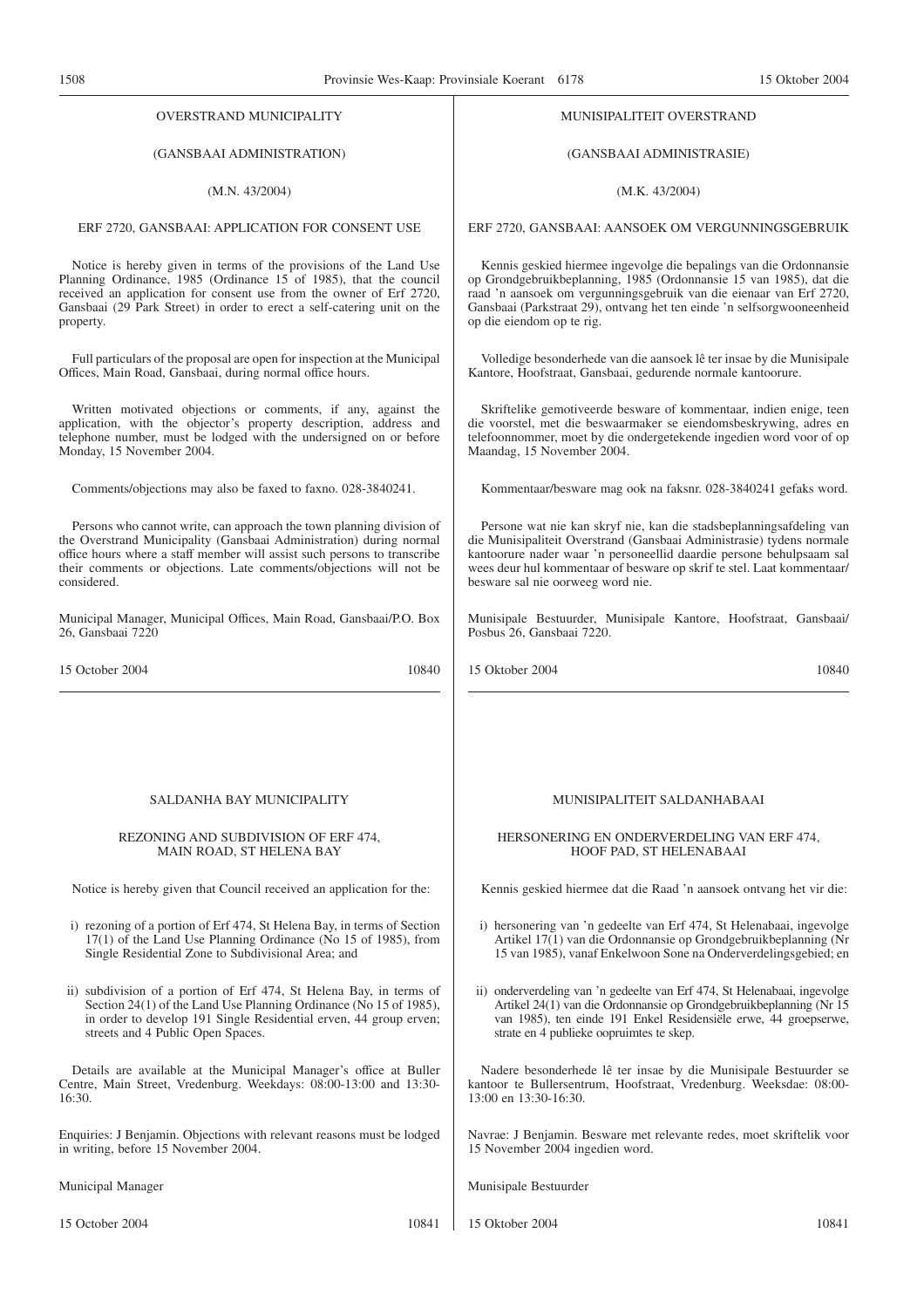#### SALDANHA BAY MUNICIPALITY

#### ALIENATION, REZONING AND SUBDIVISION OF A PORTION OF PORTION 12 OF THE FARM OLIPHANTSKOP NO 191, LANGEBAAN

Notice is hereby given that Council's intension is the following:

- (i) the alienation a portion  $(\pm 1, 3$  hectares) of Portion 12 of the Farm Oliphantskop No 191, Langebaan, in terms of Section 124 of the Municipal Ordinance (No 20 of 1974), for the relocation of the Flamingo's Dance Club
- (ii) the subdivision of the portion of Portion 12 of the Farm Oliphantskop No 191, in terms of Section 24 of the Land Use Planning Ordinance (No 15 of 1985), and
- (iii) the rezoning of the portion, in terms of Section 17 of the Land Use Planning Ordinance (No 15 of 1985) from Agricultural Zone to Special Zone.

The premises is created for the relocation of the existing Flamingo's club as well as a facility for a manager's quarters.

Details are available for scrutiny at the Municipal Manager's office, Langebaan Office, Breë Street, Langebaan. Weekdays: 08:00-13:00 and 13:30-16:30.

Enquiries: N Colyn (Vredenburg Offices — (022) 7017107) or R Harvett (Langebaan Offices  $-$  (022) 7075003). Objections with relevant reasons must be lodged in writing, before 22 November 2004, at the abovementioned office.

LA Scheepers, Municipal Manager

15 October 2004 10842

#### STELLENBOSCH MUNICIPALITY

#### OFFICIAL NOTICE

#### APPLICATION FOR A REZONING, CONSENT USE AND DEPARTURE, ERF 154, RAITHBY, STELLENBOSCH

Notice is hereby given in terms of Sections 15(1) and 17(2) of the Land Use Planning Ordinance, 1985 (Ordinance 15 of 1985) and in terms of Regulation 4.7 of the Scheme Regulations Promulgated by PN 1048/ 1988 that an application for a departure, rezoning and consent use as set out below has been submitted to the Stellenbosch Municipality and that it can be viewed at the Municipal Offices at Plein Street, Stellenbosch (Telephone: 021-808 8111) during office hours from 8:00 till 13:00.

*Property:* Erf 154, Raithby, Stellenbosch

*Applicant:* Peter Mons

*Owner:* Julccn Family Trust

*Location:* The property is situated immediately north of the former Raithby Local Area and gains access from Sampson Street in Raithby, ± 8 km northwest of Stellenbosch

*In Extent:* 3,4267 ha

*Proposal:*

- 1. Rezoning of a portion  $(\pm 470 \text{ m}^2)$  of the property from Agricultural Zone I to Residential Zone V, for guest-house purposes.
- 2. Consent use to permit an additional dwelling unit of  $\pm$  195 m<sup>2</sup> on the property.
- 3. A departure to encroach the 30 m building line on the northern as well as on the western boundary to 23 m and 7 m respectively.

Motivated objections and/or comments can be lodged in writing to the Municipal Manager, Stellenbosch Municipality, P O Box 17, Stellenbosch, 7599 before or on 15 November 2004.

Notice Number 151 15 October 2004 10843

#### MUNISIPALITEIT SALDANHABAAI

#### VERVREEMDING, HERSONERING EN ONDERVERDELING VAN 'N GEDEELTE VAN GEDEELTE 12 VAN DIE PLAAS OLIPHANTSKOP, NR 191, LANGEBAAN

Kennisgewing geskied dat die Raad se voorneme die volgende is:

- (i) die vervreemding van 'n gedeelte (±1,3 hektaar) van Gedeelte 12 van die Plaas Oliphantskop Nr 191, Langebaan, ingevolge Artikel 124 van die Munisipale Ordonnansie (Nr 20 van 1974), vir die hervestiging van die Flamingo's Dansklub,
- (ii) die onderverdeling van die gedeelte van Gedeelte 12 van die Plaas Oliphantskop Nr 191, ingevolge Artikel 24 van die Ordonnansie op Grondgebruikbeplanning (Nr 15 van 1985), en
- (iii) eie hersonering van die betrokke gedeelte, ingevolge Artikel 17 van die Ordonnansie op Grondgebruikbeplanning (Nr 15 van 1985), vanaf Landbou Sone na Spesial Sone.

Die perseel word geskep vir die hervestiging van die bestaande Flamingo's Klub, asook 'n bestuurderswoning saam met die genoemde fasiliteit op te rig.

Nadere besonderhede lê ter insae by die Munisipale Bestuurder se kantoor te Langebaan Kantoor, Breëstraat, Langebaan. Weeksdae: 08:00-13:00 en 13:30-16:30.

Navrae: N Co(yn (Vredenburg Kantore — (022) 7017107) of R Harvett (Langebaan Kantore — (022) 7075003). Besware met relevante redes, moet skriftelik voor 22 November 2004 by genoemde kantoor ingedien word.

LA Scheepers, Munisipale Bestuurder

15 Oktober 2004 10842

#### MUNISIPALITEIT STELLENBOSCH

#### AMPTELIKE KENNISGEWING

#### AANSOEK OM HERSONERING, VERGUNNINGSGEBRUIK EN AFWYKING, ERF 154, RAITHBY, STELLENBOSCH

Kennis geskied hiermee ingevolge Artikels 15(1) en 17(2) van die Ordonnansie op Grondgebruikbeplanning 1985 (Ordonnansie 15 van 1985) en in terme van Regulasie 4.7 van die Skemaregulasies afgekondig in PK 1048/1988 dat 'n aansoek vir 'n afwyking, hersonering en vergunning soos hieronder uiteengesit by die Munisipaliteit Stellenbosch ingedien is en dat dit gedurende kantoorure vanaf 8:00 tot 13:00 ter insae is by die Munisipale kantore te Pleinstraat, Stellenbosch (Telefoon: 021-808 8111).

*Eiendom:* Erf 154, Raithby, Stellenbosch

*Aansoeker:* Peter Mons

*Eienaar:* Julcon Family Trust

*Ligging:* Die eiendom is geleë noord van Raithby en verkry toegang uit Sampsonstraat in Raithby ±8 km noordwes van Stellenbosch.

*Grootte:* 3,4267 ha

*Voorstel:*

- 1. Hersonering van 'n gedeelte (±470 m<sup>2</sup>) van die eiendom vanaf Landbousone I na Residensiële Sone V vir doeleindes van 'n gastehuis.
- 2. Vergunningsgebruik vir 'n addisionele woning  $(\pm 195 \text{ m}^2)$  op die eiendom.
- 3. 'n Afwyking (boulynverslapping) om die 30 m boulyn aan die noordelike grens sowel as aan die westelike grens van die eiendom met onderskeidelik 23 m en 7 m te oorskry.

Gemotiveerde besware en/of kommentaar kan skriftelik by die Munisipale Bestuurder, Munisipaliteit Stellenbosch, Posbus 17, Stellenbosch, 7599 voor of op 15 November 2004 ingedien word.

Kennisgewing nommer 151 15 Oktober 2004 10843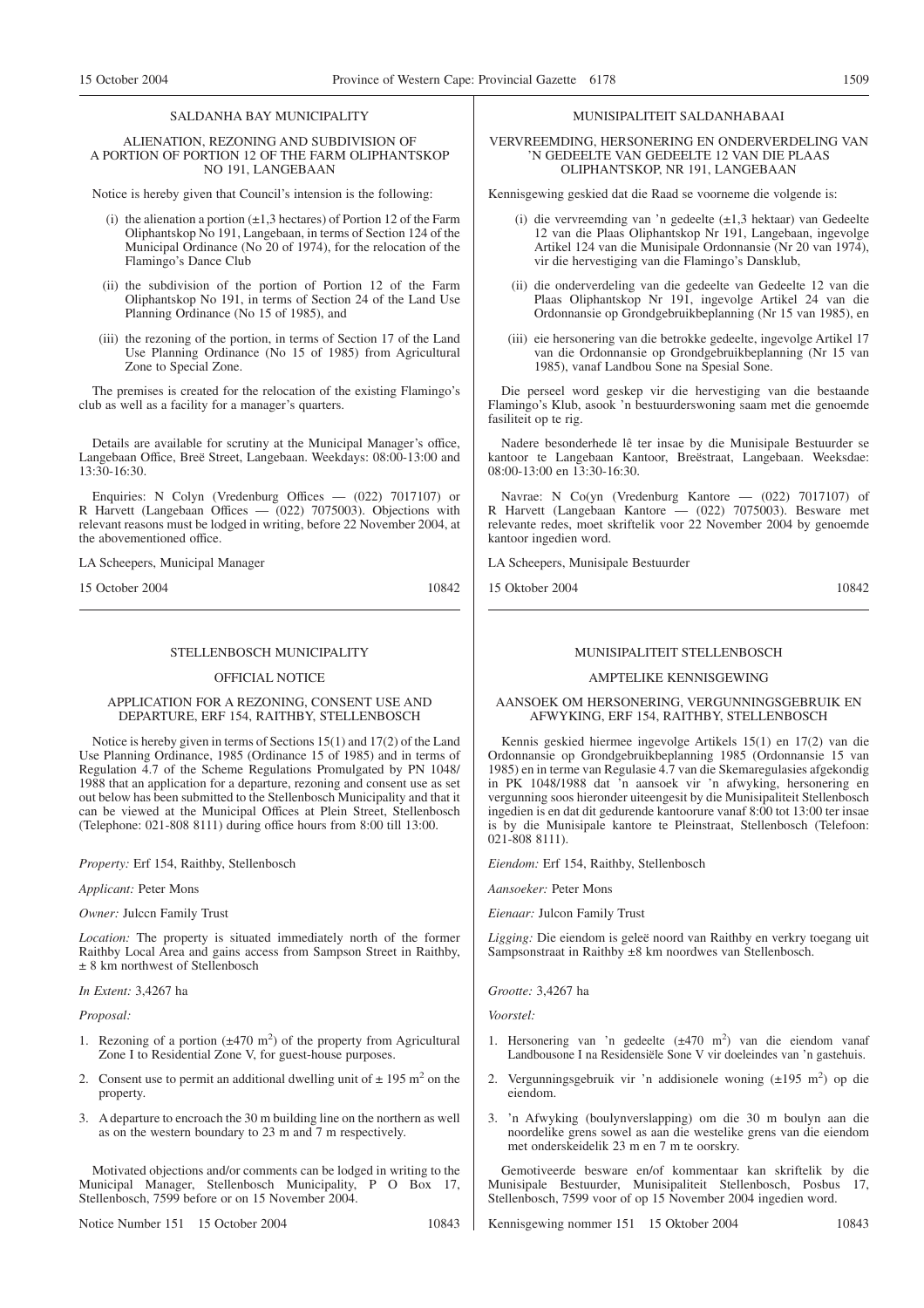| STELLENBOSCH MUNICIPALITY                                                                                                                                                                                                                                                                                                                                                              | MUNISIPALITEIT STELLENBOSCH                                                                                                                                                                                                                                                                                                                                                                   |
|----------------------------------------------------------------------------------------------------------------------------------------------------------------------------------------------------------------------------------------------------------------------------------------------------------------------------------------------------------------------------------------|-----------------------------------------------------------------------------------------------------------------------------------------------------------------------------------------------------------------------------------------------------------------------------------------------------------------------------------------------------------------------------------------------|
| OFFICIAL NOTICE: APPLICATION FOR REZONING                                                                                                                                                                                                                                                                                                                                              | AMPTELIKE KENNISGEWING: AANSOEK OM HERSONERING                                                                                                                                                                                                                                                                                                                                                |
| Notice is hereby given in terms of section $17(2)$ of the Land Use<br>Planning Ordinance, 1985 (No 15 of 1985) that an application for a<br>rezoning as set out below has been submitted to the Stellenbosch<br>Municipality and that it can be viewed at the Municipal office at Plein<br>Street, Stellenbosch (Telephone: 021-808 8111) during office hours from<br>8:00 till 12:45. | Kennis geskied hiermee ingevolge artikel 17(2) van die Ordonnansie<br>op Grondgebruikbeplanning, 1985 (Nr 15 van 1985) dat 'n aansoek om<br>hersonering soos hieronder uiteengesit by die Munisipaliteit Stellenbosch<br>ingedien is en dat dit gedurende kantoorure vanaf 8:00 tot 12:45 ter insae<br>is by die Munisipale kantoor te Pleinstraat, Stellenbosch (Telefoon:<br>021-808 8111). |
| Property: Farm No. 1070/6, Paarl Division                                                                                                                                                                                                                                                                                                                                              | Eiendom: Plaas Nr. 1070/6, Afdeling Paarl                                                                                                                                                                                                                                                                                                                                                     |
| Applicant: Lezmin 1652 CC                                                                                                                                                                                                                                                                                                                                                              | Aansoeker: Lezmin 1652 CC                                                                                                                                                                                                                                                                                                                                                                     |
| Owner: Halogen Prop (Pty) Ltd                                                                                                                                                                                                                                                                                                                                                          | Eienaar: Halogen Prop (Pty) Ltd                                                                                                                                                                                                                                                                                                                                                               |
| <i>Location:</i> ±1 km north of the Central Business District of Franschhoek,<br>with access off Main Road 191 (R45).                                                                                                                                                                                                                                                                  | Ligging: ±1 km noord van die Sentrale Sake Kern van Franschhoek, met<br>toegang vanaf Hoofpad 191 (R45)                                                                                                                                                                                                                                                                                       |
| In Extent: $6740 \text{ m}^2$                                                                                                                                                                                                                                                                                                                                                          | Grootte: 6 740 m <sup>2</sup>                                                                                                                                                                                                                                                                                                                                                                 |
| <i>Proposal:</i> The rezoning of $\pm 150$ m <sup>2</sup> from Agricultural Zone I to<br>Residential Zone V for the conversion of an existing building into three<br>self-catering guest units.                                                                                                                                                                                        | Voorstel: Die hersonering van $\pm 150$ m <sup>2</sup> vanaf Landbousone I na<br>Residensiële Sone V vir die omskepping van 'n bestaande gebou in drie<br>selfversorgende gaste eenhede.                                                                                                                                                                                                      |
| Motivated objections and/or comments can be lodged in writing to the<br>Municipal Manager, Stellenbosch Municipality, P O Box 17,<br>Stellenbosch, 7599 before or on 12 November 2004.                                                                                                                                                                                                 | Gemotiveerde besware en/of kommentaar kan skriftelik by die<br>Munisipale Bestuurder, Munisipaliteit Stellenbosch, Posbus 17,<br>Stellenbosch, 7599 voor of op 12 November 2004 ingedien word.                                                                                                                                                                                                |
| (ref: 1070/6(P). Notice No. 148)                                                                                                                                                                                                                                                                                                                                                       | (verwys: 1070/6(P). Kennisgewing Nr. 148)                                                                                                                                                                                                                                                                                                                                                     |
| 15 October 2004<br>10844                                                                                                                                                                                                                                                                                                                                                               | 15 Oktober 2004<br>10844                                                                                                                                                                                                                                                                                                                                                                      |
| STELLENBOSCH MUNICIPALITY<br>OFFICIAL NOTICE: APPLICATION FOR REZONING                                                                                                                                                                                                                                                                                                                 | MUNISIPALITEIT STELLENBOSCH<br>AMPTELIKE KENNISGEWING: AANSOEK OM HERSONERING                                                                                                                                                                                                                                                                                                                 |
| Notice is hereby given in terms of section $17(2)$ of the Land Use<br>Planning Ordinance, 1985 (No 15 of 1985) that an application for a<br>rezoning as set out betow has been submitted to the Stellenbosch<br>Municipality and that it can be viewed at the Municipal office at Plein<br>Street, Stellenbosch (Telephone: 021-808 8111) during office hours from<br>8:00 till 12:45. | Kennis geskied hiermee ingevolge artikel 17(2) van die Ordonnansie<br>op Grondgebruikbeplanning, 1985 (Nr 15 van 1985) dat 'n aansoek om<br>hersonering soos hieronder uiteengesit by die Munisipaliteit Stellenbosch<br>ingedien is en dat dit gedurende kantoorure vanaf 8:00 tot 12:45 ter insae<br>is by die Munisipale kantoor te Pleinstraat, Stellenbosch (Telefoon:<br>021-808 8111). |
| Property: Farm No. 1070/6 Paarl Division                                                                                                                                                                                                                                                                                                                                               | <i>Eiendom:</i> Plaas Nr. 1070/6, Afdeling Paarl                                                                                                                                                                                                                                                                                                                                              |
| Applicant: Lezmin 1652 CC                                                                                                                                                                                                                                                                                                                                                              | Aansoeker: Lezmin 1652 CC                                                                                                                                                                                                                                                                                                                                                                     |
| Owner: Halogen Prop (Pty) Ltd                                                                                                                                                                                                                                                                                                                                                          | Eienaar: Halogen Prop (Pty) Ltd                                                                                                                                                                                                                                                                                                                                                               |
| <i>Location:</i> ±1 km north of the Central Business District of Franschhoek,<br>with access off Main Road 191 (R45).                                                                                                                                                                                                                                                                  | Ligging: ±1 km noord van die Sentrale Sake Kern van Franschhoek, met<br>toegang vanaf Hoofpad 191 (R45).                                                                                                                                                                                                                                                                                      |
| In Extent: $6740 \text{ m}^2$                                                                                                                                                                                                                                                                                                                                                          | Grootte: 6 740 m <sup>2</sup>                                                                                                                                                                                                                                                                                                                                                                 |
| <i>Proposal:</i> The rezoning of $\pm 150$ m <sup>2</sup> from Agricultural Zone I to<br>Residential Zone V for the conversion of an existing building into three<br>self-catering guest units.                                                                                                                                                                                        | Voorstel: Die hersornering van $\pm 150$ m <sup>2</sup> vanaf Landbousone I na<br>Residensiële Sone V vir die omskepping van 'n bestaande gebou in drie<br>selfbersorgende gaste eenhede.                                                                                                                                                                                                     |
| Motivated objections and/or comments can be lodged in writing to the<br>Municipal Manager, Stellenbosch Municipality, P O Box 17,<br>Stellenbosch, 7599 before or on 12 November 2004.                                                                                                                                                                                                 | Gemotiveerde besware en/of kommentaar kan skriftelik by die<br>Munisipale Bestuurder, Munisipaliteit Stellenbosch, Posbus 17,<br>Stellenbosch, 7599 voor of op 12 November 2004 ingedien word.                                                                                                                                                                                                |
| (ref: 1070/6(P). Notice No. 148)                                                                                                                                                                                                                                                                                                                                                       | (verwys: 1070/6(P). Kennisgewing Nr. 148)                                                                                                                                                                                                                                                                                                                                                     |
| 15 October 2004<br>10845                                                                                                                                                                                                                                                                                                                                                               | 15 Oktober 2004<br>10845                                                                                                                                                                                                                                                                                                                                                                      |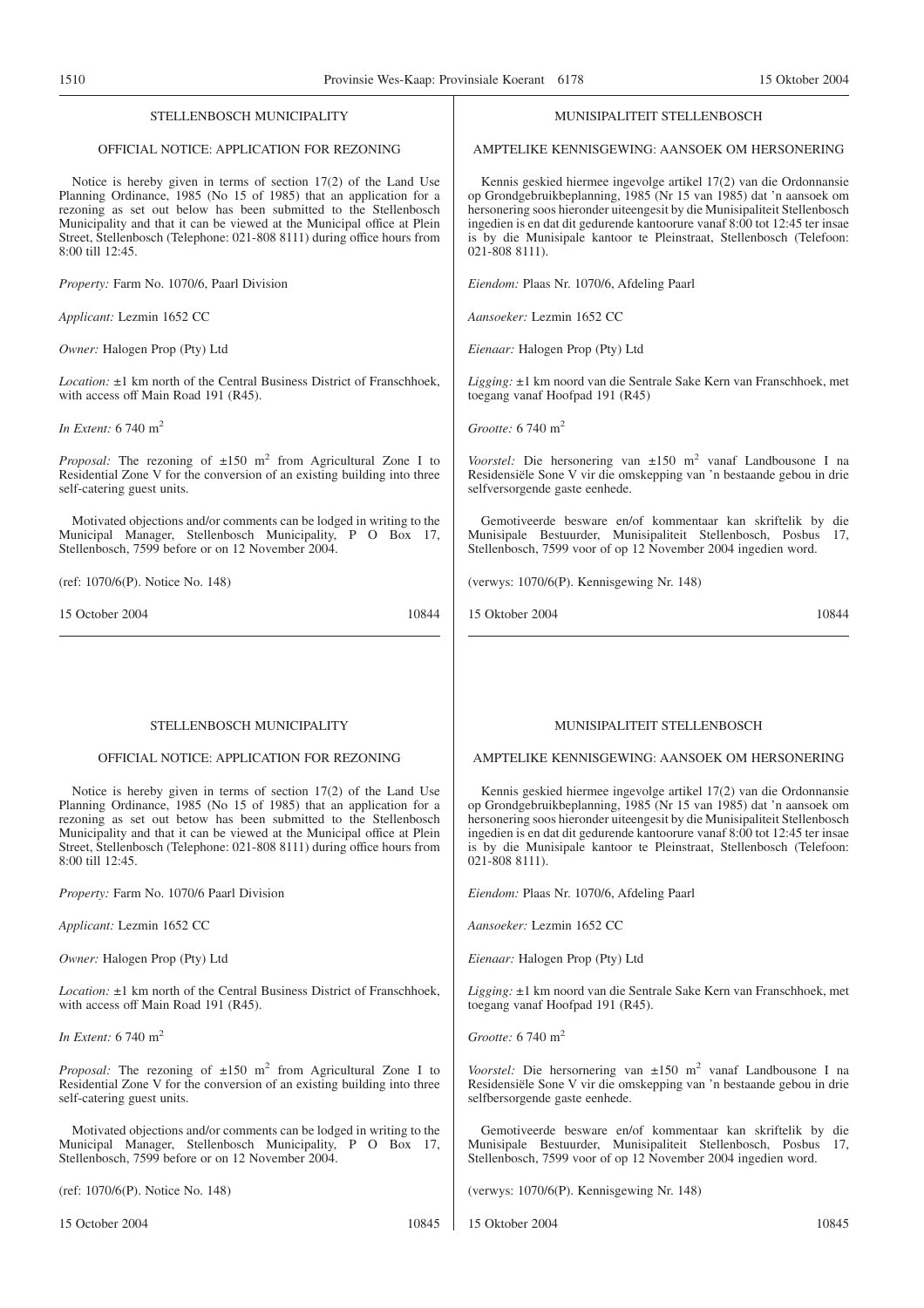#### SWARTLAND MUNICIPALITY

#### NOTICE 74/04/05

#### PROPOSED REZONING OF ERF 1594, YZERFONTEIN

Notice is hereby given in terms of section 17 of Ordinance 15 of 1985 that an application has been received for the rezoning of erf 1594, in extent 892 m<sup>2</sup>, situated at Bakoven Close, Yzerfontein from residential zone I to residential zone V for purposes of a guest-house.

Further particulars are available during office hours (weekdays) at the office of the Chief: Planning and Development, Department Corporate Services, Municipal Office, Church Street, Malmesbury.

Any comments may be lodged in writing with the undersigned not later than 15 November 2004.

C F J van Rensburg, Municipal Manager, Municipal Office, Private Bag X52, Malmesbury.

15 October 2004 10846

#### SWARTLAND MUNICIPALITY

#### NOTICE 77/04/05

#### PROPOSED REZONING AND SUBDIVISION OF THE FARM 564, DISTRICT MALMESBURY

Notice is hereby given in terms of Section 17 and 24 of Ordinance 15 of 1985 that an application has been received for the rezoning of the Farm 564, district Malmesbury, in extent 963,2371 ha from agricultural zone I to resort zone II, in extent  $\pm 8,400 \text{ m}^2 (24 \text{ units of } \pm 350 \text{ m}^2)$  and open space zone III, in extent ±962,3571 ha while the 24 units are being subdivided.

Notice is also given in terms of Section 26 of the Environment Conservation Act (Act no. 73 of 1989) that the firm Coastec has been appointed by the owner to complete an application form and checklist for the proposed resort development.

A concept checklist will be available at the Swartland Municipality for perusal. Kindly address any comments in this regard on or before the undermentioned date to the Swartland Municipality as well as:

Coastec, PO Box 370, Rondebosch, 7701

#### Tel: 021-6855445

Further particulars are available during office hours (weekdays) at the office of the Chief: Planning and Development, Department Corporate Services, Municipal Office, Church Street, Malmesbury.

Any comments may be lodged in writing with the undersigned not later than 15 November 2004.

C F J van Rensburg, Municipal Manager, Municipal Office, Private Bag X52, Malmesbury.

15 October 2004 10847

#### MUNISIPALITEIT SWARTLAND

#### KENNISGEWING 74/04/05

VOORGESTELDE HERSONERING VAN ERF 1594, YZERFONTEIN

Kennis geskied hiermee ingevolge artikel 17 van Ordonnansie 15 van 1985 dat 'n aansoek ontvang is vir die hersonering van erf 1594, groot 892 m2 geleë te Bakoondsingel, Yzerfontein vanaf residensiële sone I na residensiële sone V vir doeleindes van 'n gastehuis.

Verdere besonderhede is gedurende gewone kantoorure (weeksdae) by die kantoor van die Hoof: Beplanning en Ontwikkeling, Departement Korporatiewe Dienste, Munisipale Kantoor, Kerkstraat, Malmesbury beskikbaar.

Enige kommentaar kan skriftelik by die ondergetekende ingedien word nie later nie as 15 November 2004.

C F J van Rensburg, Munisipale Bestuurder, Munisipale Kantoor, Privaatsak X52, Malmesbury.

15 Oktober 2004 10846

### MUNISIPALITEIT SWARTLAND

#### KENNISGEWING 77/04/05

#### VOORGESTELDE HERSONERING EN ONDERVERDELING VAN PLAAS 564, DISTRIK MALMESBURY

Kennis geskied hiermee ingevolge artikel 17 en 24 van Ordonnansie 15 van 1985 dat 'n aansoek ontvang is vir die hersonering van die Plaas 564, distrik Malmesbury, groot 963,2371 ha vanaf Landbousone I na Oordsone II, groot  $\pm 8,400 \text{ m}^2$  (24 eenhede van  $\pm 350 \text{ m}^2$ ) en Oopruimte Sone III, groot ±962,3571 ha terwyl die 24 eenhede onderverdeel word.

Kennis geskied ook ingevolge artikel 26 van die Wet op Omgewingsbewaring (Wet no. 73 van 1989) dat die firma Coastec deur die eienaar aangestel is om 'n aansoekvorm en omgewingsoorsiglys te voltooi vir die voorgestelde oordontwikkeling.

'n Konsep oorsiglys is beskikbaar by die Swartland Munisipaliteit ter insae. Rig kommentaar in hierdie verband op of voor die ondergenoemde datum beide aan die Swartland Munisipaliteit en aan:

Coastec, Posbus 370, Rondebosch, 7701

Telefoon: 021-685 5445

Verdere besonderhede is gedurende gewone kantoorure (weeksdae) by die kantoor van die Hoof: Beplanning en Ontwikkeling, Departement Korporatiewe Dienste, Munisipale Kantoor, Kerkstraat, Malmesbury beskikbaar.

Enige kommentaar kan skriftelik by die ondergetekende ingedien word nie later nie as 15 November 2004.

C F J van Rensburg, Munisipale Bestuurder, Munisipale Kantoor, Privaatsak X52, Malmesbury.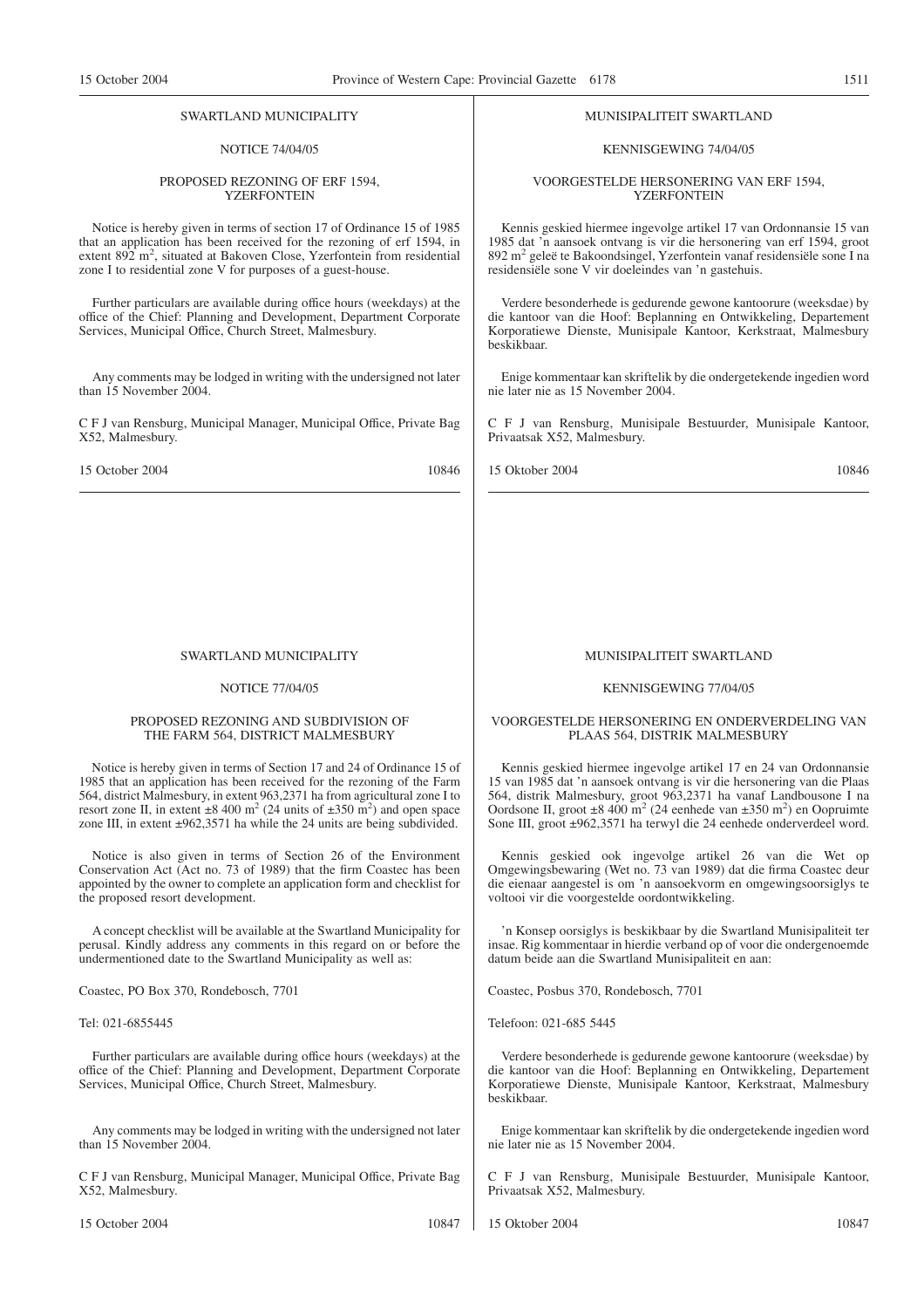#### SWARTLAND MUNICIPALITY

#### NOTICE 73/04/05

#### PROPOSED SUBDIVISION OF ERF 115, RIEBEECK WEST

Notice is hereby given in terms of Section 24 of Ordinance 15 of 1985 that an application has been received for the subdivision of erf 115, in extent 7 104 m<sup>2</sup>, situated c/o Kerk and Merindal Streets, Riebeeck West into a remainder ( $\pm 2$  565 m<sup>2</sup>) and portion A ( $\pm 4$  539 m<sup>2</sup>).

Further particulars are available during office hours (weekdays) at the office of the Chief: Planning and Development, Department Corporate Services, Municipal Office, Church Street, Malmesbury.

Any comments may be lodged in writing with the undersigned not later than 15 November 2004.

C F J van Rensburg, Municipal Manager, Municipal Office, Private Bag X52, Malmesbury.

15 October 2004 10848

#### SWARTLAND MUNICIPALITY

#### NOTICE 72/04/05

#### PROPOSED SUBDIVISION AND CONSOLIDATION OF PORTION 34 OF THE FARM GOEDEHOOP NO. 758, MALMESBURY

Notice is hereby given in terms of Section 24 of Ordinance 15 of 1985 that an application has been received for the subdivision of portion 34 of the Farm Goedehoop No. 758, in extent 12,1332 ha into a remainder and portion A (±4,6743 ha). Portion A will be consolidated with Portion 63 of the Farm Goedehoop No. 758, Malmesbury.

Further particulars are available during office hours (weekdays) at the office of the Chief: Planning and Development, Department Corporate Services, Municipal Office, Church Street, Malmesbury.

Any comments may be lodged in writing with the undersigned not later than 15 November 2004.

C F J van Rensburg, Municipal Manager, Municipal Office, Private Bag X52, Malmesbury.

15 October 2004 10849

#### SWELLENDAM MUNICIPALITY

#### APPLICATION FOR REZONING: ERF 1203 SWELLENDAM

Notice is hereby given in terms of Section 17 of the Land Use Planning Ordinance, 1985 (Ordinance no. 15 of 1985) that Council has received an application from Dr. H. Steyn, Erf 1203, 65 Buitekant Street, Swellendam for the rezoning from Residential Zone I to Residential Zone II in order to construct a grouphousing complex consisting of 6 units.

Further particulars regarding the proposal are available for inspection at the Municipal office, Swellendam during office hours. Objections to the proposal, if any, must reach the undermentioned on or before 15 November 2004.

Persons who are unable to write will be assisted during office hours, at the Municipal office, Swellendam, to write down their objections.

T. Botha, Municipal Manager, Municipal Office, Swellendam.

Notice 134/2004 15 October 2004 10850

#### MUNISIPALITEIT SWARTLAND

#### KENNISGEWING 73/04/05

VOORGESTELDE ONDERVERDELING VAN ERF 115, RIEBEECK-WES

Kennis geskied hiermee ingevolge Artikel 24 van Ordonnansie 15 van 1985 dat 'n aansoek ontvang is vir die onderverdeling van erf 115, groot 7 104 m2 , geleë h/v Kerk- en Merindalstraat, Riebeeck-Wes in 'n restant  $(\pm 2.565 \text{ m}^2)$  en gedeelte A ( $\pm 4.539 \text{ m}^2$ ).

Verdere besonderhede is gedurende gewone kantoorure (weeksdae) by die kantoor van die Hoof: Beplanning en Ontwikkeling, Departement Korporatiewe Dienste, Munisipale Kantoor, Kerkstraat, Malmesbury beskikbaar.

Enige kommentaar kan skriftelik by die ondergetekende ingedien word nie later nie as 15 November 2004.

C F J van Rensburg, Munisipale Bestuurder, Munisipale Kantoor, Privaatsak X52, Malmesbury.

15 Oktober 2004 10848

#### MUNISIPALITEIT SWARTLAND

#### KENNISGEWING 72/04/05

#### VOORGESTELDE ONDERVERDELING EN KONSOLIDASIE VAN GEDEELTE 34 VAN DIE PLAAS GOEDEHOOP NO 758, MALMESBURY

Kennis geskied hiermee ingevolge Artikel 24 van Ordonnansie 15 van 1985 dat 'n aansoek ontvang is vir die onderverdeling van Gedeelte 34 van die Plaas Goedehoop No 758, groot 12,1332 ha in 'n restant en gedeelte A (±4,6743 ha). Gedeelte A word met Gedeelte 63 van die Plaas Goedehoop No. 758 konsolideer.

Verdere besonderhede is gedurende gewone kantoorure (weeksdae) by die kantoor van die Hoof: Beplanning en Ontwikkeling, Departement Korporatiewe Dienste, Munisipale Kantoor, Kerkstraat, Malmesbury beskikbaar.

Enige kommentaar kan skriftelik by die ondergetekende ingedien word nie later nie as 15 November 2004.

C F J van Rensburg, Munisipale Bestuurder, Munisipale Kantoor, Privaatsak X52, Malmesbury.

15 Oktober 2004 10849

#### SWELLENDAM MUNISIPALITEIT

#### AANSOEK OM HERSONERING: ERF 1203 SWELLENDAM

Kennis geskied hiermee ingevolge Artikel 17 van die Ordonnansie op Grondgebruikbeplanning, 1985 (Ordonnansie nr. 15 van 1985) dat die Raad 'n aansoek ontvang het van dr. H. Steyn, Erf 1203, Buitekantstraat 65, Swellendam vir die hersonering van Residensiële Sone I na Residensiële sone II ten einde die oprigting van 'n groepbehuisingskompleks van 6 wooneenhede moontlik te maak.

Verdere besonderhede van die voorstel lê gedurende kantoorure by die Swellendam Munisipale kantoor, ter insae. Skriftelike besware teen die voorstel, indien enige, moet die ondergemelde bereik voor of op 15 November 2004.

Persone wat nie kan skryf nie, sal gedurende kantoorure by die Munisipale kantoor, Swellendam gehelp word om hul besware neer te skryf.

T. Botha, Munisipale Bestuurder, Munisipale Kantoor, Swellendam.

Kennisgewing 134/2004 15 Oktober 2004 10850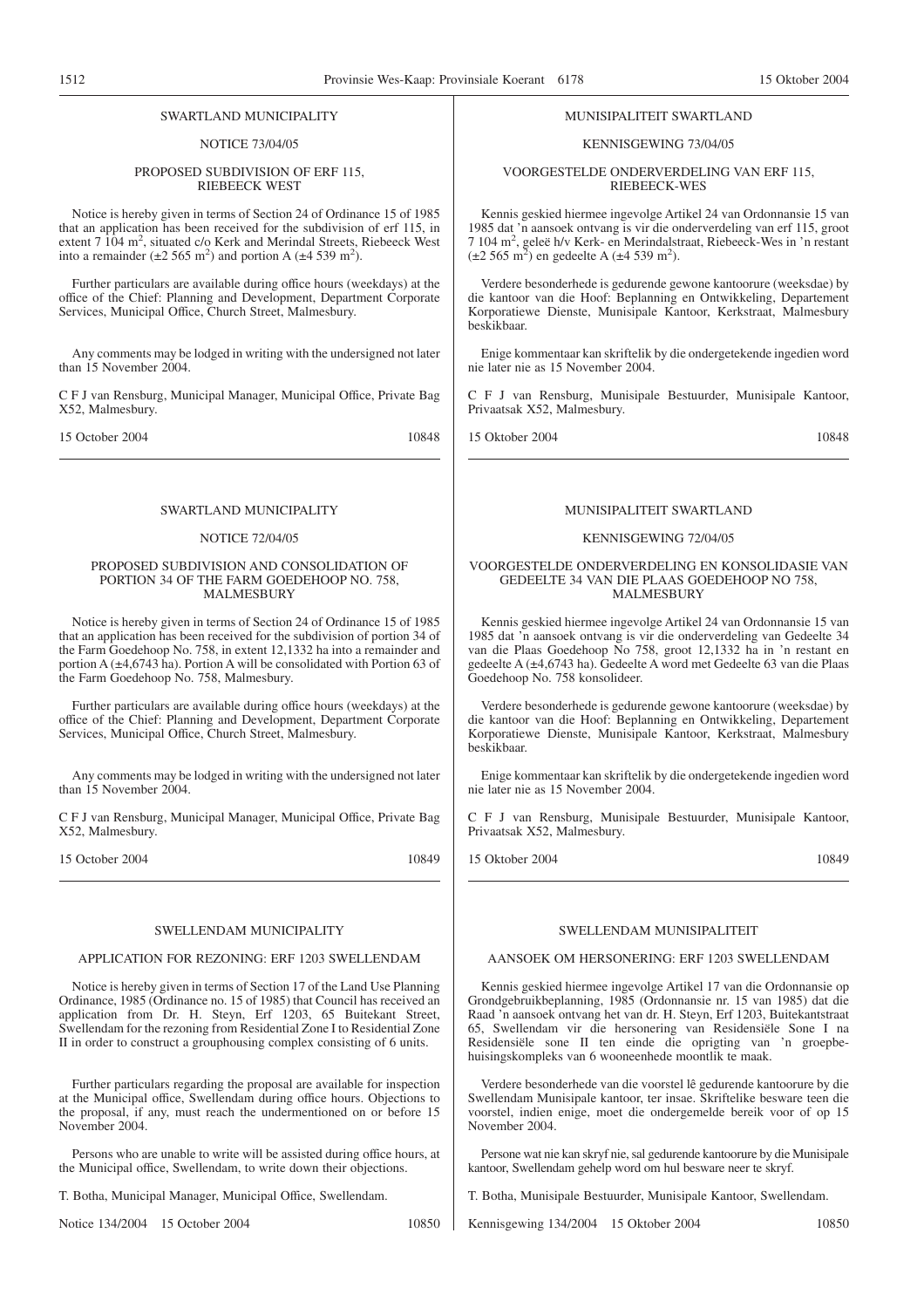#### SWELLENDAM MUNICIPALITY

#### APPLICATION FOR SUBDIVISION ERF 1383, BARRYDALE

Notice as hereby given in terms of section 24 of the Land Use Planning Ordinance, 1985 (Ordinance no. 15 of 1985) that Council has received an application from H.D. Mcleod & M.A. Moore for the subdivision of erf 1383, Barrydale in two portions, namely portion A  $(1489 \text{ m}^2)$  and the Remainder  $(1489 \text{ m}^2)$ .

Further particulars regarding the proposal are available for inspection at the Municipal office, Swellendam during office hours. Objections to the proposal, if any, must reach the undermentioned on or before 15 November 2004.

Persons who are unable to write will be assisted during office hours, at the Municipal office, Swellendam, to write down their objections.

T. Botha, Municipal Manager, Municipal Office, Swellendam.

Notice 133/2004 15 October 2004 10851

#### THEEWATERSKLOOF MUNICIPALITY

#### APPLICATION FOR SUBDIVISION: PORTION 3 OF THE FARM NO. 123 BRAKFONTEIN, CALEDON

Notice is hereby given in terms of section 24 of the Land Use Planning Ordinance, 1985 (no. 15 of 1985) that Council has received an application from Toerien & Burger Land Surveyors on behalf of Philippus van Niekerk for the Subdivision of Portion 3 of the Farm No. 123 Brakfontein, Caledon into two portions, namely Portion A (35 ha) and Remainder (644,7224 ha).

Further particulars regarding the proposal are available for inspection at the Municipal office, Caledon during office hours from 15 October 2004 to 15 November 2004.

Objections to the proposal, if any, must reach the undermentioned on or before 15 November 2004.

Persons who are unable to write will be assisted during office hours, at the Municipal office, Caledon, to write down their objections.

D J Adonis, Municipal Manager, Municipal Office, P.O. Box 24, Caledon, 7230.

Reference number: L197 Notice number: KOR. 129

15 October 2004 10852

# THEEWATERSKLOOF MUNICIPALITY

#### APPLICATION FOR SUBDIVISION ERF 636, GREYTON

Notice is hereby given in terms Section 24 of the Land Use Planning Ordinance, 1985 (Ordinance no. 15 of 1985) that Council has received an application from Spronk & Associates Inc. on behalf of Stephen Collins for the Subdivision of Erf 636, Greyton in three portions, namely Portion A ( $\pm$ 921 m<sup>2</sup>), Portion B ( $\pm$ 420 m<sup>2</sup>) and Portion C ( $\pm$ 652 m<sup>2</sup>).

Further particulars regarding the proposal are available for inspection at the Municipal office, Greyton during office hours from 15 October 2004 to 15 November 2005.

Objections to the proposal, if any, must reach the undermentioned on or before 15 November 2004.

Persons who are unable to write will be assisted during office hours, at the Municipal office, Caledon, to write down their objections.

D J Adonis, Municipal Manager, Municipal Office, P.O. Box 24, Caledon, 7230.

Reference Number: G/636 Notice Number: KOR 130

15 October 2004 10853

#### SWELLENDAM MUNISIPALITEIT

#### AANSOEK OM ONDERVERDELING ERF 1383, BARRYDALE

Kennis geskied hiermee ingevolge artikel 24 van die Ordonnansie op Grondgebruikbeplanning, 1985 (Ordonnansie nr. 15 van 1985) dat die Raad 'n aansoek ontvang het van H.D. Mcleod & M.A. Moore vir die onderverdeling van erf 1383 Barrydale, in twee gedeeltes, naamlik gedeelte A  $(1489 \text{ m}^2)$  en die Restant  $(1489 \text{ m}^2)$ .

Verdere besonderhede van die voorstel lê gedurende kantoorure by die Swellendam Munisipale kantoor, ter insae. Skriftelike besware teen die voorstel, indien enige, moet die ondergemelde bereik voor of op 15 November 2004.

Persone wat nie kan skryf nie, sal gedurende kantoorure by die Munisipale kantoor, Swellendam gehelp word om hul besware neer te skryf.

T. Botha, Munisipale Bestuurder, Munisipale Kantoor, Swellendam.

Kennisgewing 133/2004 15 Oktober 2004 10851

#### THEEWATERSKLOOF MUNISIPALITEIT

#### AANSOEK OM ONDERVERDELING: GEDEELTE 3 VAN DIE PLAAS NR. 123 BRAKFONTEIN, CALEDON

Kennis geskied hiermee ingevolge Artikel 24 van die Ordonnansie op Grondgebruikbeplanning, 1985 (nr.15 van 1985) dat die Raad 'n aansoek ontvang het van Toerien & Burger Landmeters namens Philippus van Niekerk vir die Onderverdeling van Gedeelte 3 van die Plaas Nr. 123 Brakfontein, Caledon in twee gedeeltes, naamlik, Gedeelte A (35 ha) en Restant (644,7224 ha).

Verdere besonderhede van die voorstel lê gedurende kantoorure by die Caledon Munisipale kantoor, ter insae vanaf 15 Oktober 2004 tot 15 November 2004.

Skriftelike besware teen die voorstel, indien enige, moet die ondergemelde bereik voor of op 15 November 2004.

Persone wat nie kan skryf nie, sal gedurende kantoorure by die Munisipale kantoor, Caledon gehelp word om hul besware neer te skryf.

D J Adonis, Munisipale Bestuurder, Munisipale Kantoor, Posbus 24, Caledon, 7230.

Verwysingsnommer: L197 Kennisgewingnommer: KOR 129

15 Oktober 2004 10852

#### THEEWATERSKLOOF MUNISIPALITEIT

#### AANSOEK OM ONDERVERDELING ERF 636, GREYTON

Kennis geskied hiermee ingevolge Artikel 24 van die Ordonnansie op Grondgebruikbeplanning, 1985 (Ordonnansie nr. 15 van 1985) dat die Raad 'n aansoek van Spronk & Medewerkers Ing. namens Stephen Collins ontvang het vir die onderverdeling van Erf 636, Greyton in drie gedeeltes, naamlik Gedeelte A ( $\pm$ 921 m<sup>2</sup>), Gedeelte B ( $\pm$ 420 m<sup>2</sup>) en Gedeelte C  $(\pm 652 \text{ m}^2)$ .

Verdere besonderhede van die voorstel lê gedurende kantoorure by die Greyton Munisipale kantoor, ter insae vanaf 15 Oktober 2004 tot 15 November 2004.

Skriftelike besware teen die voorstel, indien enige, moet die ondergemelde bereik voor of op 15 November 2004.

Persone wat nie kan skryf nie, sal gedurende kantoorure by die Munisipale kantoor, Caledon gehelp word om hul besware neer te skryf.

D J Adonis, Munisipale Bestuurder, Munisipale Kantoor, Posbus 24, Caledon, 7230.

Verwysingsnommer: G/636 Kennisgewingnommer: KOR 130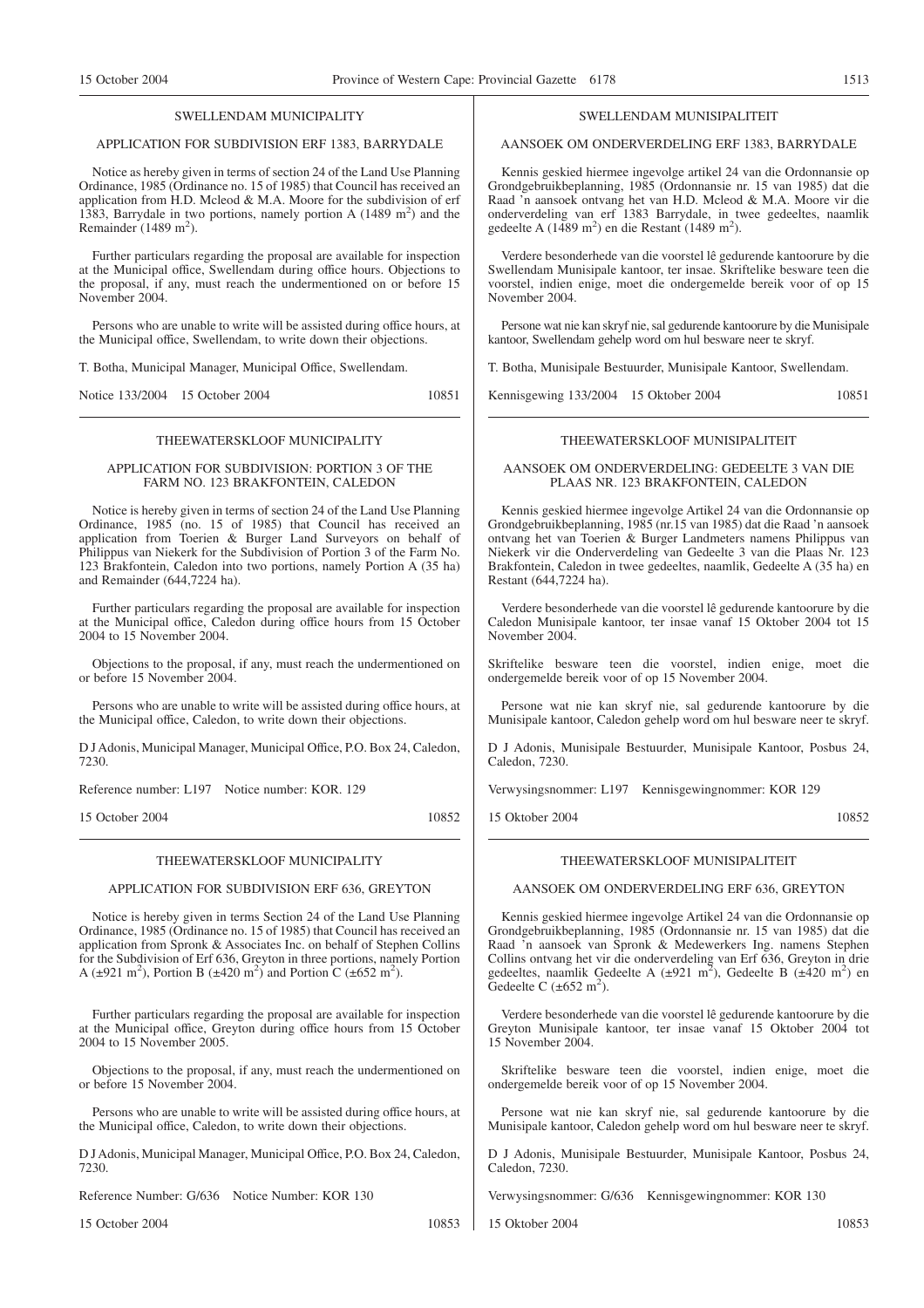#### THEEWATERSKLOOF MUNICIPALITY

#### APPLICATION FOR SUBDIVISION ERF 268, VILLIERSDORP

Notice is hereby given in terms of Section 24 of the Land Use Planning Ordinance, 1985 (Ordinance no. 15 of 1985) that Council has received an application from Toerien & Burger Land Surveyors on behalf of Peter Sarkozy for the subdivision of Erf 268, Caledon Street, Villiersdorp in 6 portions, namely Portion 1 (484 m<sup>2</sup>), Portion 2 (438 m<sup>2</sup>), Portion 3 (452,5) m<sup>2</sup>), Portion 4 (438,5 m<sup>2</sup>), Portion 5 (484 m<sup>2</sup>) and Remainder (490 m<sup>2</sup>).

Further particulars regarding the proposal are available for inspection at the Municipal office, Villiersdorp during office hours from 15 October 2004 to 15 November 2004.

Objections to the proposal, if any, must reach the undermentioned on or before 15 November 2004.

Persons who are unable to write will be assisted during office hours, at the Municipal office, Caledon, to write down their objections.

D J Adonis, Municipal Manager, Municipal Office, P.O Box 24, Caledon, 7230.

Reference Number: V/268 Notice Number: KOR 131

15 October 2004 10854

#### THEEWATERSKLOOF MUNICIPALITY

#### APPLICATION FOR STREET CLOSURE, CONSOLIDATION AND SUBDIVISION ERF 926, GREYTON

Notice is hereby given in terms of the Land Use Planning Ordinance, 1985 (Ordinance no. 15 of 1985) and Section 137 of the Ordinance, 1974 (Ordinance 20 of 1974) that Council has received an application from Toerien & Burger Land Surveyors on behalf of A E Berlin for the:

1. Closure of portion of Braam Street  $(632 \text{ m}^2)$ 

2. Consolidation of the Street Portion with Erf 926

3. Subdivision of the consolidated erf in two, namely Portion A (1603  $\text{m}^2$ ) and Remainder (1604 m<sup>2</sup>)

Further particulars regarding the proposal are available for inspection at the Municipal office, Greyton during office hours from 15 October 2004 to 15 November 2004.

Objections to the proposal, if any, must reach the undermentioned on or before 15 November 2004.

Persons who are unable to write will be assisted during office hours, at the Municipal office, Caledon, to write down their objections.

D J Adonis, Municipal Manager, Municipal Office, P.O. Box 24, Caledon, 7230.

Reference number: G/926 Notice number: KOR 127

15 October 2004 10855

#### THEEWATERSKLOOF MUNICIPALITY

#### APPLICATION FOR CONSENT USE: PORTION 124 OF THE FARM 811, TESSELAARSDAL, CALEDON

Notice is hereby given in terms of the Ordinance, 1985 (Ordinance no. 15 of 1985) that Council has received an application from I J Visser, to construct a facility for the packing of meat.

Further particulars regarding the proposal are available for inspection at the Municipal Offices at Caledon during office hours from 15 October 2004 to 15 November 2004.

Objections to the proposal, if any, must reach the undermentioned on or before 15 November 2004. Persons who are unable to write will be assisted during office hours, at the Municipal Offices, Caledon, to write down their objections.

D Adonis, Municipal Manager, Municipal Office, Caledon.

Reference Number: T124/811 Notice: KOR 128

15 October 2004 10856

#### THEEWATERSKLOOF MUNISIPALITEIT

#### AANSOEK OM ONDERVERDELING ERF 268, VILLIERSDORP

Kennis geskied hiermee ingevolge Artikel 24 van die Ordonnansie op Grondgebruikbeplanning, 1985 (Ordonnansie nr. 15 van 1985) dat die Raad 'n aansoek ontvang het van Toerien & Burger Landmeters namens Peter Sarkozy vir die onderverdeling van Erf 268, Caledonstraat, Villiersdorp in 6 gedeeltes, naamlik Gedeelte 1 (484 m<sup>2</sup>), Gedeelte 2 (438 m<sup>2</sup>), Gedeelte 3  $(452.5 \text{ m}^2)$ , Gedeelte 4 (438.5 m<sup>2</sup>), Gedeelte 5 (484 m<sup>2</sup>) en Restant (490 m<sup>2</sup>).

Verdere besonderhede van die voorstel lê gedurende kantoorure by die Villiersdorp Munisipale kantoor, ter insae vanaf 15 Oktober 2004 tot 15 November 2004.

Skriftelike besware teen die voorstel, indien enige, moet die ondergemelde bereik voor of op 15 November 2004.

Persone wat nie kan skryf nie, sal gedurende kantoorure by die Munisipale kantoor, Caledon gehelp word om hul besware neer te skryf.

D J Adonis, Munisipale Bestuurder, Munisipale Kantoor, Posbus 24, Caledon, 7230.

Verwysingsnommer: V/268 Kennisgewingnommer: KOR 131

15 Oktober 2004 10854

#### THEEWATERSKLOOF MUNISIPALITEIT

#### AANSOEK OM STRAATSLUITING, KONSOLIDASIE EN ONDERVERDELING ERF 926, GREYTON

Kennis geskied hiermee ingevolge die Ordonnansie op Grondgebruikbeplanning, 1985 (Ordonnansie nr. 15 van 1985) en Artikel 137 van die Ordonnansie, 1974 (Ordonnansie 20 van 1974) dat die Raad 'n aansoek van Toerien & Burger Landmeters namens A E Berlin ontvang het vir die:

- 1. Sluiting van gedeelte van Braamstraat  $(632 \text{ m}^2)$
- 2. Konsolidasie van die straatgedeelte met Erf 926
- 3. Onderverdeling van die gekonsolideerde eiendom in twee, naamlik Gedeelte A  $(1603 \text{ m}^2)$  en Restant  $(1604 \text{ m}^2)$

Verdere besonderhede van die voorstel lê gedurende kantoorure by die Greyton Munisipale kantoor, ter insae vanaf 15 Oktober 2004 tot 15 November 2004.

Skriftelike besware teen die voorstel, indien enige, moet die ondergemelde bereik voor of op 15 November 2004.

Persone wat nie kan skryf nie, sal gedurende kantoorure by die Munisipale kantoor, Caledon gehelp word om hul besware neer te skryf.

D J Adonis, Munisipale Bestuurder, Munisipale Kantoor, Posbus 24, Caledon, 7230.

Verwysingsnommer: G/926 Kennisgewingnommer: KOR 127

15 Oktober 2004 10855

#### THEEWATERSKLOOF MUNISIPALITElT

#### AANSOEK OM VERGUNNINGSGEBRUIK: GEDEELTE 124 VAN DIE PLAAS 811, TESSELAARSDAL, CALEDON

Kennis geskied hiermee in terme van die Ordonnansie op Grondgebruikbeplanning, 1985 (Ordonnansie nr. 15 van 1985) dat die Raad 'n aansoek ontvang het van I J Visser om 'n lokaal op te rig vir die verpakking van vleis.

Verdere besonderhede van die voorstel lê gedurende kantoorure by die Munisipale Kantoor, Caledon, ter insae vanaf 15 Oktober 2004 tot 15 November 2004.

Skriftelike besware teen die voorstel, indien enige, moet die ondergetekende voor of op 15 November 2004 bereik. Persone wat nie kan skryf nie, sal gedurende kantoorure by die Munisipale kantoor, Caledon gehelp word om hulle besware neer te skryf.

D Adonis, Munisipale Bestuurder, Munisipale Kantoor, Caledon.

Verwysingsnommer: T124/811 Kennisgewingnommer: KOR 128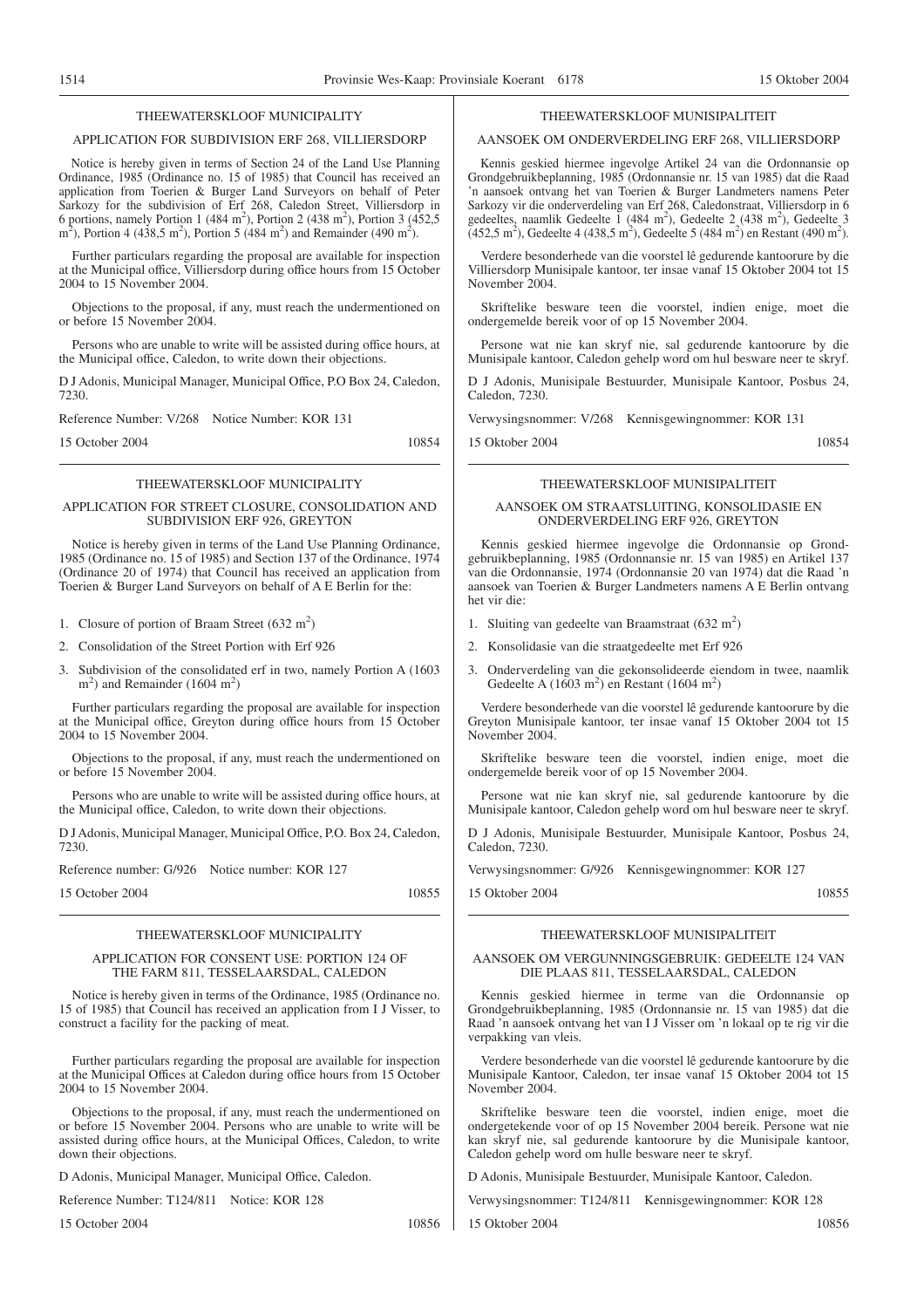#### WESTERN CAPE GAMBLING AND RACING BOARD

#### **NOTICE**

In terms of the provisions of Section 32(2) of the Western Cape Gambling and Racing Law, 1996 (Law 4 of 1996) (''the Law''), as amended, the Western Cape Gambling and Racing Board hereby gives notice that the following application for a Totalisator Premises Licence, as provided for in Sections 27(j) and 54 of the Law, has been received:

*Name of applicant:* Western Province Racing Club

*Persons having a financial interest of 5% or more in the applicant:* Club Members (100%)

*Address:* Baywatch Club, New Horizons, Bluegum Road, Plettenberg Bay, 6600

#### *Erf no:* 4329

All persons have the opportunity to object to or comment on the above application. Where objections are lodged, the grounds on which such objections are founded, must be furnished. Where comment is furnished, full particulars and facts to substantiate such comment must be provided. The name, address and telephone number of the person submitting the objection or offering the comment must also be provided. Comments or objections must reach the Board no later than 16:00 on 5 November 2004.

Objections or comments can be sent to: The Chief Executive Officer, Western Cape Gambling and Racing Board, P.O. Box 8175, Roggebaai 8012 or handed to: The Chief Executive Officer, Western Cape Gambling and Racing Board, Seafare House, 68 Oranje Street, Gardens 8001.

Fax 021 422 2602. 15 October 2004 10857

# WES-KAAPSE RAAD OP DOBBELARY EN WEDRENNE

#### KENNISGEWING

Kragtens die bepalings van Artikel 32(2) van die Wes-Kaapse Wet op Dobbelary en Wedrenne, 1996 (Wet 4 van 1996) (''die Wet''), soos gewysig, gee die Wes-Kaapse Raad op Dobbelary en Wedrenne hiermee kennis dat die volgende aansoek om 'n Totalisatorperseellisensie, soos beoog in Artikel  $27(i)$  en 54 van die Wet, ontvang is:

*Naam van aansoeker:* Westelike Provinsie Wedrenklub

*Persone wat 'n geldelike belang van 5% of meer in die aansoeker het:* Klublede (100%)

*Adres:* Baywatch Klub, New Horizons, Bluegumstraat, Plettenbergbaai, 6600

#### *Erfnommer:* 4329

Alle persone kry die geleentheid om beswaar teen of kommentaar ten opsigte van bogemelde aansoek aan te teken. In geval van besware, moet die gronde waarop sodanige beswaar gebaseer is, verskaf word. Waar kommentaar verstrek word, moet volle besonderhede en feite om sodanige kommentaar te staaf, voorsien word. Die naam, adres en telefoonnommer van die persoon wat beswaar wil maak of kommentaar wil lewer, moet ook voorsien word. Kommentaar of besware moet die Raad nie later nie as 16:00 op 5 November 2004 bereik.

Besware of kommentaar kan gestuur word aan: Die Hoof-Uitvoerende Beampte, Wes-Kaapse Raad op Dobbelary en Wedrenne, Posbus 8175, Roggebaai 8012 of ingehandig word by: Die Hoof-Uitvoerende Beampte, Wes-Kaapse Raad op Dobbelary en Wedrenne, Seafare Huis, Oranjestraat 68, Tuine 8001.

Faks 021 422 2602. 15 Oktober 2004 10857

## DEPARTMENT OF TRANSPORT AND PUBLIC WORKS BRANCH: PUBLIC WORKS

#### CHIEF DIRECTORATE: PROPERTY MANAGEMENT

#### PROPOSED LETTING OF PROVINCIAL PROPERTY

Notice is hereby given in terms of the provisions of the Western Cape Land Administration Act, 1998 (Act 6 of 1998) (''the Act'') and its Regulations that it is the intention of the Province of the Western Cape to let a premises formerly known as Avalon Treatment Centre, situated in Klipfontein Road, Athlone, to the Saartjie Baartman Centre for Women and Children for a period of five (5) years from 1 June 2004 to 31 May 2009.

The following further statutory information is furnished in terms of Section 3(4) of the Act:

The premises is situated in Klipfontein Road, Athlone, in the Municipal Area of Athlone, Administrative District of Athlone.

The proposed use of the property is for the purpose of providing facilities for the care of abused women and children.

Interested parties are hereby invited to submit written representations in terms of Section 3(2) of the Act to the Assistant Executive Manager: Property Management, by mail to Private Bag X9160, Cape Town 8000, within twenty one (21) days of the date upon which this notice last appears.

Full details of the property and the proposed letting are available for inspection during office hours (07:30 to 16:00, Mondays to Fridays) in the office of Ms. P.J. Gordon at (021) 483-5218, Chief Directorate Property Management, Room 4-46, 9 Dorp Street, Cape Town.

15 October 2004 10858

#### DEPARTEMENT VAN VERVOER EN PUBLIEKE WERKE

### TAK: PUBLIEKE WERKE

#### HOOF DIREKTORAAT: EIENDOMSBESTUUR

#### VOORGESTELDE VERHURING VAN PROVINSIALE EIENDOM

Kennis geskied hiermee ingevolge die bepalings van die Wes-Kaapse Wet op Grondadministrasie, 1998 (Wet 6 van 1998) (''die Wet'') en die Regulasies daarvan dat die Provinsie Wes-Kaap van voorneme is om die volgende perseel voorheen bekend as Avalon Treatment Centre, geleë te Klipfonteinweg, Athlone, aan Saartjie Baartman Sentrum vir Vroue en Kinders, vir 'n tydperk van vyf (5) jaar vanaf 1 Junie 2004 tot 31 Mei 2009 verhuur word.

Die volgende verdere statutêre inligting word ingevolge Artikel 3(4) van die Wet voorsien:

Die perseel is geleë te Klipfonteinweg, Athlone, in die Munisipale Gebied van Athlone, Administratiewe Distrik van Athlone.

Die voorgestelde gebruik van die eiendom is vir die doel om fasiliteite beskikbaar te stel vir die versorging van mishandelde vroue en kinders.

Belanghebbendes word hiermee gevra om binne een-en-twintig (21) dae vanaf die datum van die laaste verskyning van hierdie kennisgewing, aanbiedinge ingevolge Artikel 3(2) van die Wet aan die Assistent Uitvoerende Bestuurder: Eiendomsbestuur by Privaatsak X9160, Kaapstad, 8000 te pos.

Volle besonderhede van die eiendom vir die voorgestelde verhuring is beskikbaar vir inspeksie gedurende kantoorure (07:30-16:00, Maandae tot Vrydae) in die kantoor van me. P.J. Gordon by (021) 483-5218 van die Hoofdirektoraat: Eiendomsbestuur, Kamer 4-46, Dorpstraat 9, Kaapstad.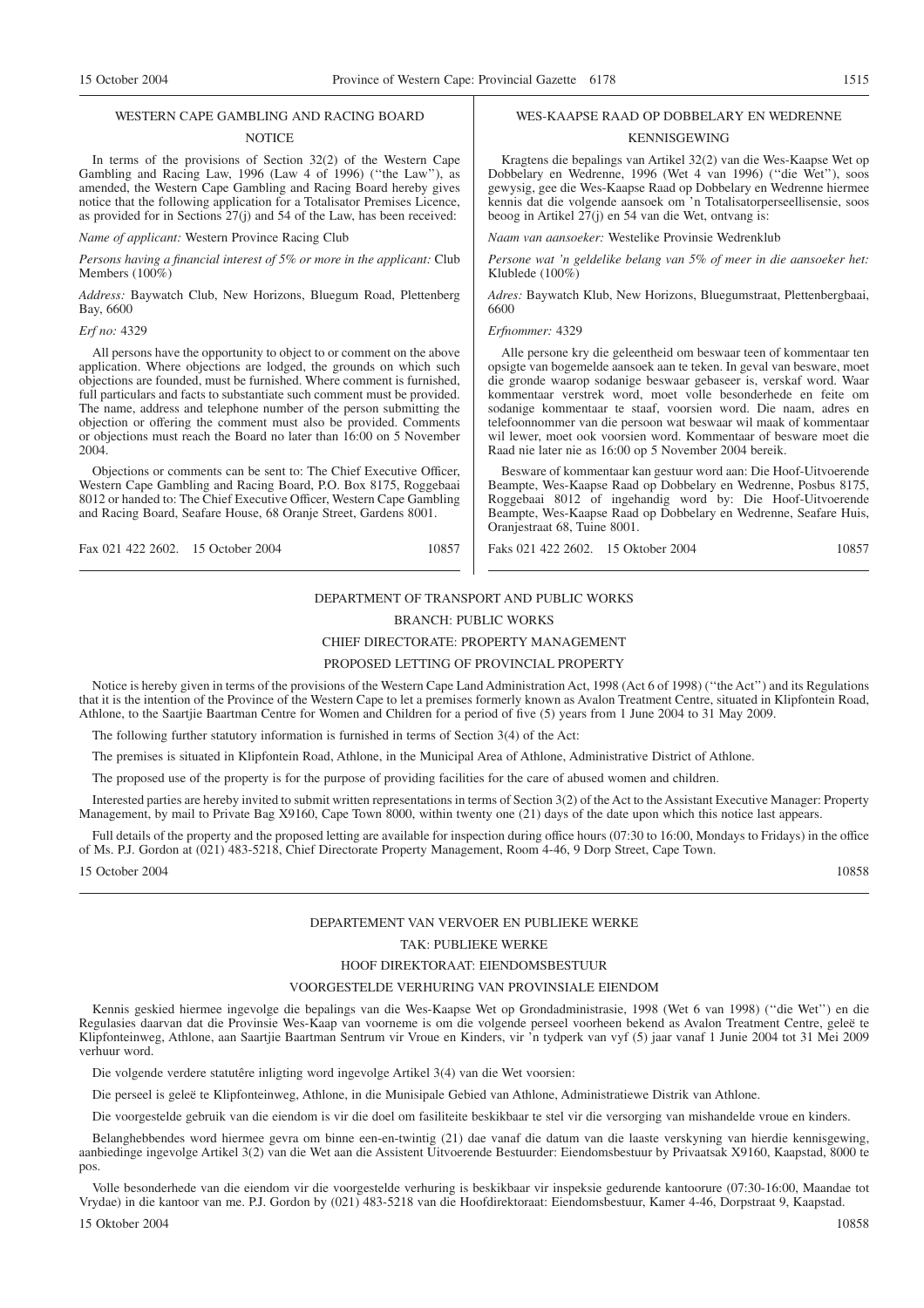#### ISEBE LEZOTHUTHO NEMISEBENZI YASEBURHULUMENTENI

### ISETYANA LEMISEBENZI YASEBURHULUMENTENI

# ICANDELO LOMLAWULI OYINTLOKO WOLAWULO MIHLABA

#### ISINDULULO ESIMALUNGA NOKUQASHISA NGOMHLABA WEPHONDO

Kukhutshwa isaziso ngokwemiqathango yomthetho oyiWestern Cape Land Administartion Act, 1998 (Act 6 of 1998) (''the Act'') kunye neMimiselo yokuba echaza ukuba iPhondo leNtshona Koloni linenjongo yokuqashisa ngemihlaba eyayisakwaziwa ngelokuba yi-Avalon Treatment Centre, eseKlipfontein, eAthlone, ibe yiSaartjie Baartman Centre for Women and Children kangangesithuba seminyaka emihlanu (5) ukususela kumhla 1 kuJuni 2004 ukuya kowama-31 kuMay 2009.

Le nkcazo isemethethweni ilandelayo inikwe ngokwemiqathango yecandelo 3(4) yalo Mthetho:

Le ndawo iseKlipfontein Road, eAthlone, kuMmandla woMasipala wase-Athlone, kwiSithili soLawulo sase-Athlone.

Lo mhlaba uza kusetyenziswa kwiinjongo zokwenza iziko lononophelo labantu abaxhatshaziweyo abangamabhinga kunye nabantwana.

Kumemelelwa amaqela achaphazelekayo ukuba angenise naziphi na iziphakamiso anazo ngokwemiqathango yecandelo 3(2) lalo Mthetho, kuAssistant Executive Manager: Property Management, ngeposi kule dilesi, Private Bag X9160, Cape Town 8000, kwisithuba seentsuku ezingamashumi amabini ananye (21) emva komhla esigqibele ukuvela ngawo esi saziso.

Iinkcukacha ezipheleleyo malunga nesindululo sokuqashisa ngala maziko ziyafumaneka ukuze zikhangelwe ngamaxesha omsebenzi (07:30 ukuya ku-16:00, ngeMivulo ukuya kooLwezihlanu) kwi-ofisi kaNksz P.J. Gordon ku-(021) 483-5218, kwiCandelo loMlawuli oyiNtloko woLawulo Mihlaba, iGumbi 4-46, 9 Dorp Street, eKapa.

15 October 2004 10858

#### **GENERAL NOTICE**

#### **WESTERN CAPE PROVINCIAL DEPARTMENT OF HEALTH**

#### **Notice in terms of sub-regulation 6(1)(a) and 6(2) of Regulation 187 of 2001**

The Western Cape Provincial Minister responsible for Health hereby publishes notification of receipt of the following applications for the establishment of Private Health Establishments in the Western Cape Province. Copies of the applications may be obtained at a nominal fee from the Chief Directorate of Business Development, Provincial Department of Health, P.O. Box 2060, Cape Town 8000, tel. no: (021) 483-3414.

Kindly note that all interested parties are invited to submit written comment on any of the applications mentioned below to the Head of the Western Cape Health Department within 30 days of the publication of this notice. All comments must be sent to:

> **The Head Department of Health P.O. Box 2060 Cape Town 8000**

| NO. | <b>PRIVATE HEALTH</b><br><b>ESTABLISHMENT</b> | <b>NAME AND ADDRESS OF</b><br><b>PROPRIETOR</b>                        | <b>LOCATION</b> | <b>TOTAL NUMBER OF</b><br><b>BEDS/THEATRES</b>                                                                                                                 | <b>TYPE OF FACILITY</b>                      |
|-----|-----------------------------------------------|------------------------------------------------------------------------|-----------------|----------------------------------------------------------------------------------------------------------------------------------------------------------------|----------------------------------------------|
| 1.  | Helderberg Village<br><b>Health Care</b>      | Mr L Roberts<br>Private Bag X19<br>Somerset West 7129                  | Somerset West   | Application for extension<br>of facility with 11 psychi-<br>atric beds in Somerset<br>West                                                                     | Non Acute Private Health<br>Establishment    |
| 2.  | Vincent Pallotti Hospital                     | Ms V de Brüyn<br>Alexandra Road<br>Pinelands 7405                      | Pinelands       | Application for the trans-<br>fer of Brackenfell Clinic<br>(35 day beds, 2 major<br>theatres and 1<br>procedure room) to<br>Vincent Pallotti Hospital          | Day Clinic                                   |
| 3.  | Vincent Pallotti Hospital                     | Ms V de Brüyn<br>Alexandra Road<br>Pinelands 7405                      | Pinelands       | Application for the trans-<br>fer of Cape Anaesthetic<br>Clinic (13 day beds,<br>3 major theatres) to<br>Vincent Pallotti Hospital                             | Day Clinic                                   |
| 4.  | Symington & Partners<br>Radiologists          | Ms L Greeff<br>P O Box 12716<br>N1 City 7463                           | Cape Town       | Application for the<br>transfer of the<br>interventional Vascular<br>license from Kuils River<br>Hospital to Christiaan<br><b>Barnard Memorial</b><br>Hospital | <b>Acute Private Health</b><br>Establishment |
| 5.  | <b>Strathmedical Centre</b>                   | Dr A Ahmad & Partners<br>P O Box 38323<br>Gatesville<br>Cape Town 7766 | Claremont       | Application for a new 3<br>bed. 1 minor theatre<br>Paediatric Dental Day<br>Surgical facility                                                                  | <b>Acute Private Health</b><br>Establishment |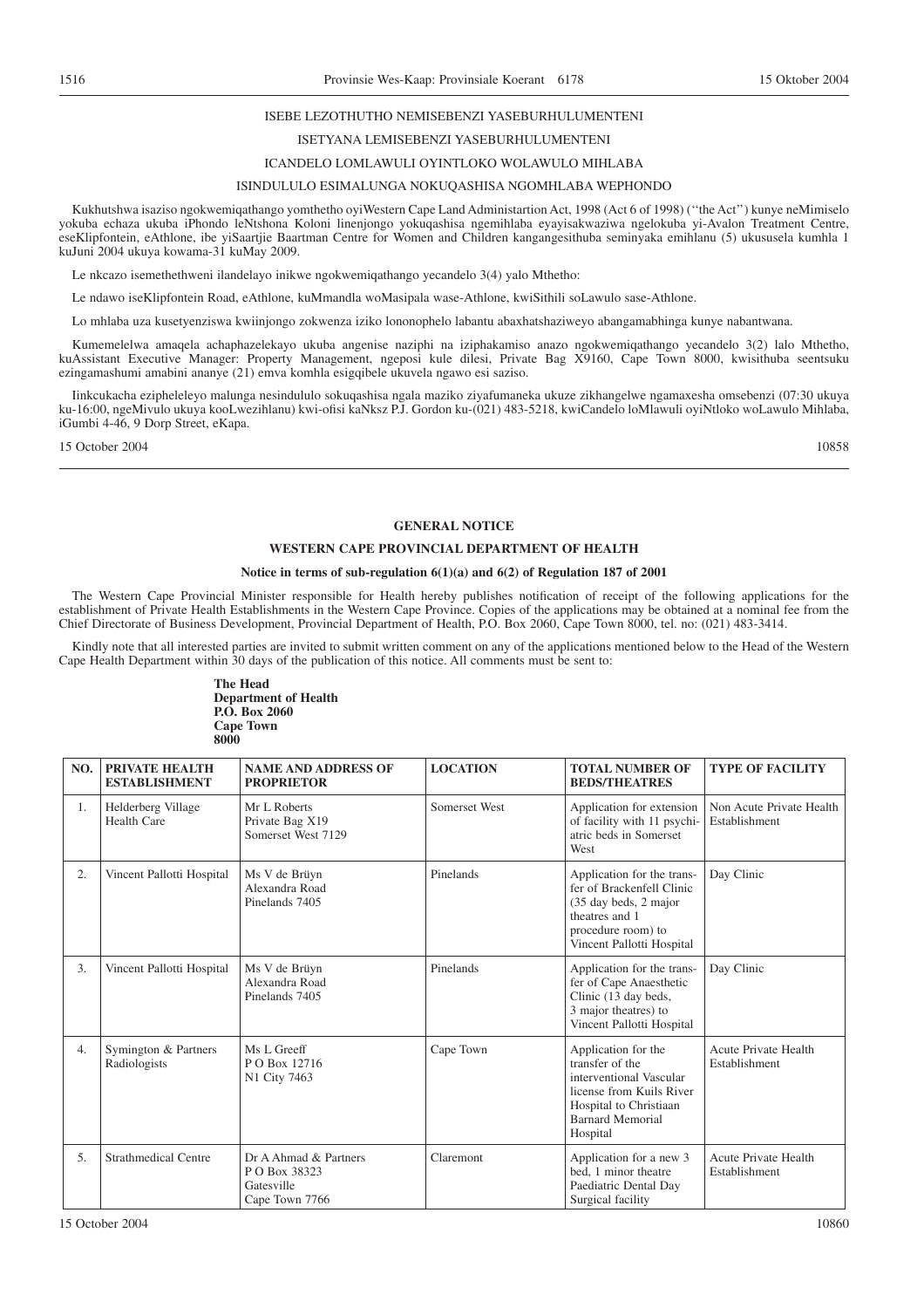#### **ALGEMENE KENNISGEWING**

### **WES-KAAPSE PROVINSIALE DEPARTEMENT VAN GESONDHEID**

#### **Kennisgewing ingevolge subregulasie 6(1)(a) en 6(2) van regulasie 187 van 2001**

Die Wes-Kaapse Provinsiale Minister verantwoordelik vir Gesondheid gee hiermee kennis van die volgende aansoeke wat ontvang is vir die oprigting van private gesondheidsinrigtings in die Wes-Kaap. Afskrifte van die aansoeke kan teen 'n nominale bedrag verkry word van die Hoofdirektoraat Besigheidsontwikkeling, Provinsiale Departement van Gesondheid, Posbus 2060, Kaapstad 8000 (tel. (021) 483-3414).

Let asseblief daarop dat alle belangstellendes uitgenooi word om binne 30 dae na die publikasie van hierdie kennisgewing skriftelike kommentaar oor enige van die aansoeke voor te lê aan die Wes-Kaapse Departement van Gesondheid. Alle kommentaar moet gestuur word aan:

#### **Die Hoof Departement van Gesondheid Posbus 2060 Kaapstad 8000**

| NR. | <b>PRIVATE</b><br><b>GESONDHEIDS-</b><br><b>INRIGTING</b> | <b>NAAM EN ADRES VAN</b><br><b>EIENAAR</b>                          | <b>STANDPLAAS</b> | <b>TOTALE GETAL</b><br><b>BEDDENS/TEATERS</b>                                                                                                              | <b>TIPE INRIGTING</b>                         |
|-----|-----------------------------------------------------------|---------------------------------------------------------------------|-------------------|------------------------------------------------------------------------------------------------------------------------------------------------------------|-----------------------------------------------|
| 1.  | Helderberg Village<br>Health Care                         | Mnr L Roberts<br>Privaatsak X19<br>Somerset-Wes 7129                | Somerset-Wes      | Aansoek vir die<br>uitbreiding van fasiliteit<br>met 11 beddens vir<br>psigiatriese sorg in<br>Somerset-Wes                                                | Nie-Akute Private<br>Gesondheidsinstelling    |
| 2.  | Vincent Pallotti Hospitaal                                | Me V de Brüyn<br>Alexandrastraat<br>Pinelands 7405                  | Pinelands         | Aansoek vir die<br>oorskakeling van<br>Brackenfell Kliniek (36<br>dagbeddens, 2 groot<br>teaters en 1 prosedure<br>kamer) na Vincent<br>Pallotti Hospitaal | Dag Kliniek                                   |
| 3.  | Vincent Pallotti Hospitaal                                | Me V de Brüyn<br>Alexandrastraat<br>Pinelands 7405                  | Pinelands         | Aansoek vir die<br>oorskakeling van Cape<br>Anaesthetic Kliniek (13)<br>dagbeddens, 3 groot<br>teaters) na Vincent<br>Pallotti Hospitaal                   | Dag Kliniek                                   |
| 4.  | Symington & Vennote<br>Radioloë                           | Me L Greeff<br>Posbus 12716<br>N1 City 7463                         | Kaapstad          | Aansoek vir die<br>oorskakeling van<br>Symington en Vennote<br>Radioloë se Vaskulêre<br>Laboratorium na<br>Christiaan Barnard<br>Herdenkings-Hospitaal     | Akute Private<br>Gesondheidsinstelling        |
| 5.  | <b>Strathmedical Centre</b>                               | Dr A Ahmad & Vennote<br>Posbus 38323<br>Gatesville<br>Kaapstad 7766 | Claremont         | Aansoek vir 'n nuwe<br>3 bed, 1 klein teater<br>Paediatries<br>Tandheelkundige Dag<br>Sjirurgiese fasiliteit                                               | <b>Akute Private</b><br>Gesondheidsinstelling |

15 Oktober 2004 10860

#### CAPE AGULHAS MUNICIPALITY

#### REZONING: ERF 2631, SONOP STREET, BREDASDORP

Notice is hereby given that an advert placed on 17 September 2004 regarding rezoning: Erf 2631, Sonop Street, Bredasdorp was incorrectly advertised and should read as follows:

• Rezoning of erf 2631, Bredasdorp from Single Residential Zone to Business Zone in order to operate a convenience store, other businesses and a dwelling 0n the premises.

Further particulars are available for inspection in the office of the undersigned during office hours and written objections, if any, must reach him not later than 18 October 2004.

K Jordaan, Municipal Manager, P O Box 51, Bredasdorp, 7280.

15 October 2004 10859

#### MUNISIPALITEIT KAAP AGULHAS

#### HERSONERING: ERF 2631, SONOPSTRAAT 3, BREDASDORP

Kennis geskied hiermee dat 'n advertensie geplaas op 17 September 2004 aangaande hersonering: Erf 2631, Sonopstraat 3, Bredasdorp verkeerdelik geadverteer is en moet as volg lui:

• Hersonering van erf 2631, Bredasdorp van Enkel Residensiële Sone na Sakesone ten einde 'n geriefswinkel, ander besighede en wooneenheid te bedryf.

Verdere besonderhede van bogenoemde lê ter insae in die kantoor van die ondergetekende en skriftelike besware, indien enige, moet hom nie later as 18 Oktober 2004 bereik nie.

K Jordaan, Munisipale Bestuurder, Posbus 51, Bredasdorp, 7280.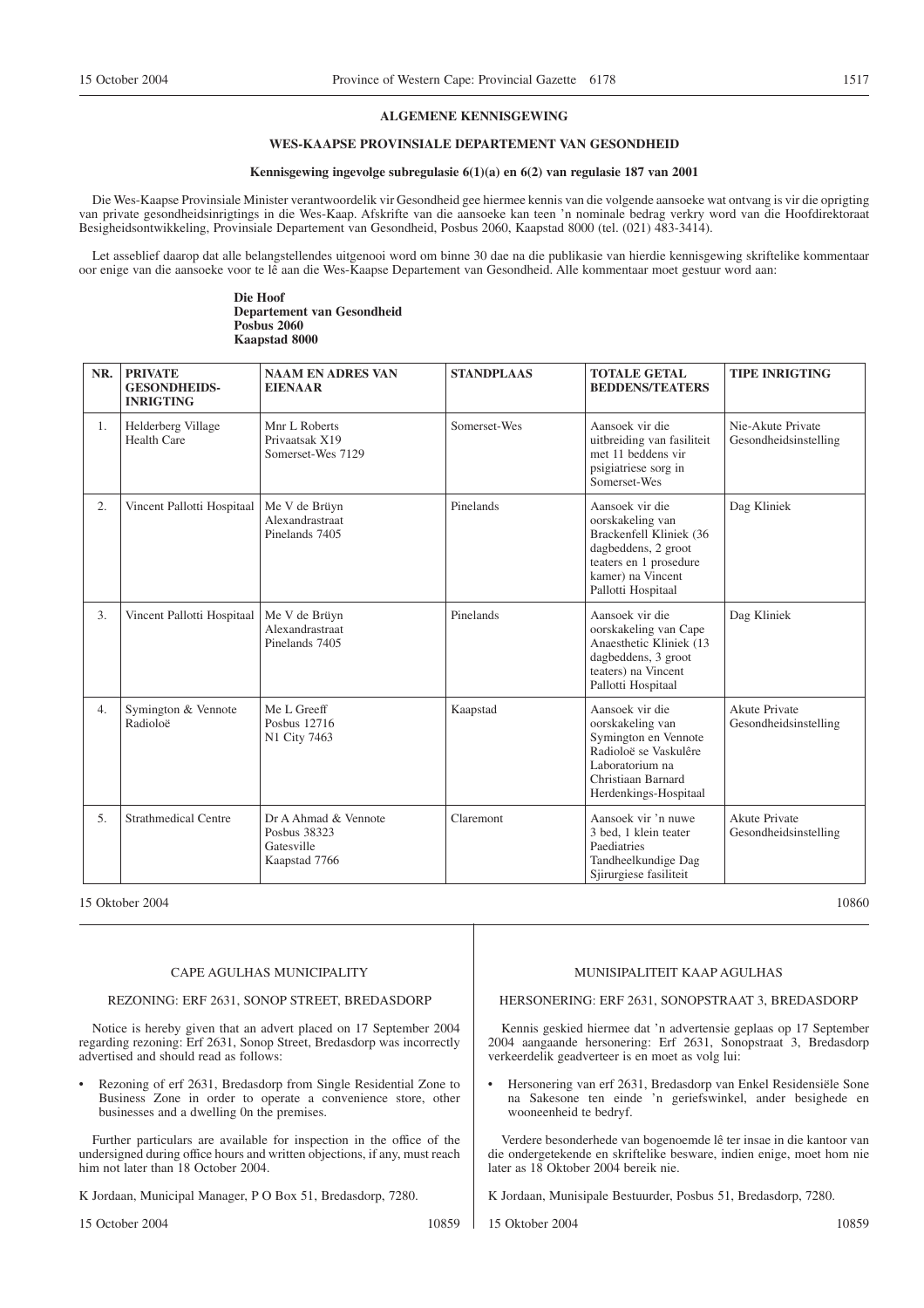# **NOTICE IN TERMS OF SECTION 10.(1) OF THE MINERAL AND PETROLEUM RESOURCES DEVELOPMENT ACT, 2002**

South African Agency for Promotion of Petroleum Exploration and Exploitation (Pty) Limited (the designated agency) announces that it has accepted an application for the permit or right described below.

Interested and affected parties are invited to submit requests for further information in connection herewith, and comments regarding the application, in writing, within 30 days of the date of publication of this notice to the Agency at the following address:

Attention: Commercial Manager, Mr. S. R. Mills P.O. Box 1174, Parow 7499 151 Frans Conradie Drive, Parow, Cape Town, Western Cape Province Phone: 021 938 3500 Fax: 021 938 3520 Email: plu@petroleumagencysa.com Date: **13 October 2004**

Type of permit or right: **Technical Co-operation Permit**

Area applied for: **Offshore blocks 3013, 3014, 3015C and 3113**

Applicant **Global Offshore Exploration (South Africa) (Pty) Ltd**

15 October 2004 **10861** 10861

MUNISIPALITEIT SWELLENDAM

#### REGSTELLING OP ADVERTENSIE/KENNISGEWING: GEDEELTE 3 VAN DIE PLAAS MELK HOUTE BOSCH NR. 497: AANSOEK OM HERSONERING, ONDERVERDELING EN VRYSTELLING I.T.V. DIE WET OP ONDERVERDELING VAN LANDBOUGROND, 1970 (WET 70 VAN 1970)

Kennis geskied hiermee van 'n regstelling op die advertering van bogenoemde soos geplaas ingevolge kennisgewing 124/2004 op 1 Oktober 2004. Benewens die hersonering van ±395 ha vanaf Landbousone I na Oopruimte sone III, behels die aansoek ook die onderverdeling van die onderwerpeiendom in sewe komponente (vyf Oordsone, twee erwe, een Oopruimtesone, drie komponent en die restant Landbousone I) met gepaardgaande vrystelling in terme van die Wet op Onderverdeling van Landbougrond, asook die wysiging van goedkeuringsvoorwaardes soos voorheen uitgereik. — T. Botha, Munsipale Bestuurder.

Munisipale Kantoor, Swellendam.

Kennisgewing 135/2004. 15 Oktober 2004. 10862

**(ACT NO. 28 OF 2002)**

SWELLENDAM MUNICIPALITY

NOTICE OF RECTIFICATION OF ADVERTISEMENT/NOTICE: PORTION 3 OF THE FARM MELK HOUTE BOSCH NO. 497: APPLICATION FOR REZONING, SUBDIVISION AND EXEMPTION FROM THE SUBDIVISION OF AGRICULTURAL LAND ACT, 1970 (ACT 70 OF 1970)

Notice is hereby given of rectification of the advertisement of the above as published in terms of notice 124/2004 on 1 October 2004. Besides the rezoning of ±395 ha from Agricultural Zone I to Open Space Zone III, the application also requires the subdivision of the subject property in seven components (five Resort Zone II erven, one Open Space III component and the remainder Agricultural Zone I), with according exemption from the subdivision of Agricultural Land Act 1970 (Act 70 of 1970), as well as an amendment of conditions of approval as issued previously. — T. Botha, Municipal Manager.

Municipal Office, Swellendam.

Notice 135/2004. 15 October 2004 10862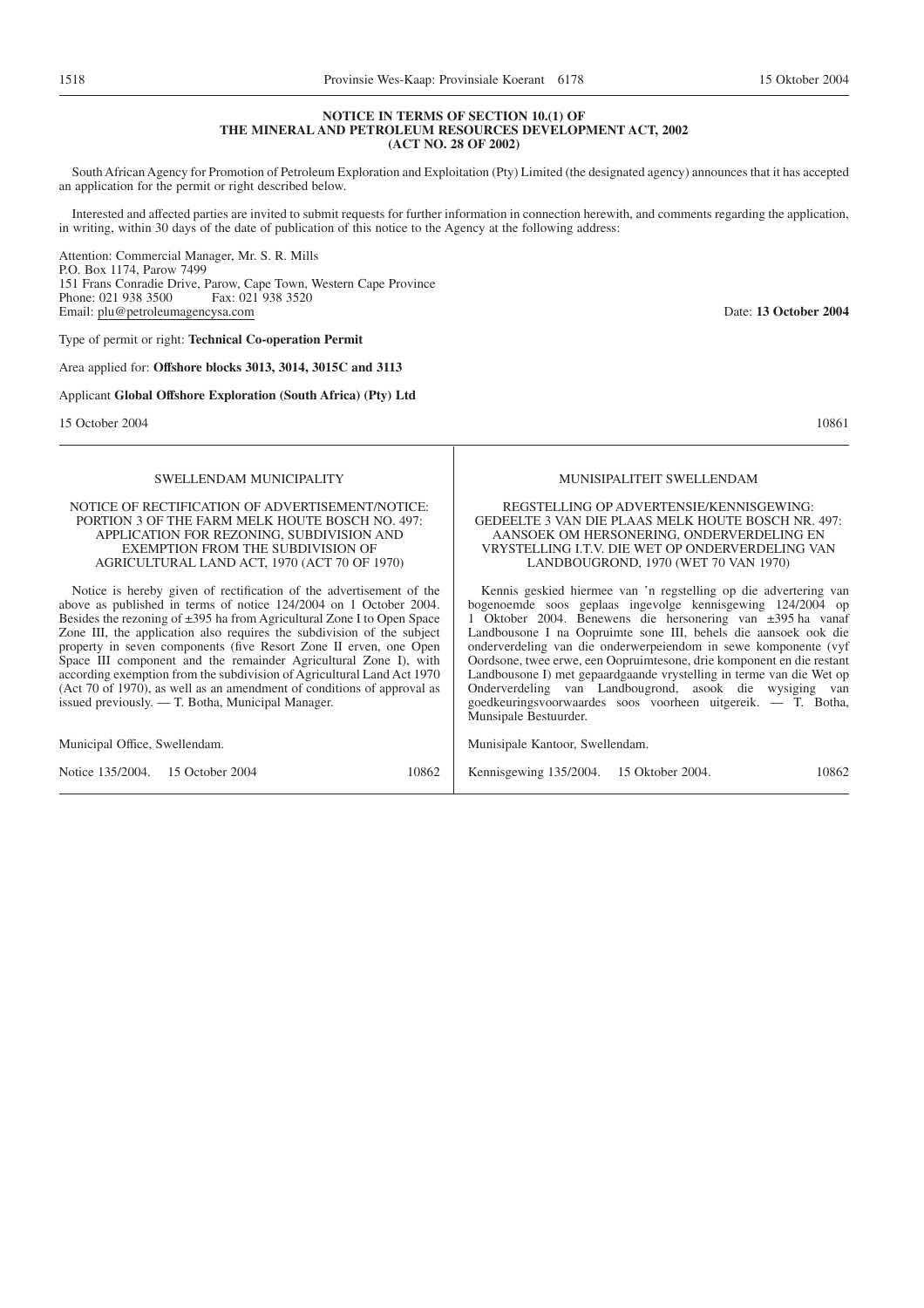| The "Provincial Gazette" of the<br><b>Western Cape</b>                                                                                                                                                                              | Die "Provinsiale Koerant" van die<br><b>Wes-Kaap</b>                                                                                                                                                                                                                |
|-------------------------------------------------------------------------------------------------------------------------------------------------------------------------------------------------------------------------------------|---------------------------------------------------------------------------------------------------------------------------------------------------------------------------------------------------------------------------------------------------------------------|
| appears every Friday, or if that day is a public holiday, on the last preceding<br>working day.                                                                                                                                     | verskyn elke Vrydag of, as die dag 'n openbare vakansiedag is, op die laaste vorige<br>werkdag.                                                                                                                                                                     |
|                                                                                                                                                                                                                                     |                                                                                                                                                                                                                                                                     |
| <b>Subscription Rates</b>                                                                                                                                                                                                           | Tarief van Intekengelde                                                                                                                                                                                                                                             |
| R112,25 per annum, throughout the Republic of South Africa.                                                                                                                                                                         | R112,25 per jaar, in die Republiek van Suid-Afrika.                                                                                                                                                                                                                 |
| R112,25 + postage per annum, Foreign Countries.                                                                                                                                                                                     | R112,25 + posgeld per jaar, Buiteland.                                                                                                                                                                                                                              |
| Subscriptions are payable in advance.                                                                                                                                                                                               | Intekengeld moet vooruitbetaal word.                                                                                                                                                                                                                                |
| Single copies are obtainable at Room 9-06, Provincial Building, 4 Dorp Street,<br>Cape Town 8001, at R3,00 per copy.                                                                                                                | Los eksemplare is verkrygbaar by Kamer 9-06, Provinsiale-gebou,<br>Dorpstraat 4, Kaapstad 8001, teen R3,00 per eksemplaar.                                                                                                                                          |
|                                                                                                                                                                                                                                     |                                                                                                                                                                                                                                                                     |
| Advertisement Tariff                                                                                                                                                                                                                | Advertensietarief                                                                                                                                                                                                                                                   |
| First insertion, R15,85 per cm, double column.                                                                                                                                                                                      | Eerste plasing, R15,85 per cm, dubbelkolom.                                                                                                                                                                                                                         |
| Fractions of cm are reckoned as a cm.                                                                                                                                                                                               | Gedeeltes van 'n cm word as een cm beskou.                                                                                                                                                                                                                          |
|                                                                                                                                                                                                                                     |                                                                                                                                                                                                                                                                     |
| Notices must reach the Director-General not later than 10:00 on the last working<br>day but one before the issue of the Gazette.                                                                                                    | Kennisgewings moet die Direkteur-generaal uiterlik om 10:00 op die voorlaaste<br>werkdag voor die uitgawe van die Koerant bereik.                                                                                                                                   |
| Whilst every effort will be made to ensure that notices are published as submitted<br>and on the date desired, the Administration does not accept responsibility for<br>errors, omissions, late publications or failure to publish. | Hoewel alle pogings aangewend sal word om te sorg dat kennisgewings soos<br>ingedien en op die verlange datum gepubliseer word, aanvaar die Administrasie nie<br>verantwoordelikheid vir foute, weglatings, laat publikasies of versuim om dit te<br>publiseer nie. |
| All correspondence must be addressed to the Director-General, P.O. Box 659,<br>Cape Town 8000, and cheques, bank drafts, postal orders and money orders must<br>be made payable to the Provincial Administration Western Cape.      | Alle briefwisseling moet aan die Direkteur-generaal, Posbus 659, Kaapstad<br>8000, gerig word en tjeks, bankwissels, posorders en poswissels moet aan die<br>Provinsiale Administrasie Wes-Kaap.                                                                    |
|                                                                                                                                                                                                                                     |                                                                                                                                                                                                                                                                     |
|                                                                                                                                                                                                                                     |                                                                                                                                                                                                                                                                     |